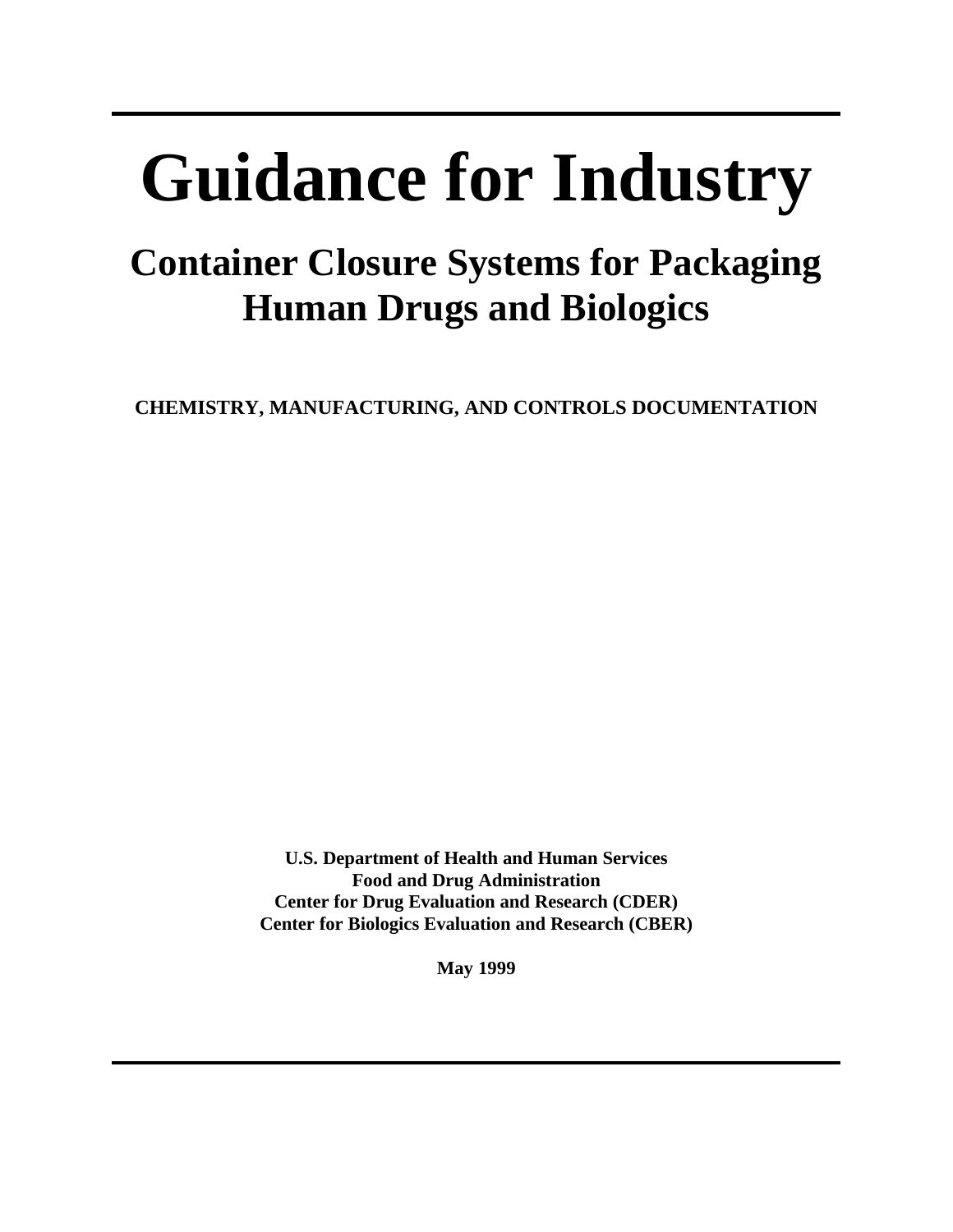# **Guidance for Industry**

# **Container Closure Systems for Packaging Human Drugs and Biologics**

**CHEMISTRY, MANUFACTURING, AND CONTROLS DOCUMENTATION**

Additional copies are available from:

Office of Training and Communications Division of Communications Management Drug Information Branch, HFD-210 Center for Drug Evaluation and Research (CDER) 5600 Fishers Lane Rockville, Maryland 20857 (Tel) 301-827-4573 (Internet) http://www.fda.gov/cder/guidance/index.htm

or

Office of Communications Training and Manufacturers Assistance, HFM-40 Center for Biologics Evaluation and Research (CBER) 1401 Rockville Pike Rockville, Maryland 20852-1448 (Fax) 888-CBERFAX or 301-827-3844 (Voice Information) 800-835-4709 or 301-827-1800 (Internet) http://www.fda.gov/cber/guidelines.htm

**U.S. Department of Health and Human Services Food and Drug Administration Center for Drug Evaluation and Research (CDER) Center for Biologics Evaluation and Research (CBER) May 1999**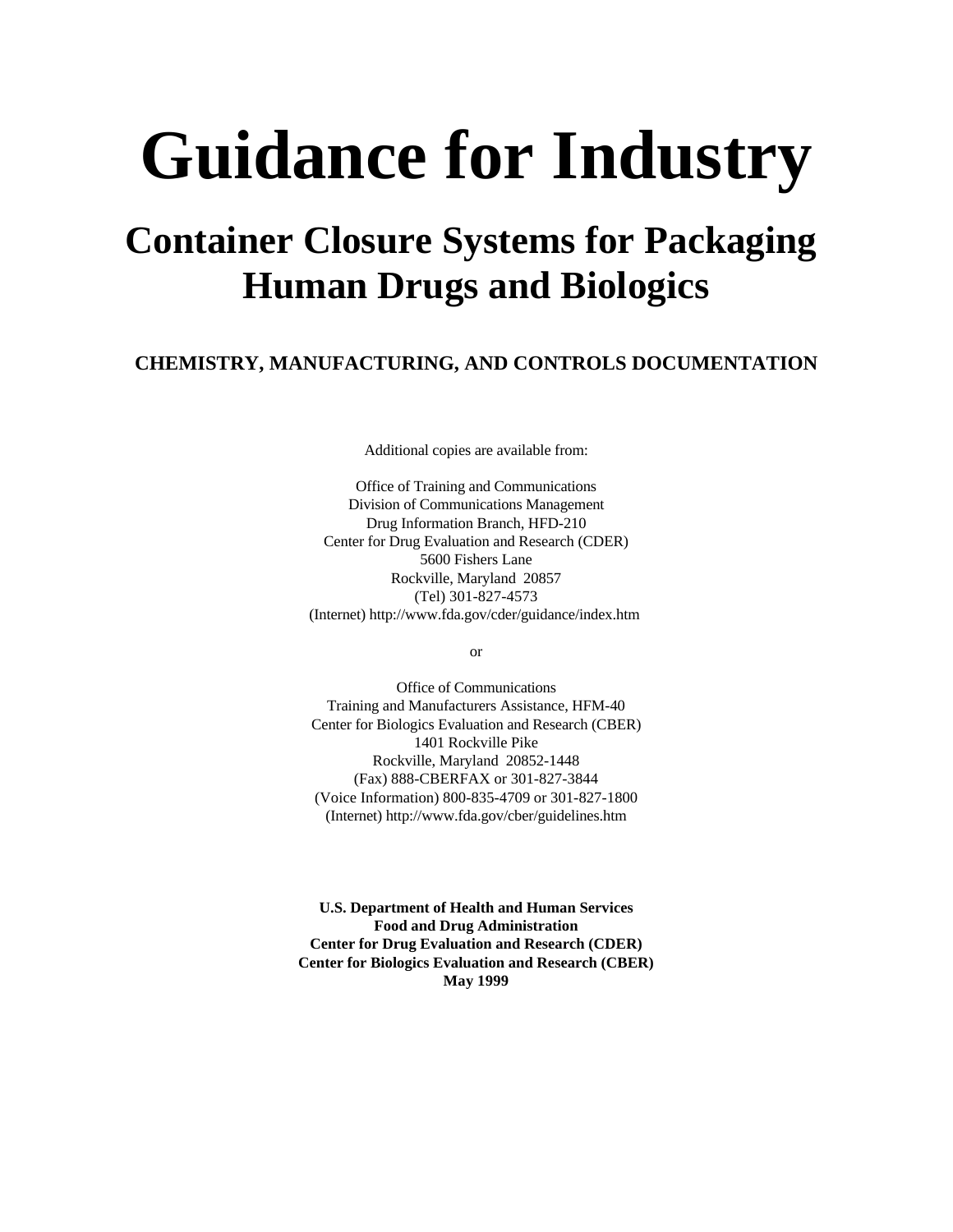## Table of Contents

| I.   |                     |                                                                             |  |  |
|------|---------------------|-----------------------------------------------------------------------------|--|--|
| II.  |                     |                                                                             |  |  |
|      | A.                  |                                                                             |  |  |
|      | <b>B.</b>           | CGMP, CPSC and USP Requirements on Containers and Closures 3                |  |  |
|      | C.                  |                                                                             |  |  |
| III. |                     | QUALIFICATION AND QUALITY CONTROL OF PACKAGING COMPONENTS . 5               |  |  |
|      | A.                  |                                                                             |  |  |
|      | <b>B.</b>           |                                                                             |  |  |
|      | $C$ .               | Information That Should Be Submitted in Support of an Original              |  |  |
|      |                     |                                                                             |  |  |
|      | D.                  |                                                                             |  |  |
|      | E.                  |                                                                             |  |  |
|      | F.                  | Liquid-Based Oral and Topical Drug Products and Topical Delivery Systems 27 |  |  |
|      | G.                  |                                                                             |  |  |
|      | H.                  |                                                                             |  |  |
| IV.  |                     |                                                                             |  |  |
|      |                     |                                                                             |  |  |
| V.   |                     |                                                                             |  |  |
|      | A.                  |                                                                             |  |  |
|      | <b>B.</b>           |                                                                             |  |  |
| VI.  |                     |                                                                             |  |  |
|      | A.                  |                                                                             |  |  |
|      | <b>B.</b>           |                                                                             |  |  |
|      |                     |                                                                             |  |  |
|      |                     |                                                                             |  |  |
|      |                     | $A-1$                                                                       |  |  |
|      | <b>ATTACHMENT B</b> | $B-1$                                                                       |  |  |
|      |                     | COMPLIANCE POLICY GUIDES THAT CONCERN PACKAGING  B-1                        |  |  |
|      |                     |                                                                             |  |  |
|      |                     |                                                                             |  |  |
|      |                     | $C-1$                                                                       |  |  |
|      |                     |                                                                             |  |  |
|      |                     |                                                                             |  |  |
|      |                     |                                                                             |  |  |
|      |                     |                                                                             |  |  |
|      |                     |                                                                             |  |  |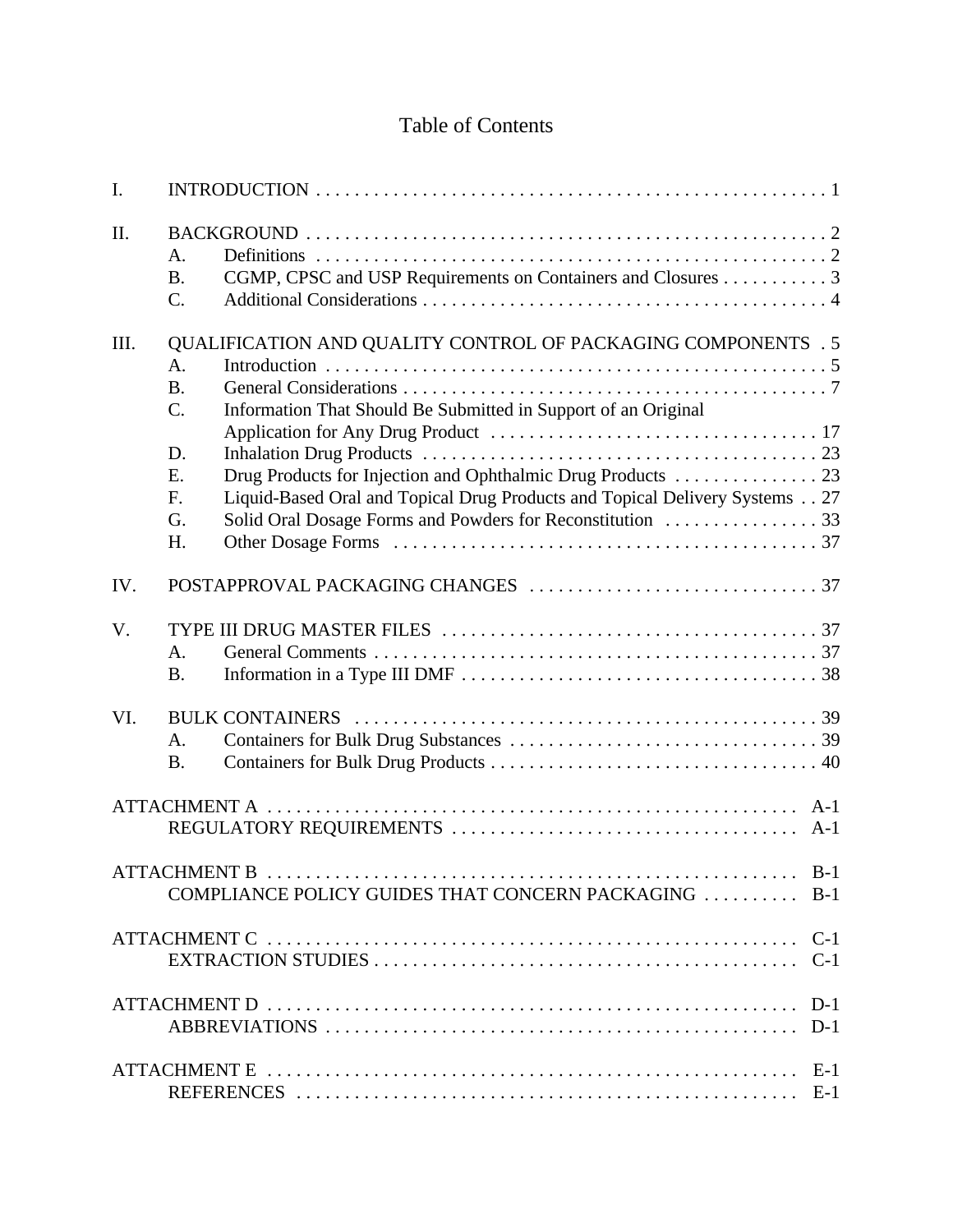### **GUIDANCE FOR INDUSTRY<sup>1</sup>**

## **CONTAINER CLOSURE SYSTEMS FOR PACKAGING HUMAN DRUGS AND BIOLOGICS**

#### **CHEMISTRY, MANUFACTURING, AND CONTROLS DOCUMENTATION**

#### **I. INTRODUCTION**

This document is intended to provide guidance on general principles<sup>2</sup> for submitting information on packaging materials used for human drugs and biologics.<sup>3</sup> This guidance supersedes the FDA *Guideline for Submitting Documentation for Packaging for Human Drugs and Biologics*, issued in February 1987 and the packaging policy statement issued in a letter to industry dated June 30, 1995 from the Office of Generic Drugs. $<sup>4</sup>$  This guidance is not intended to describe the</sup> information that should be provided about packaging operations associated with drug product manufacture.

Approaches which differ from those described in this guidance may be followed, but the applicant is encouraged to discuss significant variations in advance with the appropriate CDER chemistry review staff or CBER review staff. This is to prevent applicants or sponsors from spending unnecessary time and effort in preparing a submission that the FDA may later determine to be unacceptable.

<sup>&</sup>lt;sup>1</sup> This guidance has been prepared by the Packaging Technical Committee of the Chemistry, Manufacturing, and Controls Coordinating Committee (CMC CC) in the Center for Drug Evaluation and Research (CDER) and in conjunction with the Center for Biologics Evaluation and Research (CBER) at the Food and Drug Administration. This guidance document represents the Agency's current thinking on container closure systems for the packaging of human drugs and biological products. It does not create or confer any rights for or on any person and does not operate to bind FDA or the public. An alternative approach may be used if such approach satisfies the requirements of the applicable statute, regulations, or both.

<sup>&</sup>lt;sup>2</sup> In general, this guidance does not suggest specific test methods and acceptance criteria (except for references to *The United States Pharmacopia* methods), nor does it suggest comprehensive lists of tests. These details should be determined based on good scientific principles for each specific container closure system for particular drug product formulations, dosage forms, and routes of administration. Acceptance criteria should be based on actual data for particular packaging components and container closure systems, and they should be set to ensure batch-to-batch uniformity of packaging components.

<sup>&</sup>lt;sup>3</sup> As used in this guidance, the terms *drug* and *drug product* include biologics unless otherwise noted.

<sup>&</sup>lt;sup>4</sup> The policy statement is a document titled *Container/Closure Information Which Should Be Provided In An ANDA/AADA* which was written by the Office of Generic Drugs/Packaging Advisory Group.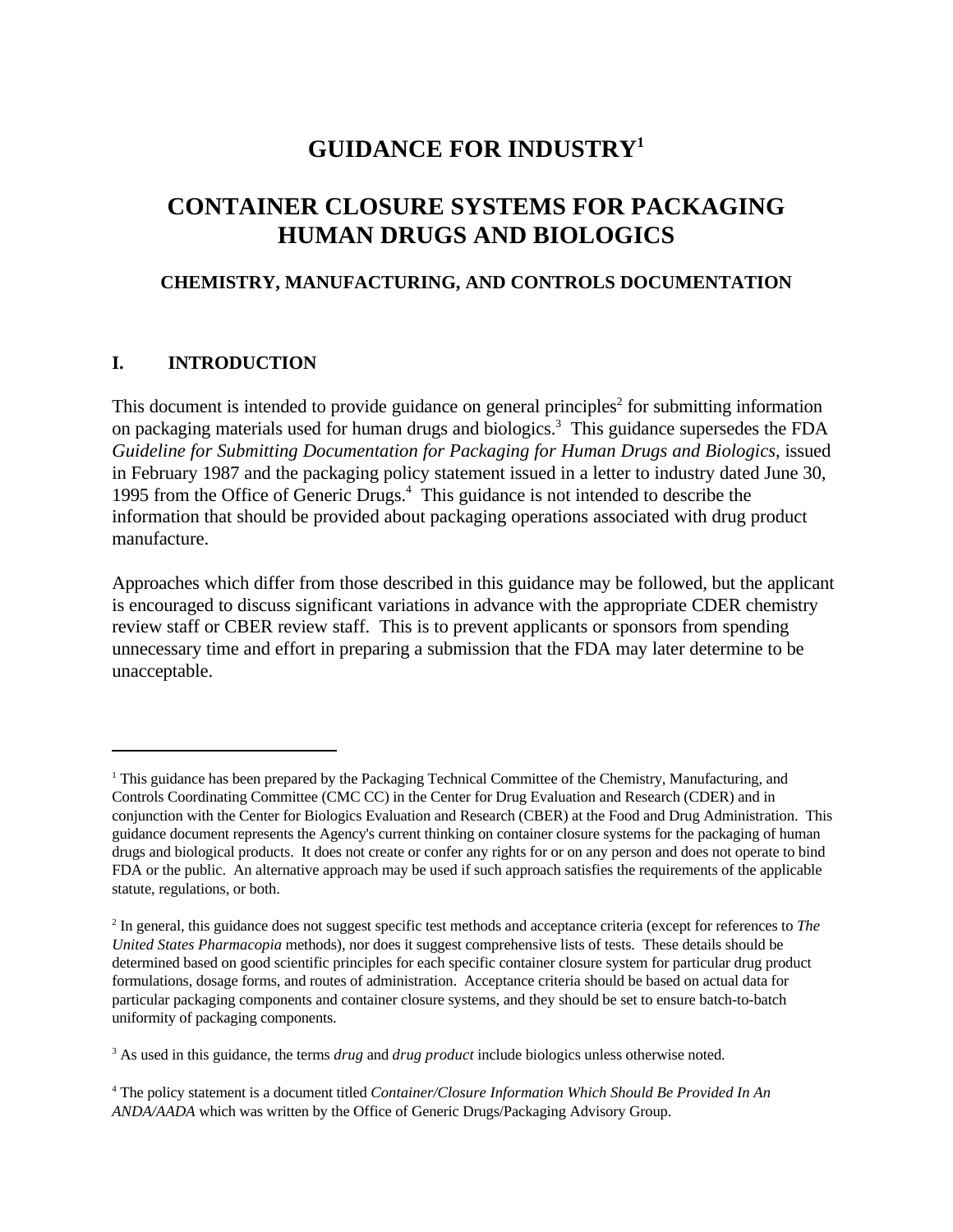#### **II. BACKGROUND**

The Federal Food, Drug, and Cosmetic Act (the Act) mandates the need for adequate information related to packaging materials. Section  $501(a)(3)$  of the Act states that a drug is deemed to be adulterated "if its container is composed, in whole or in part, of any poisonous or deleterious substance which may render the contents injurious to health...." In addition, section 502 of the Act states that a drug is considered misbranded if there are packaging omissions. Also, section 505 of the Act requires a full description of the methods used in, and the facilities and controls used for, the packaging of drugs (see Attachment A).

Section  $505(b)(1)(D)$  of the Act states that an application shall include a full description of the methods used in, the manufacturing, processing and packing of such drug. This includes facilities and controls used in the packaging a drug product.

#### **A. Definitions<sup>5</sup>**

*Materials of construction*<sup>6</sup> refer to the substances (e.g., glass, high density polyethylene (HDPE) resin, metal) used to manufacture a packaging component.

A *packaging component* means any single part of a container closure system. Typical components are containers (e.g., ampules, vials, bottles), container liners (e.g., tube liners), closures (e.g., screw caps, stoppers), closure liners, stopper overseals, container inner seals, administration ports (e.g., on large-volume parenterals (LVPs)), overwraps, administration accessories, and container labels. A *primary packaging component* means a packaging component that is or may be in direct contact with the dosage form. A *secondary packaging component* means a packaging component that is not and will not be in direct contact with the dosage form.

A *container closure system* refers to the sum of packaging components that together contain and protect the dosage form. This includes primary packaging components and secondary packaging components, if the latter are intended to provide additional protection to the drug product. A *packaging system* is equivalent to a container closure system.

<sup>&</sup>lt;sup>5</sup> These definitions are intended to clarify the use of certain terms in this guidance only and are not intended to supersede the definitions of *container* and *package* as provided for in 21 CFR 600.3.

 $\delta$  This term is used in a general sense for the basic material, which should be defined in the application in terms of its specific chemical composition for a given drug application (e.g., the specific polymer and any additives used to make the material).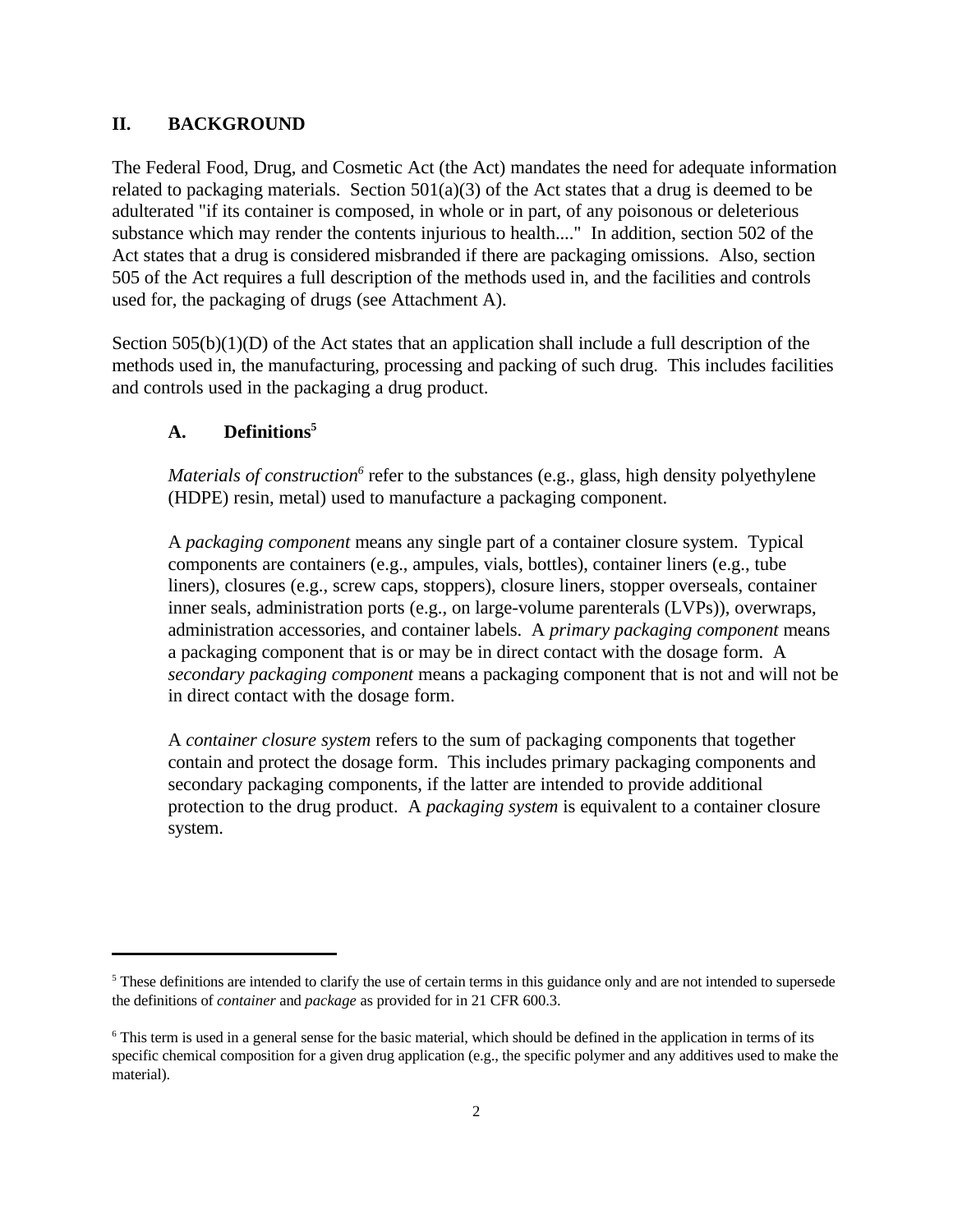A *package* or *market package*<sup>7</sup> refers to the container closure system and labeling, associated components (e.g., dosing cups, droppers, spoons), and external packaging (e.g., cartons or shrink wrap). A market package is the article provided to a pharmacist or retail customer upon purchase and does not include packaging used solely for the purpose of shipping such articles.

*Quality* refers to the physical, chemical, microbiological, biological, bioavailability, and stability attributes that a drug product should maintain if it is to be deemed suitable for therapeutic or diagnostic use. In this guidance, the term is also understood to convey the properties of safety, identity, strength, quality, and purity (see 21 CFR 211.94(a)).

An *extraction profile* refers to the analysis (usually by chromatographic means) of extracts obtained from a packaging component. A *quantitative extraction profile* is one in which the amount of each detected substance is determined.

#### **B. CGMP, CPSC and USP Requirements on Containers and Closures**

Current good manufacturing practice (CGMP) requirements for the control of drug product containers and closures are included in 21 CFR Parts 210 and 211. A listing of the relevant sections is provided in Attachment A. In addition, a listing of Compliance Policy Guides that deal with packaging issues is provided in Attachment B. References in this guidance to CGMP regulations are provided for completeness. For additional information, refer to the *FDA Compliance Program Guidance Manual* for Pre-Approval Inspections/Investigations (7346.832) which describes specific responsibilities for CDER scientists and for field investigators.

The FDA requirement for tamper-resistant closures is included in 21 CFR 211.132 and the Consumer Product Safety Commission (CPSC) requirements for child-resistant closures are included in 16 CFR 1700. An outline of these and other applicable regulatory requirements is provided in Attachment A.

The United States Pharmacopeial Convention has established requirements for containers which are described in many of the drug product monographs in *The United States Pharmacopeia/National Formulary* (USP/NF). For capsules and tablets, these requirements generally relate to the design characteristics of the container (e.g., tight, well-closed or light-resistant). For injectable products, materials of construction are also addressed (e.g., "Preserve in single-dose or in multiple-dose containers, preferably of Type I glass, protected from light"). These requirements are defined in the "General Notices and Requirements" (Preservation, Packaging, Storage, and Labeling) section of the *USP*. The requirements for materials of construction are defined in the "General Chapters" of

The materials of construction used in the labeling are a concern from a packaging perspective if they affect the protection and/or safety of the drug product.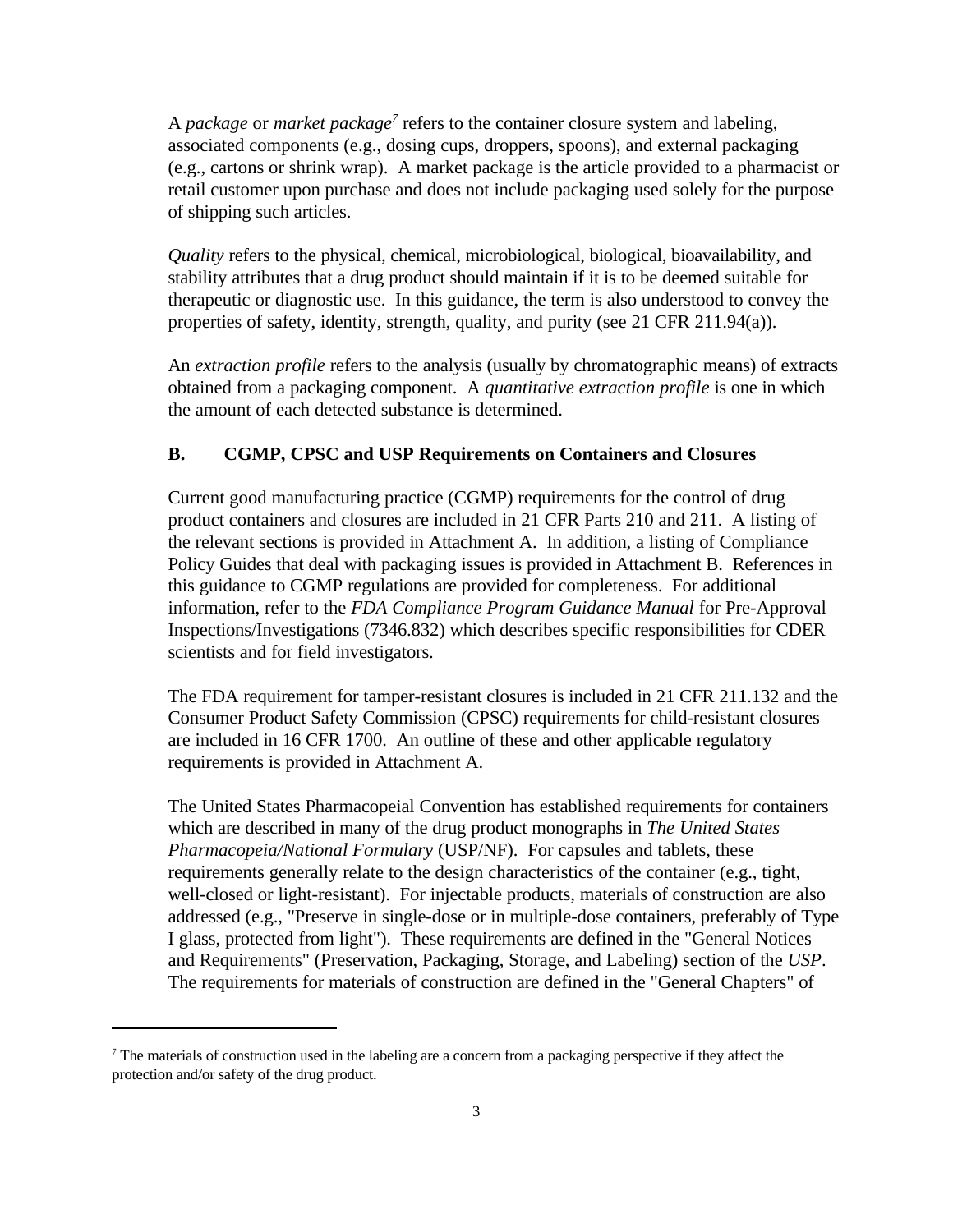the USP (see Attachment A).

#### **C. Additional Considerations**

#### **1. Submissions of INDs**

The packaging information in the chemistry, manufacturing, and controls section of an IND usually includes a brief description of the components, the assembled packaging system and any precautions needed to ensure the protection and preservation of the drug substance and drug product during their use in the clinical trials.

For general guidance regarding the container closure system information to be submitted for phase 1 studies, refer to the FDA guidance for industry *Content and Format of investigational New Drug Applications(INDs) for Phase 1 Studies of Drugs, Including Well-Characterized, Therapeutic, Biotechnology-derived Products* (November 1995).

General guidance regarding the container closure system information to be submitted for phase 2 or phase 3 studies will be provided in the FDA guidance for industry *INDs for Phase 2 and 3 Studies of Drugs, Including Specified Therapeutic Biotechnology-Derived Products, Chemistry, Manufacturing, and Controls Content and Format,* when finalized (draft guidance published April 21, 1999).

#### **2. Submissions on Packaging of a Drug Product by Another Firm**

a. Contract Packager

A contract packager is a firm retained by the applicant to package a drug product. The applicant remains responsible for the quality of the drug product during shipping, storage, and packaging.

The information regarding the container closure system used by a contract packager that should be submitted in the CMC section of an application (NDA, ANDA, or BLA), or in a DMF which is referenced in the application, is no different from that which would be submitted if the applicant performed its own packaging operations. If the information is provided in a DMF, then a copy of the letter of authorization (LOA) for the DMF should be provided in the application (see section V.A).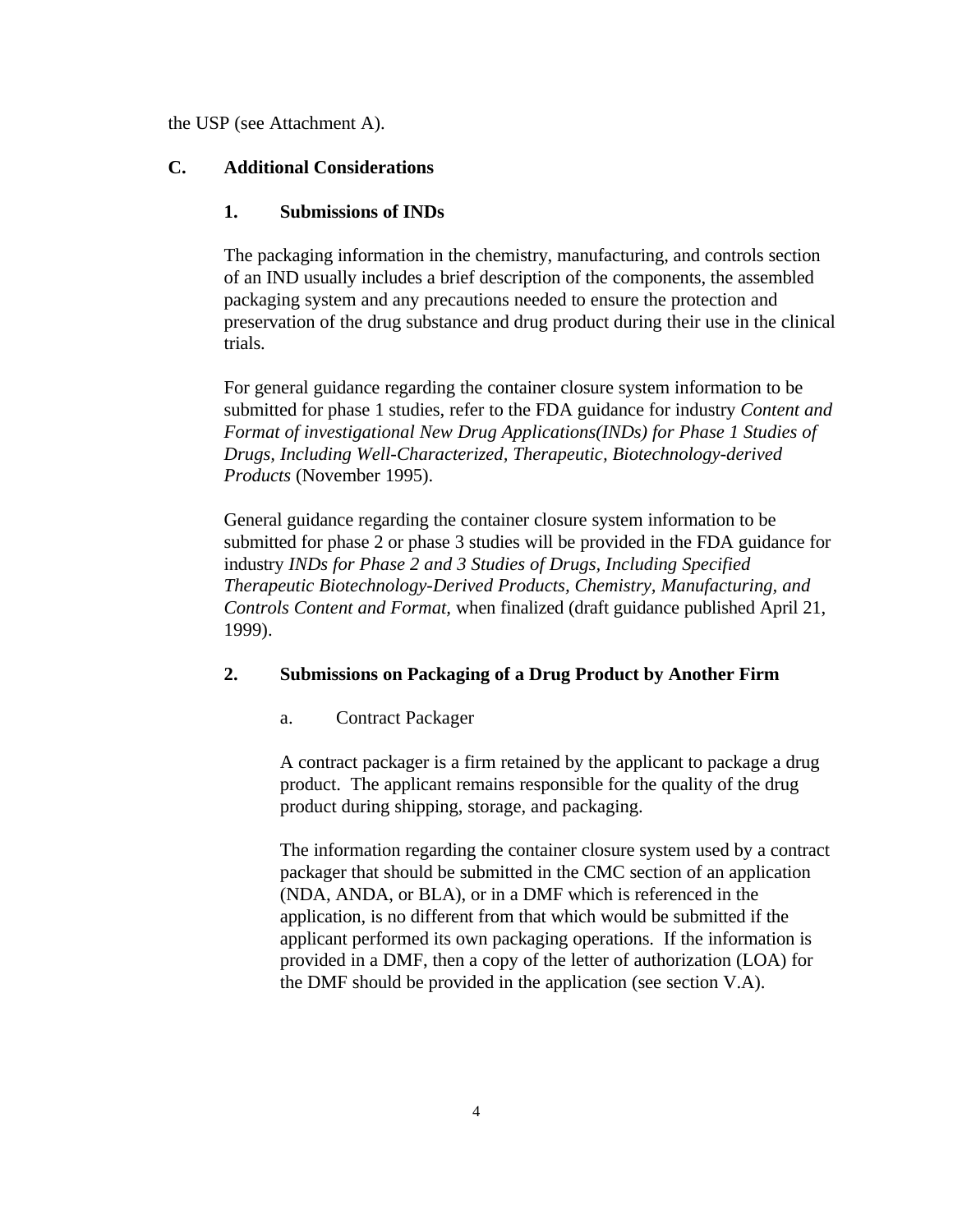#### b. Repackager $8$

A repackager is a firm that buys drug product from the drug product manufacturer or distributor and repackages it for sale under a label different from that of the manufacturer. The repackager is responsible for ensuring the quality and stability of the repackaged drug prpoduct. The repackaging operation is required to e in compliance with CGMPs (21 CFR Part 211), and there are limits to the expiration period that may be used with the repackaged product unless the repackager conducts stability studies.<sup>9</sup> Packaging qualification information is not required if the repackager uses the same container closure system approved in the original application.

All significant phases of the manufacturing and processing of a drug product (including packaging) should be described as part of the CMC section of an application (NDA, ANDA or BLA), or in a DMF referenced in the application. The only exception is the repackaging of solid oral drug products for which an approved application already exists.<sup>10</sup> For biologics, repackaging is considered a step in the manufacturing process for which licensing is required (21 CFR 600.3(u) and 601).

#### **III. QUALIFICATION AND QUALITY CONTROL OF PACKAGING COMPONENTS**

#### **A. Introduction**

CDER and CBER approve a container closure system to be used in the packaging of a human drug or biologic as part of the application (NDA, ANDA or BLA) for the drug or biologic. A packaging system found acceptable for one drug product is not automatically assumed to be appropriate for another. Each application should contain enough information to show that each proposed container closure system and its components are suitable for its intended use.

The type and extent of information that should be provided in an application will depend on the dosage form and the route of administration. For example, the kind of information that should be provided about a packaging system for an injectable dosage form or a drug

<sup>&</sup>lt;sup>8</sup> This discussion does not apply to the repackaging of drug products for dispensing under the practice of pharmacy.

FDA *Compliance Policy Guides*, "Expiration Dating of Unit Repackaged Drugs," 480.200, February 1, 1984, rev. <sup>9</sup> March 1995 (CPG 7132b.11).

<sup>&</sup>lt;sup>10</sup> FDA *Compliance Policy Guides*, "Regulatory Action Regarding Approved New Drugs and Antibiotic Drug Products Subjected to Additional Processing or Other Manipulation," 446.100, January 18, 1991 (CPG 7132c.06).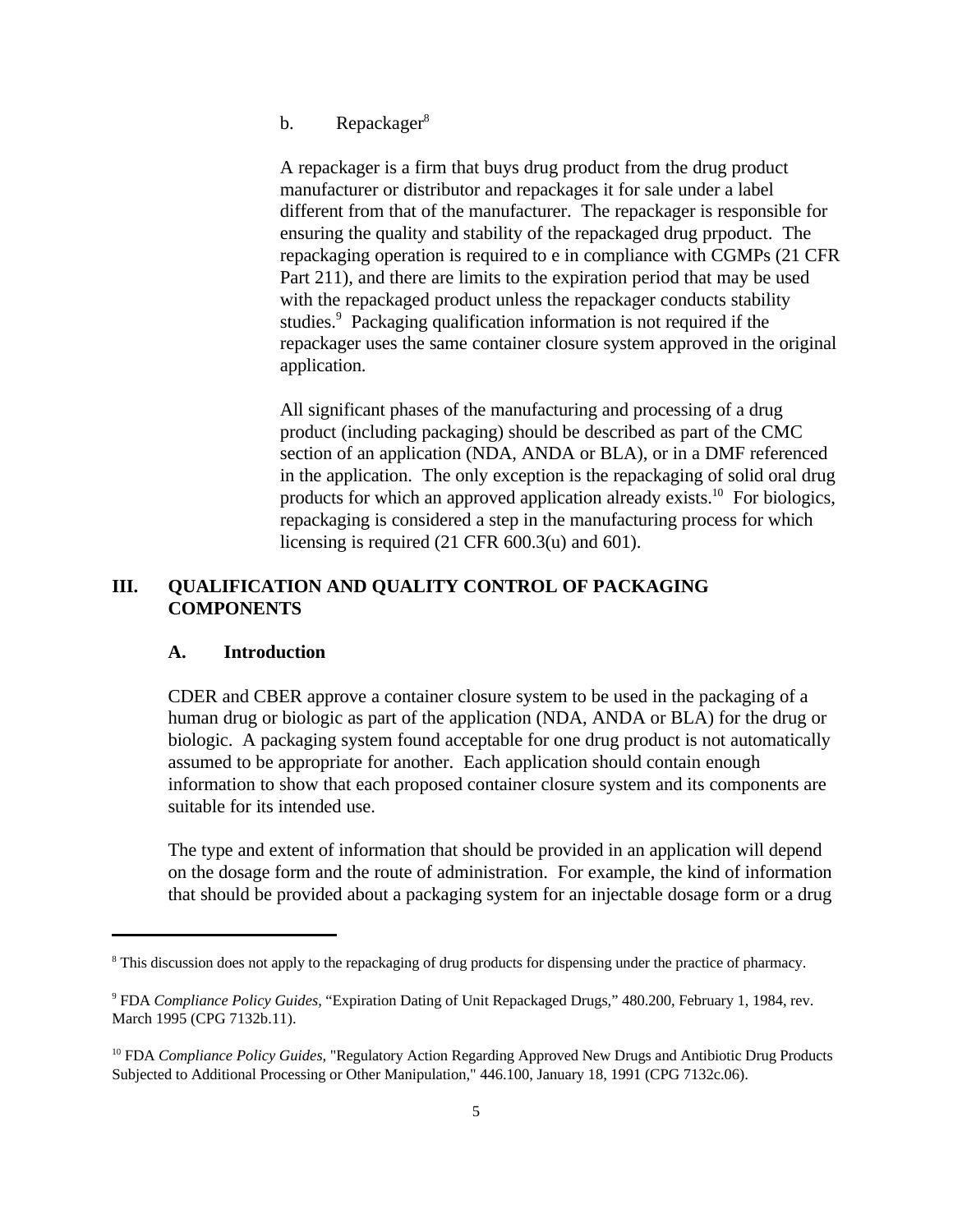product for inhalation is often more detailed than that which should be provided about a packaging system for a solid oral dosage form. More detailed information usually should be provided for a liquid-based dosage form than for a powder or a solid, since a liquidbased dosage form is more likely to interact with the packaging components.

Table 1 illustrates the correlation between the degree of concern regarding the route of administration with the likelihood of packaging component-dosage form interactions for different classes of drug products.

| <b>EXAMPLES OF FAUNAGING CONCELLS TOF COMMUNI CRASSES OF DT UG FT OURCES</b> |                                                                                                                          |                                                                        |                                                                      |  |
|------------------------------------------------------------------------------|--------------------------------------------------------------------------------------------------------------------------|------------------------------------------------------------------------|----------------------------------------------------------------------|--|
| <b>Degree of Concern</b><br><b>Associated with the</b>                       | <b>Likelihood of Packaging Component-Dosage Form Interaction</b>                                                         |                                                                        |                                                                      |  |
| <b>Route of</b><br><b>Administration</b>                                     | <b>High</b>                                                                                                              | <b>Medium</b>                                                          | Low                                                                  |  |
| <b>Highest</b>                                                               | <b>Inhalation Aerosols</b><br>and Solutions;<br>Injections and<br>Injectable<br>Suspensions <sup>a</sup>                 | Sterile Powders and<br>Powders for<br>Injection; Inhalation<br>Powders |                                                                      |  |
| <b>High</b>                                                                  | <b>Ophthalmic Solutions</b><br>and Suspensions;<br>Transdermal<br>Ointments and<br>Patches; Nasal<br>Aerosols and Sprays |                                                                        |                                                                      |  |
| Low                                                                          | <b>Topical Solutions and</b><br>Suspensions; Topical<br>and Lingual Aerosols;<br>Oral Solutions and<br>Suspensions       | <b>Topical Powders;</b><br>Oral powders                                | <b>Oral Tablets and Oral</b><br>(Hard and Soft)<br>Gelatin) Capsules |  |

**Table 1 Examples of Packaging Concerns for Common Classes of Drug Products**

For the purposes of this table, the term *suspension* is used to mean a mixture of two immiscible phases (e.g., solid in liquid or liquid in liquid). As such, it encompasses a wide variety of dosage forms such as creams, ointments, gels, and emulsions, as well as suspensions in the pharmaceutical sense.

For the purpose of this guidance, container closure systems for the most common types of dosage forms will be discussed in terms of five general categories: Inhalation Drug Products (section III.D); Drug Products for Injection and Ophthalmic Drug Products (Section III.E); Liquid-based Oral and Topical Drug Products and Topical Delivery Systems (section III.F); Solid Oral Dosage Forms and Powders for Reconstitution (section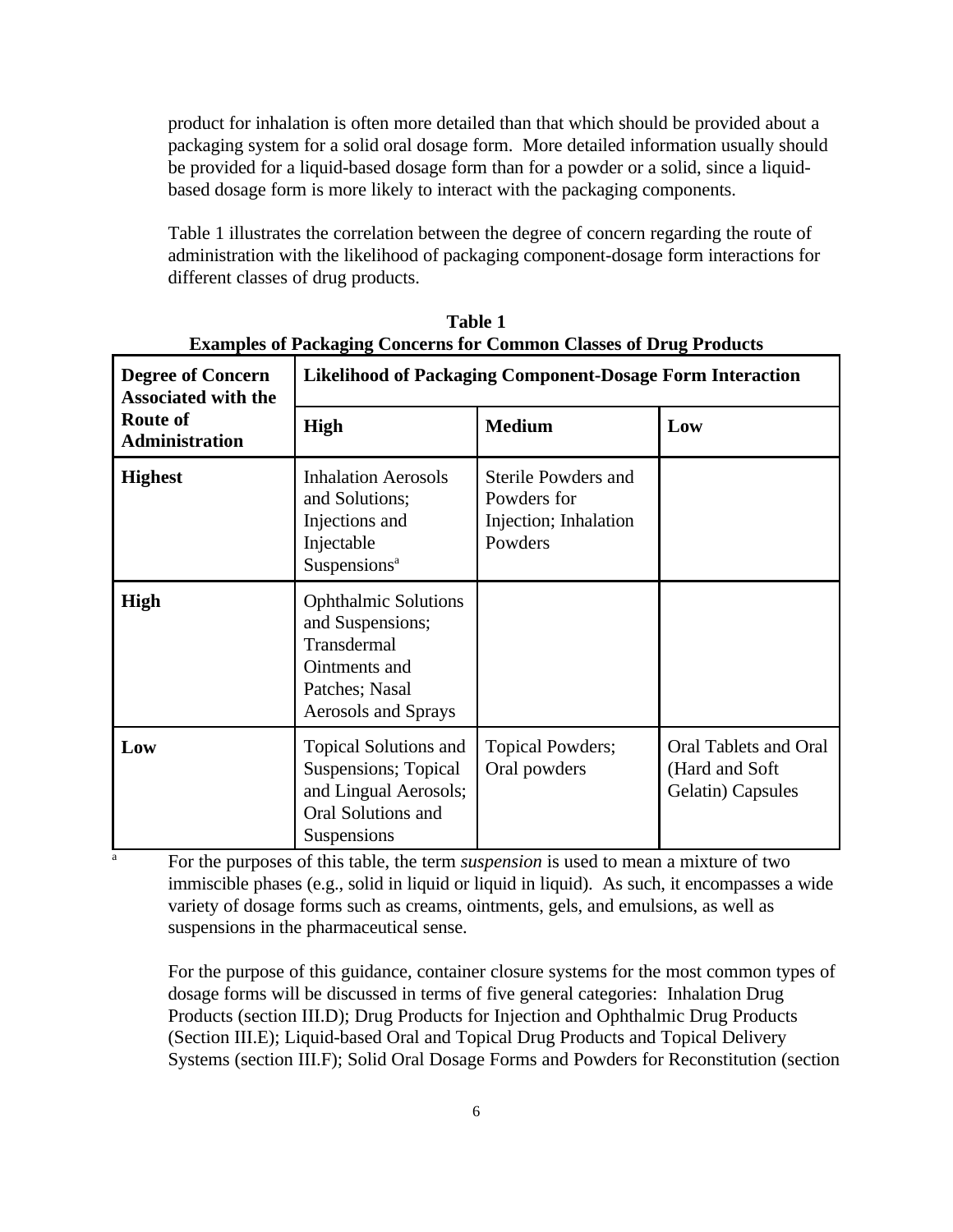III.G); and Other Dosage Forms (section III.H).

#### **B. General Considerations**

*Suitability* refers to the tests and studies used and accepted for the initial qualification of a component or a container closure system for its intended use. *Quality control* (QC) refers to the tests typically used and accepted to establish that, after the application is approved, the components and the container closure system continue to possess the characteristics established in the suitability studies. The subsections on *associated components* and *secondary components* describe the tests and studies for establishing suitability and quality control for these types of components. However, the ultimate proof of the suitability of the container closure system and the packaging process is established by full shelf life stability studies.

1. Suitability for the Intended Use

Every proposed packaging system should be shown to be *suitable* for its intended use: it should adequately *protect* the dosage form; it should be *compatible* with the dosage form; and it should be composed of materials that are considered *safe* for use with the dosage form and the route of administration. If the packaging system has a *performance* feature in addition to containing the product, the assembled container closure system should be shown to function properly.

Information intended to establish suitability may be generated by the applicant, by the supplier of the material of construction or the component, or by a laboratory under contract to either the applicant or the firm. An adequately detailed description of the tests, methods, acceptance criteria, reference standards, and validation information for the studies should be provided. The information may be submitted directly in the application or indirectly by reference to a DMF. If a DMF is used, a letter authorizing reference (i.e., letter of authorization (LOA)) to the DMF must be included in the application (see section V.A).

General issues concerning protection, compatibility, safety and performance of packaging components and/or systems are discussed below. In this guidance, component functionality and drug delivery will also be addressed in connection with specific dosage forms and routes of administration (see sections III.D, III.E, III.F, III.G, and III.H).

a. Protection

A container closure system should provide the dosage form with adequate protection from factors (e.g., temperature, light) that can cause a degradation in the quality of that dosage form over its shelf life. Common causes of such degradation are: exposure to light, loss of solvent, exposure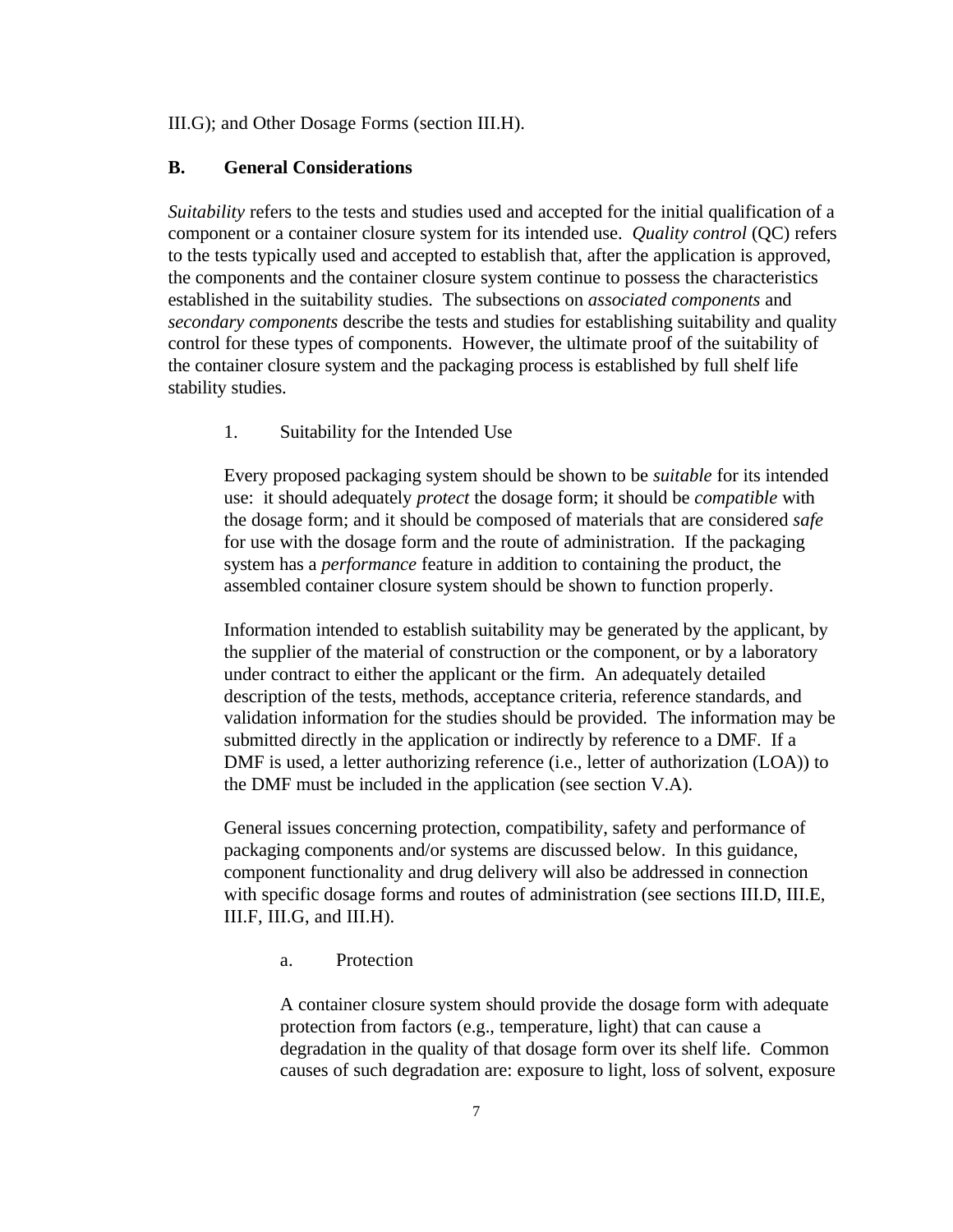to reactive gases (e.g., oxygen), absorption of water vapor, and microbial contamination. A drug product can also suffer an unacceptable loss in quality if it is contaminated by filth.

Not every drug product is susceptible to degradation by all of these factors. Not all drug products are light sensitive. Not all tablets are subject to loss of quality due to absorption of moisture. Sensitivity to oxygen is most commonly found with liquid-based dosage forms. Laboratory studies can be used to determine which of these factors actually have an influence on a particular drug product.

Light protection<sup> $11$ </sup> is typically provided by an opaque or amber-colored container or by an opaque secondary packaging component (e.g., cartons or overwrap). The USP test for light transmission (USP <661>) is an accepted standard for evaluating the light transmission properties of a container. Situations exist in which solid and liquid-based oral drug products have been exposed to light during storage because the opaque secondary packaging component was removed, contrary to the approved labeling and the USP monograph recommendation. A firm, therefore, may want to consider using additional or alternate measures to provide light protection to these drug products when necessary.

Loss of solvent can occur through a permeable barrier (e.g., a polyethylene container wall), through an inadequate seal, or through leakage. Leaks can develop through rough handling or from inadequate contact between the container and the closure (e.g., due to the buildup of pressure during storage). Leaks can also occur in tubes due to a failure of the crimp seal.

Water vapor or reactive gases (e.g., oxygen) may penetrate a container closure system either by passing through a permeable container surface (e.g., the wall of a low density polyethylene (LDPE) bottle) or by diffusing past a seal. Plastic containers are susceptible to both routes. Although glass containers would seem to offer better protection, because glass is relatively impermeable, glass containers are more effective only if there is a good seal between the container and the closure.

Protection from microbial contamination is provided by maintaining adequate container integrity after the packaging system has been sealed. An adequate and validated procedure should be used for drug product manufacture and packaging.

 $^{11}$  For further information regarding photostability studies, see the FDA *Guideline for the Photostability Testing of New Drug Substances and Products* (May 1997).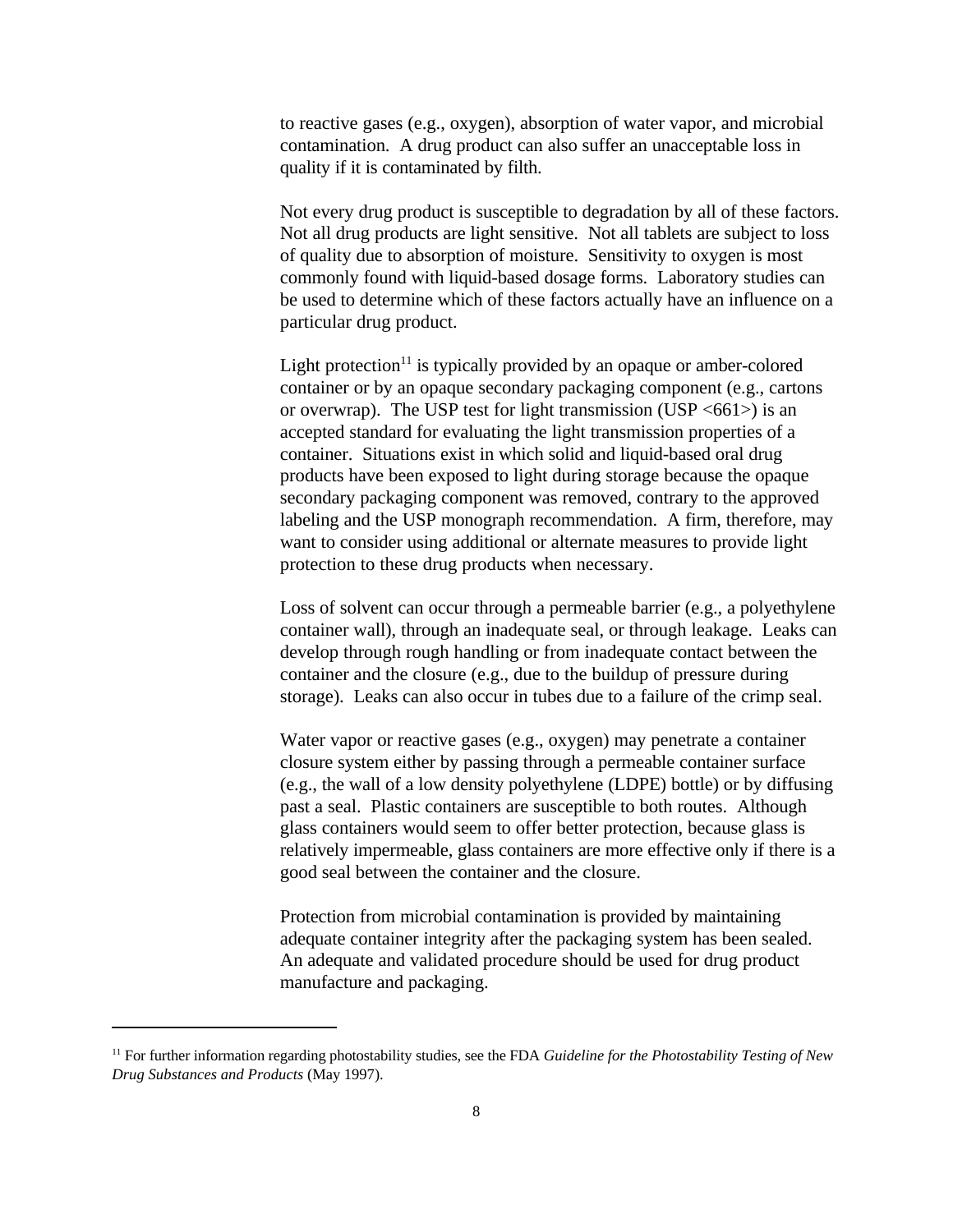#### b. Compatibility

Packaging components that are compatible with a dosage form will not interact sufficiently to cause unacceptable changes in the quality of either the dosage form or the packaging component.

Examples of interactions include loss of potency due to absorption or adsorption of the active drug substance, or degradation of the active drug substance induced by a chemical entity leached from a packaging component; reduction in the concentration of an excipient due to absorption, adsorption or leachable-induced degradation; precipitation; changes in drug product pH; discoloration of either the dosage form or the packaging component; or increase in brittleness of the packaging component.

Some interactions between a packaging component and dosage form will be detected during qualification studies on the container closure system and its components. Others may not show up except in the stability studies. Therefore, any change noted during a stability study that may be attributable to interaction between the dosage form and a packaging component should be investigated and appropriate action taken, regardless of whether the stability study is being conducted for an original application, a supplemental application, or as fulfillment of a commitment to conduct postapproval stability studies.

c. Safety

Packaging components should be constructed of materials that will not leach harmful or undesirable amounts of substances to which a patient will be exposed when being treated with the drug product. This consideration is especially important for those packaging components which may be in direct contact with the dosage form, but it is also applicable to any component from which substances may migrate into the dosage form (e.g., an ink or adhesive).

Making the determination that a material of construction used in the manufacture of a packaging component is safe for its intended use is not a simple process, and a standardized approach has not been established. There is, however, a body of experience which supports the use of certain approaches that depend on the route of administration and the likelihood of interactions between the component and the dosage form (see Table 1).

For a drug product such as an injection, inhalation, ophthalmic, or transdermal, a comprehensive study is appropriate. This involves two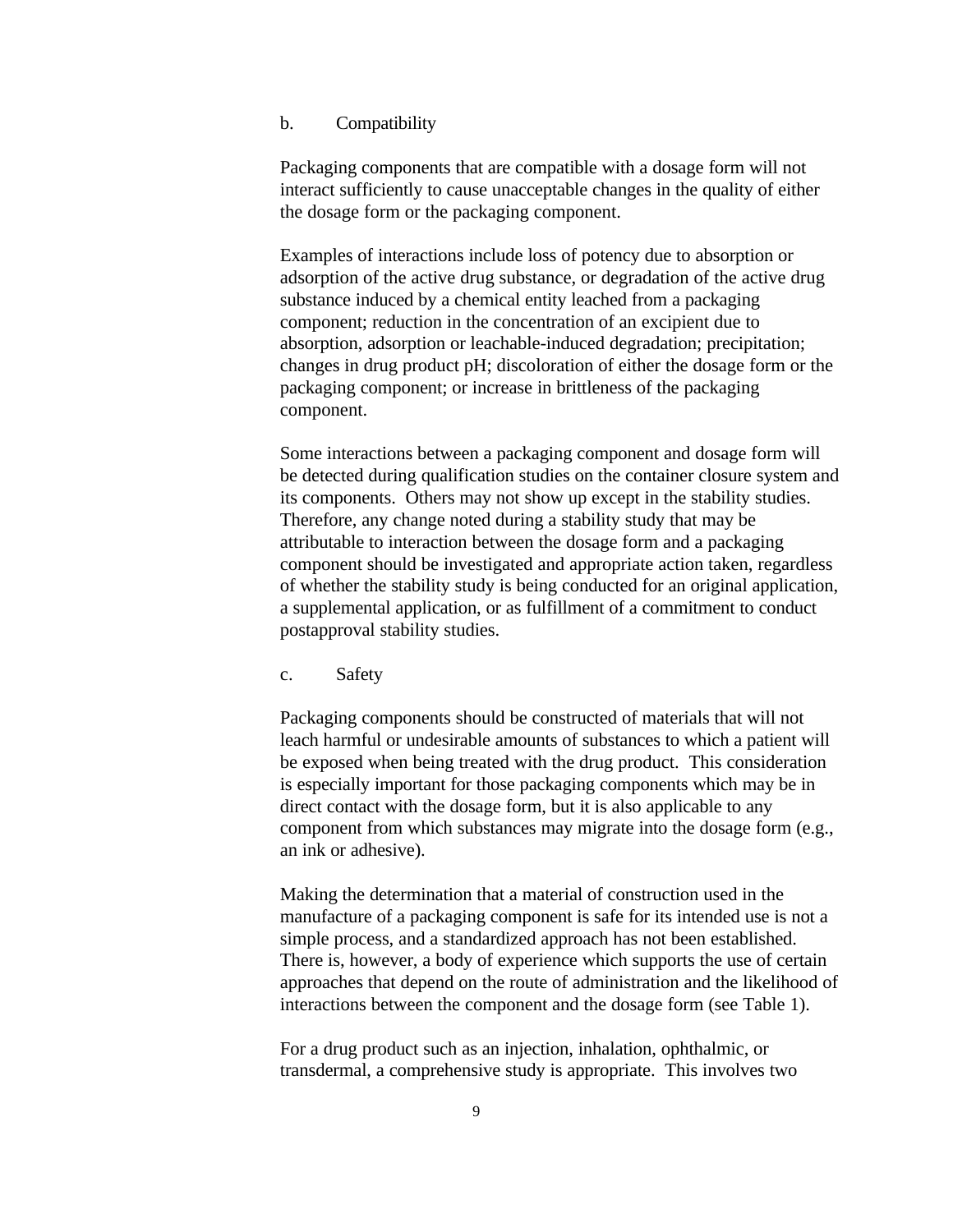parts: first, an extraction study<sup>12</sup> on the packaging component to determine which chemical species may migrate into the dosage form (and at what concentration); and, second, a toxicological evaluation of those substances which are extracted to determine the safe level of exposure via the label specified route of administration. This technique is used by the Center for Food Safety and Applied Nutrition (CFSAN) to evaluate the safety of substances that are proposed as indirect food additives (e.g., polymers or additives that may be used in for packaging foods).<sup>13</sup>

The approach for toxicological evaluation of the safety of extractables should be based on good scientific principles and take into account the specific container closure system, drug product formulation, dosage form, route of administration, and dose regimen (chronic or short-term dosing).

For many injectable and ophthalmic drug products (see sections III.E and III.F), data from the USP Biological Reactivity Tests and USP Elastomeric Closures for Injections tests will typically be considered sufficient evidence of material safety.

For many solid and liquid oral drug products, an appropriate reference to the indirect food additive regulations (21 CFR 174-186) promulgated by CFSAN for the materials of construction used in the packaging component will typically be considered sufficient. Although these regulations do not specifically apply to materials for packaging drug products, they include purity criteria and limitations pertaining to the use of specific materials for packaging foods that may be acceptable for the evaluation of drug product packaging components. Applicants are cautioned that this approach may not be acceptable for liquid oral dosage forms intended for chronic use (see section III.F.1).

For drug products that undergo clinical trials, the absence of adverse reactions traceable to the packaging components is considered supporting evidence of material safety.

Safety assessments for specific dosage forms are discussed further in section III of this guidance.

d. Performance

 $12$  See Attachment C for discussion of extraction studies.

<sup>&</sup>lt;sup>13</sup> FDA/CFSAN, *Recommendations for Chemistry Data for Indirect Food Additive Petitions*, Version 1.2, Chemistry Review Branch, Office of Pre-Market Approval, June 1995.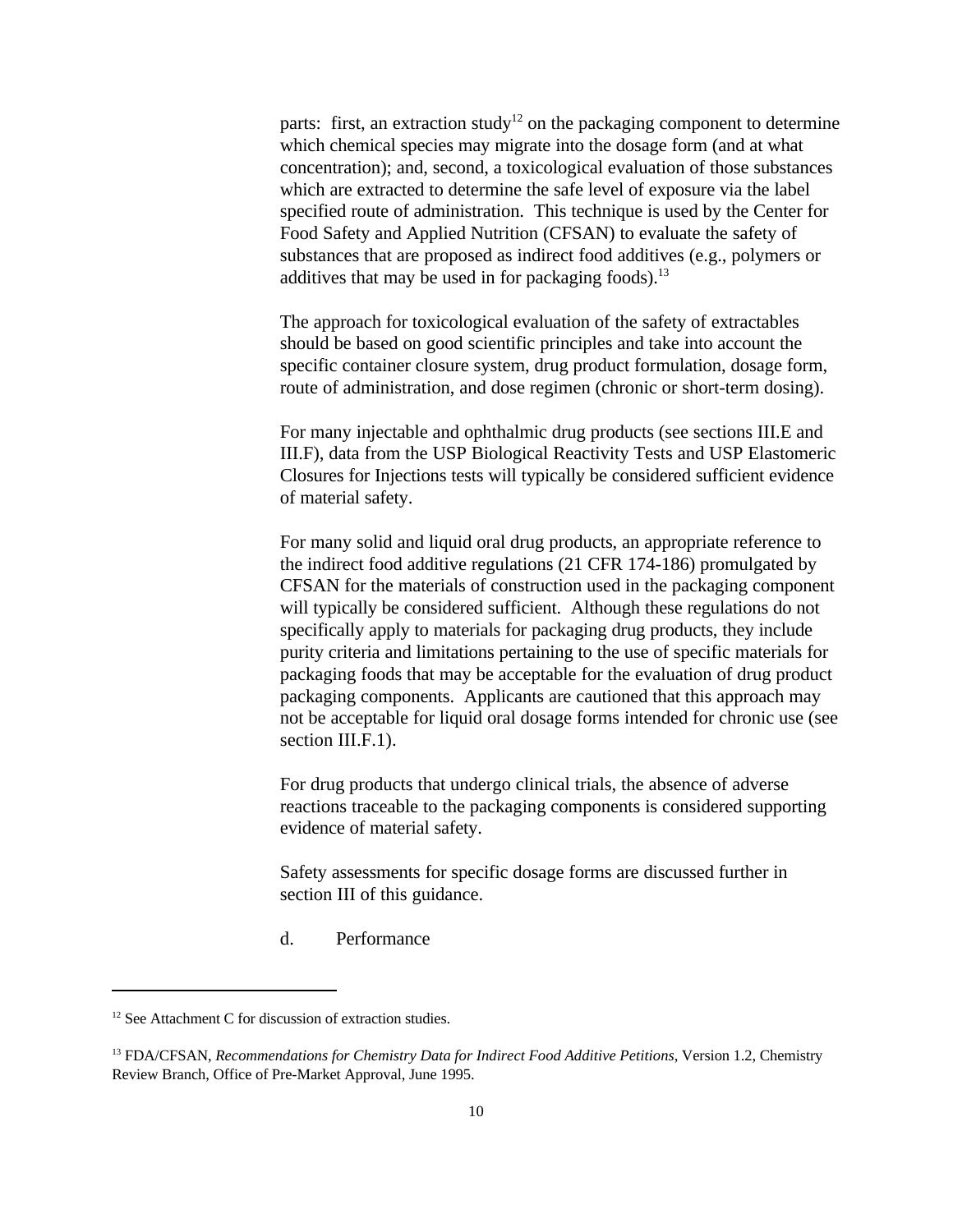Performance of the container closure system refers to its ability to function in the manner for which it was designed. A container closure system is often called upon to do more than simply contain the dosage form. When evaluating performance, two major considerations are container closure system functionality and drug delivery.

i. Container Closure System Functionality

The container closure system may be designed to improve patient compliance (e.g., a cap that contains a counter), minimize waste (e.g., a two-chamber vial or IV bag), improve ease of use (e.g., a prefilled syringe), or have other functions.

ii. Drug Delivery

Drug delivery refers to the ability of the packaging system to deliver the dosage form in the amount or at the rate described in the package insert. Some examples of a packaging system for which drug delivery aspects are relevant are a prefilled syringe, a transdermal patch, a metered tube, a dropper or spray bottle, a dry powder inhaler, and a metered dose inhaler.

Container closure system functionality and/or drug delivery are compromised when the packaging system fails to operate as designed. Failure can result from misuse, faulty design, manufacturing defect, improper assembly, or wear and tear during use. Tests and acceptance criteria regarding dosage form delivery and container closure system functionality should be appropriate to the particular dosage form, route of administration, and design features.

e. Summary

Table 2 summarizes typical packaging suitability considerations for common classes of drug products.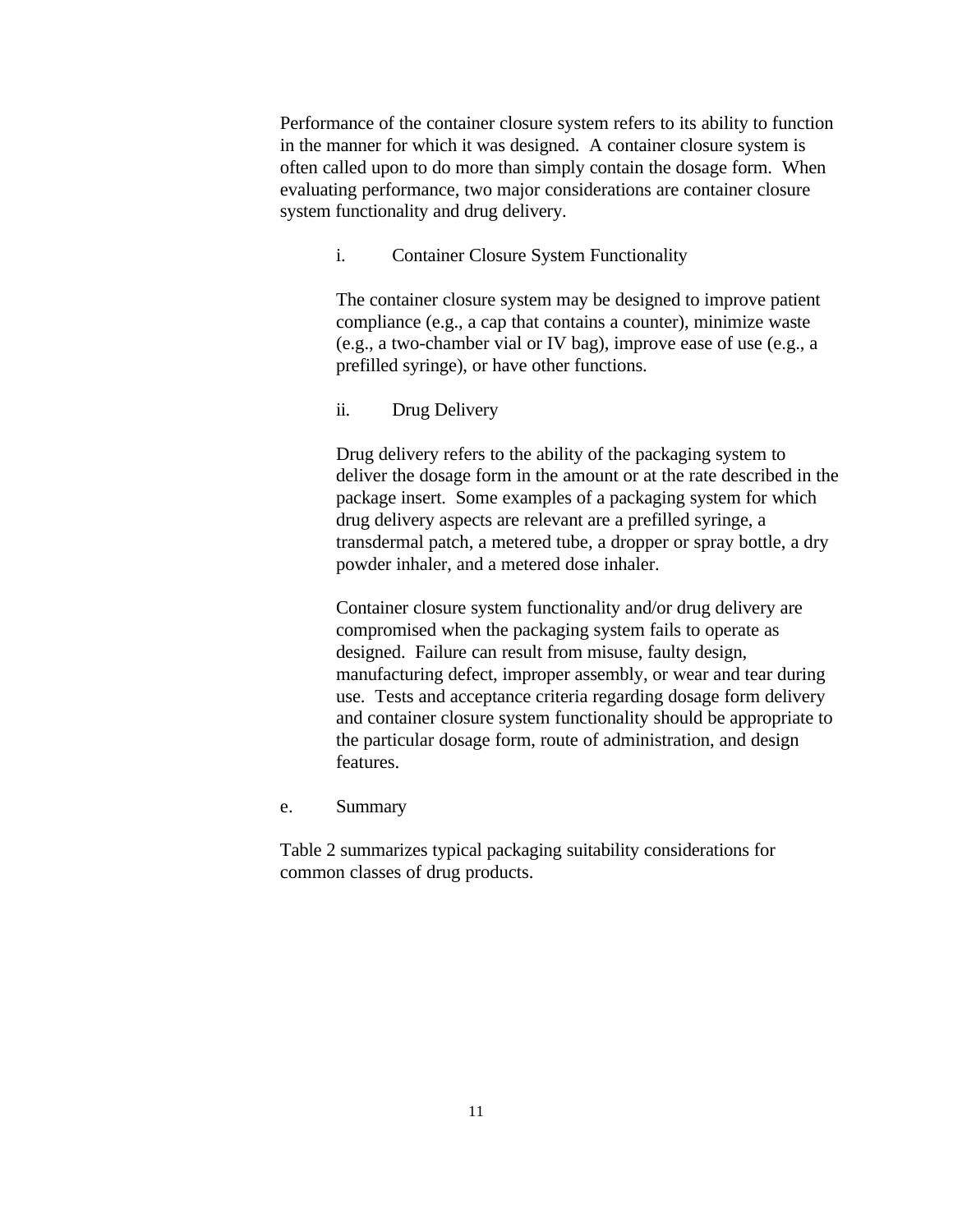#### **Table 2**

#### **Typical Suitability Considerations for Common Classes of Drug Products**

(This table is a general guide, and is not comprehensive. See sections III.C through III.H for a more detailed discussion.)

|                                                                                            | <b>SUITABILITY<sup>a</sup></b> |               |               |                                                |
|--------------------------------------------------------------------------------------------|--------------------------------|---------------|---------------|------------------------------------------------|
| <b>Route of</b><br>Administration/<br><b>Dosage Form</b>                                   | <b>Protection</b>              | Compatibility | <b>Safety</b> | Performance/<br><b>Drug</b><br><b>Delivery</b> |
| Inhalation Aerosols and<br>Solutions, Nasal Sprays                                         | L, S, M, W, G                  | Case 1c       | Case 1s       | Case 1d                                        |
| <b>Inhalation Powders</b>                                                                  | L, W, M                        | Case 3c       | Case 5s       | Case 1d                                        |
| Injections, Injectable<br>Suspensions <sup>b</sup>                                         | L, S, M, G                     | Case 1c       | Case 2s       | Case 2d                                        |
| Sterile Powders and<br>Powders for Injection                                               | L, M, W                        | Case 2c       | Case 2s       | Case 2d                                        |
| <b>Ophthalmic Solutions</b><br>and Suspensions                                             | L, S, M, G                     | Case 1c       | Case 2s       | Case 2d                                        |
| <b>Topical Delivery</b><br><b>Systems</b>                                                  | L, S                           | Case 1c       | Case 3s       | Case 1d                                        |
| <b>Topical Solutions and</b><br>Suspensions, and<br><b>Topical and Lingual</b><br>Aerosols | L, S, M                        | Case 1c       | Case 3s       | Case 2d                                        |
| <b>Topical Powders</b>                                                                     | L, M, W                        | Case 3c       | Case 4s       | Case 3d                                        |
| Oral Solutions and<br>Suspensions                                                          | L, S, M                        | Case 1c       | Case 3s       | Case 2d                                        |
| <b>Oral Powders</b>                                                                        | L, W                           | Case 2c       | Case 3s       | Case 3d                                        |
| <b>Oral Tablets and Oral</b><br>(Hard and Soft Gelatin)<br>Capsules                        | L, W                           | Case 3c       | Case 4s       | Case 3d                                        |

<sup>a</sup> If there is a special performance *function* built into the drug product (e.g., counter cap), it is of importance for any dosage form/route of administration to show that the container closure system performs that function properly.

<sup>b</sup> For definition of the term *suspension*, see footnote a to Table 1.

Explanation of Codes in Table 2: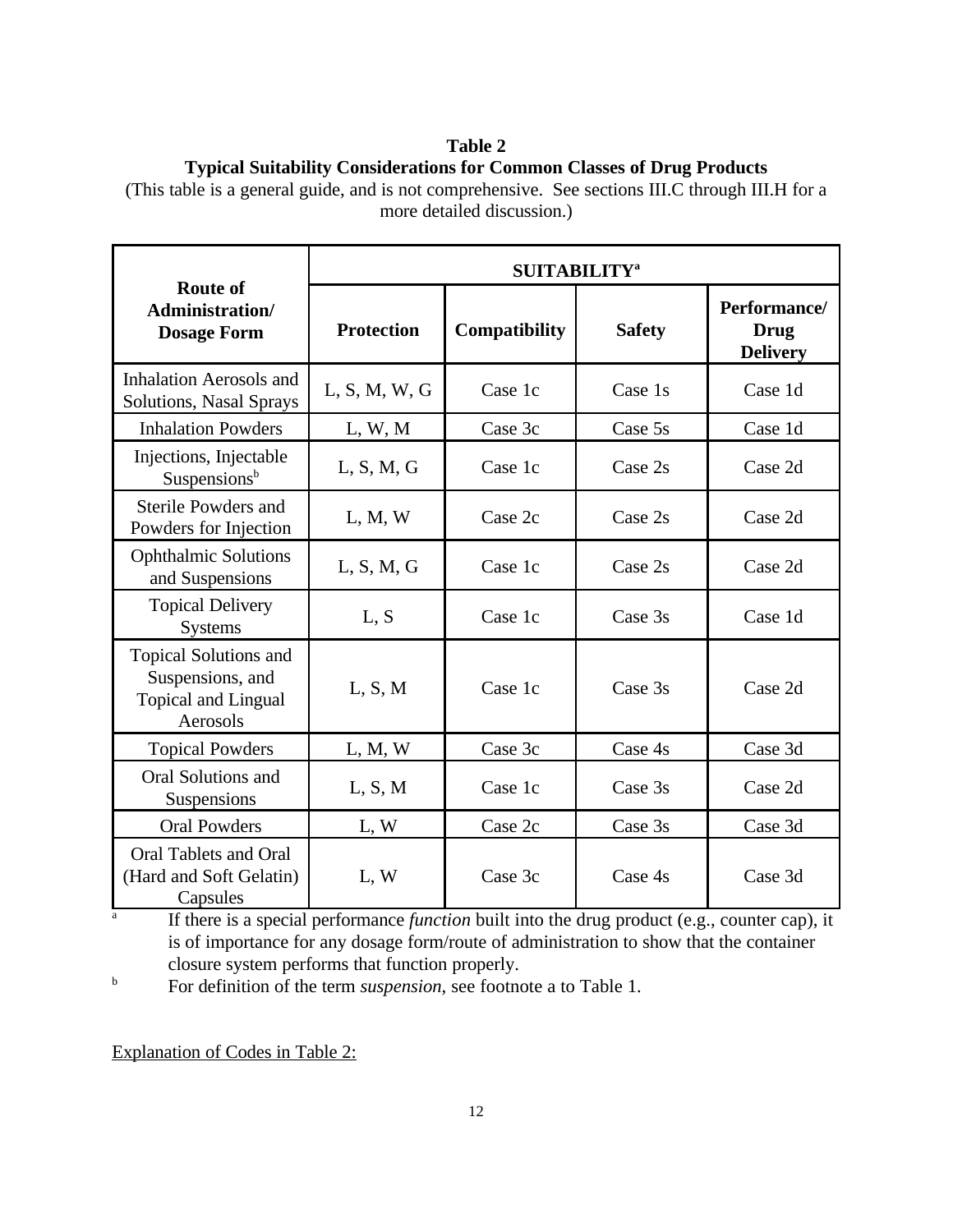| Protection:    | <b>L</b> (protects from light, if appropriate)                                                                                                                                                                                                                                                                                                                                                                                                                                                                                                                                                                                                                                                                                                                                                                                                                                                                                                                                                     |
|----------------|----------------------------------------------------------------------------------------------------------------------------------------------------------------------------------------------------------------------------------------------------------------------------------------------------------------------------------------------------------------------------------------------------------------------------------------------------------------------------------------------------------------------------------------------------------------------------------------------------------------------------------------------------------------------------------------------------------------------------------------------------------------------------------------------------------------------------------------------------------------------------------------------------------------------------------------------------------------------------------------------------|
|                | <b>S</b> (protects from solvent loss/leakage)                                                                                                                                                                                                                                                                                                                                                                                                                                                                                                                                                                                                                                                                                                                                                                                                                                                                                                                                                      |
|                | M (protects sterile products or those with microbial limits from<br>microbial contamination)                                                                                                                                                                                                                                                                                                                                                                                                                                                                                                                                                                                                                                                                                                                                                                                                                                                                                                       |
|                | W (protects from water vapor, if appropriate)                                                                                                                                                                                                                                                                                                                                                                                                                                                                                                                                                                                                                                                                                                                                                                                                                                                                                                                                                      |
|                | G (protects from reactive gases, if appropriate)                                                                                                                                                                                                                                                                                                                                                                                                                                                                                                                                                                                                                                                                                                                                                                                                                                                                                                                                                   |
| Compatibility: | <b>Case 1c:</b> Liquid-based dosage form that conceivably could interact with its<br>container closure system components (see examples described in section<br>III.B.1).                                                                                                                                                                                                                                                                                                                                                                                                                                                                                                                                                                                                                                                                                                                                                                                                                           |
|                | Case 2c: Solid dosage form until reconstituted; greatest chance                                                                                                                                                                                                                                                                                                                                                                                                                                                                                                                                                                                                                                                                                                                                                                                                                                                                                                                                    |
|                | for interacting with its container closure system components                                                                                                                                                                                                                                                                                                                                                                                                                                                                                                                                                                                                                                                                                                                                                                                                                                                                                                                                       |
|                | occurs after it is reconstituted.                                                                                                                                                                                                                                                                                                                                                                                                                                                                                                                                                                                                                                                                                                                                                                                                                                                                                                                                                                  |
|                | Case 3c: Solid dosage form with low likelihood of interacting                                                                                                                                                                                                                                                                                                                                                                                                                                                                                                                                                                                                                                                                                                                                                                                                                                                                                                                                      |
|                | with its container closure system components.                                                                                                                                                                                                                                                                                                                                                                                                                                                                                                                                                                                                                                                                                                                                                                                                                                                                                                                                                      |
| Safety:        | Case 1s: Typically provided are USP Biological Reactivity Test<br>data, extraction/toxicological evaluation, limits on extractables,<br>and batch-to-batch monitoring of extractables.<br>Case 2s: Typically provided are USP Biological Reactivity Test<br>data and possibly extraction/toxicological evaluation.<br>Case 3s: Typically, an appropriate reference to the indirect food<br>additive regulations is sufficient for drug products with aqueous-<br>based solvents. Drug products with non-aqueous based solvent<br>systems or aqueous based systems containing co-solvents<br>generally require additional suitability information (see section<br>$III.F$ ).<br>Case 4s: Typically, an appropriate reference to the indirect food<br>additive regulations is sufficient.<br><b>Case 5s:</b> Typically, an appropriate reference to the indirect food<br>additive regulations for all components except the mouthpiece for<br>which USP Biological Reactivity Test data is provided. |
| Performance:   | <b>Case 1d:</b> Frequently a consideration.                                                                                                                                                                                                                                                                                                                                                                                                                                                                                                                                                                                                                                                                                                                                                                                                                                                                                                                                                        |
|                | Case 2d: May be a consideration.                                                                                                                                                                                                                                                                                                                                                                                                                                                                                                                                                                                                                                                                                                                                                                                                                                                                                                                                                                   |
|                | Case 3d: Rarely a consideration.                                                                                                                                                                                                                                                                                                                                                                                                                                                                                                                                                                                                                                                                                                                                                                                                                                                                                                                                                                   |
| 2.             | <b>Quality Control of Packaging Components</b>                                                                                                                                                                                                                                                                                                                                                                                                                                                                                                                                                                                                                                                                                                                                                                                                                                                                                                                                                     |

In addition to providing data to show that a proposed container closure system is suitable for its intended use, an application should also describe the quality control measures that will be used to ensure consistency in the packaging components (see section III.C.3). These controls are intended to limit unintended postapproval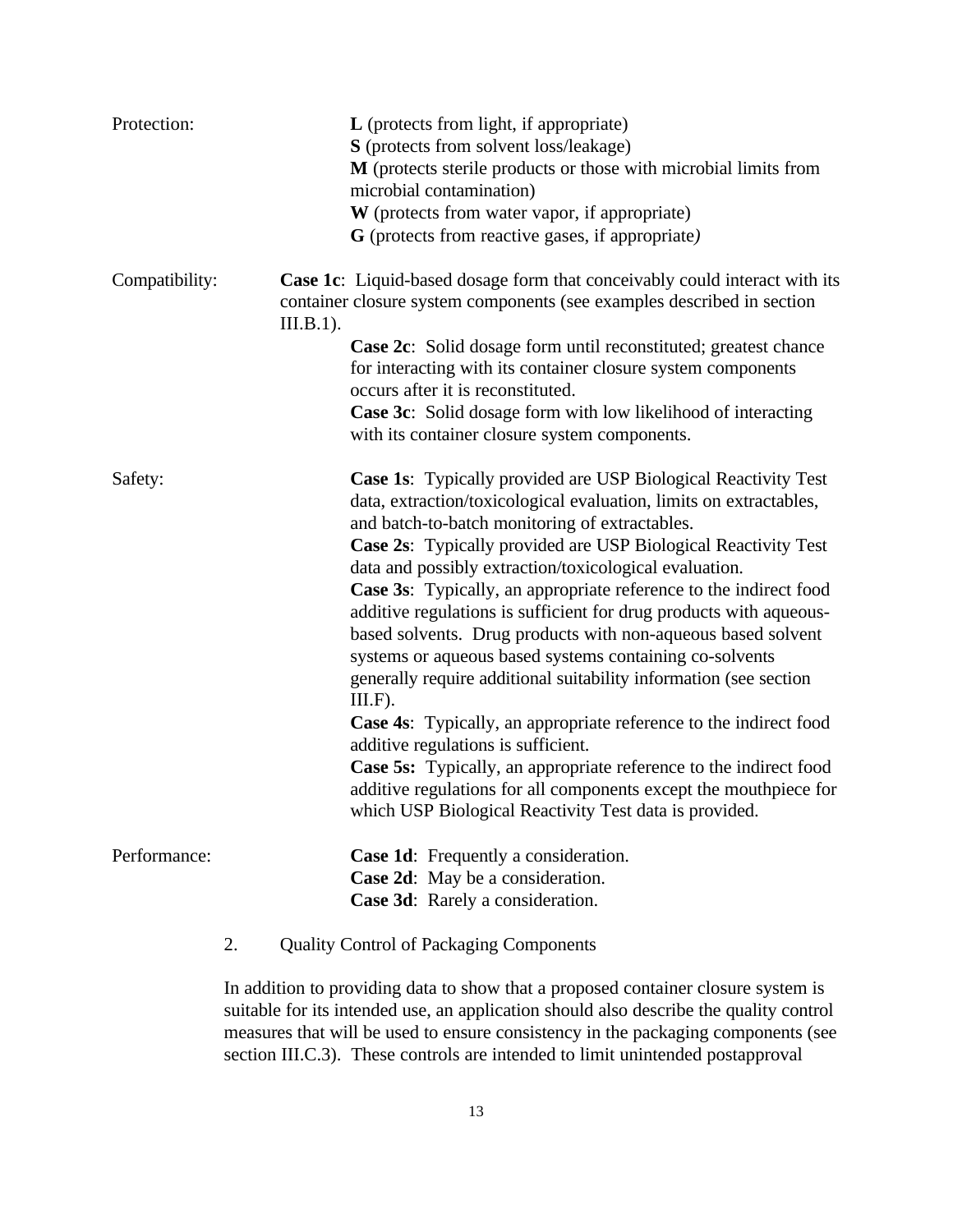variations in the manufacturing procedures or materials of construction for a packaging component and to prevent adverse affects on the quality of a dosage form.

Principal consideration is usually given to consistency in physical characteristics and chemical composition.

a. Physical Characteristics

The physical characteristics of interest include dimensional criteria (e.g., shape, neck finish, wall thickness, design tolerances), physical parameters critical to the consistent manufacture of a packaging component (e.g., unit weight), and performance characteristics (e.g., metering valve delivery volume, or the ease of movement of syringe plungers). Unintended variations in dimensional parameters, if undetected, may affect package permeability, drug delivery performance, or the adequacy of the seal between the container and the closure. Variation in any physical parameter is considered important if it can affect the quality of a dosage form.

b. Chemical Composition

The chemical composition of the materials of construction may affect the safety of a packaging component. New materials<sup>14</sup> may result in new substances being extracted into the dosage form or a change in the amount of known extractables. Chemical composition may also affect the compatibility, functional characteristics or protective properties of packaging components by changing rheological or other physical properties (e.g., elasticity, resistance to solvents, or gas permeability).

A composition change may occur as a result of a change in formulation or in a processing aid (e.g., using a different mold release agent) or through the use of a new supplier of a raw material. A change in the supplier of a polymeric material or a substance of biological origin is more likely to bring with it an unexpected composition change than a change in the supplier of a pure chemical compound, because polymeric and natural materials are often complex mixtures. A composition change may also occur with a change in the manufacturing process, such as the use of different operating conditions (e.g., a significantly different curing temperature), different equipment, or both.

<sup>&</sup>lt;sup>14</sup> These are substances not previously determined to be safe by extraction/toxicological evaluation studies (e.g., the USP Biological Reactivity Tests or another appropriate method conducted on the packaging component as part of the qualifying process).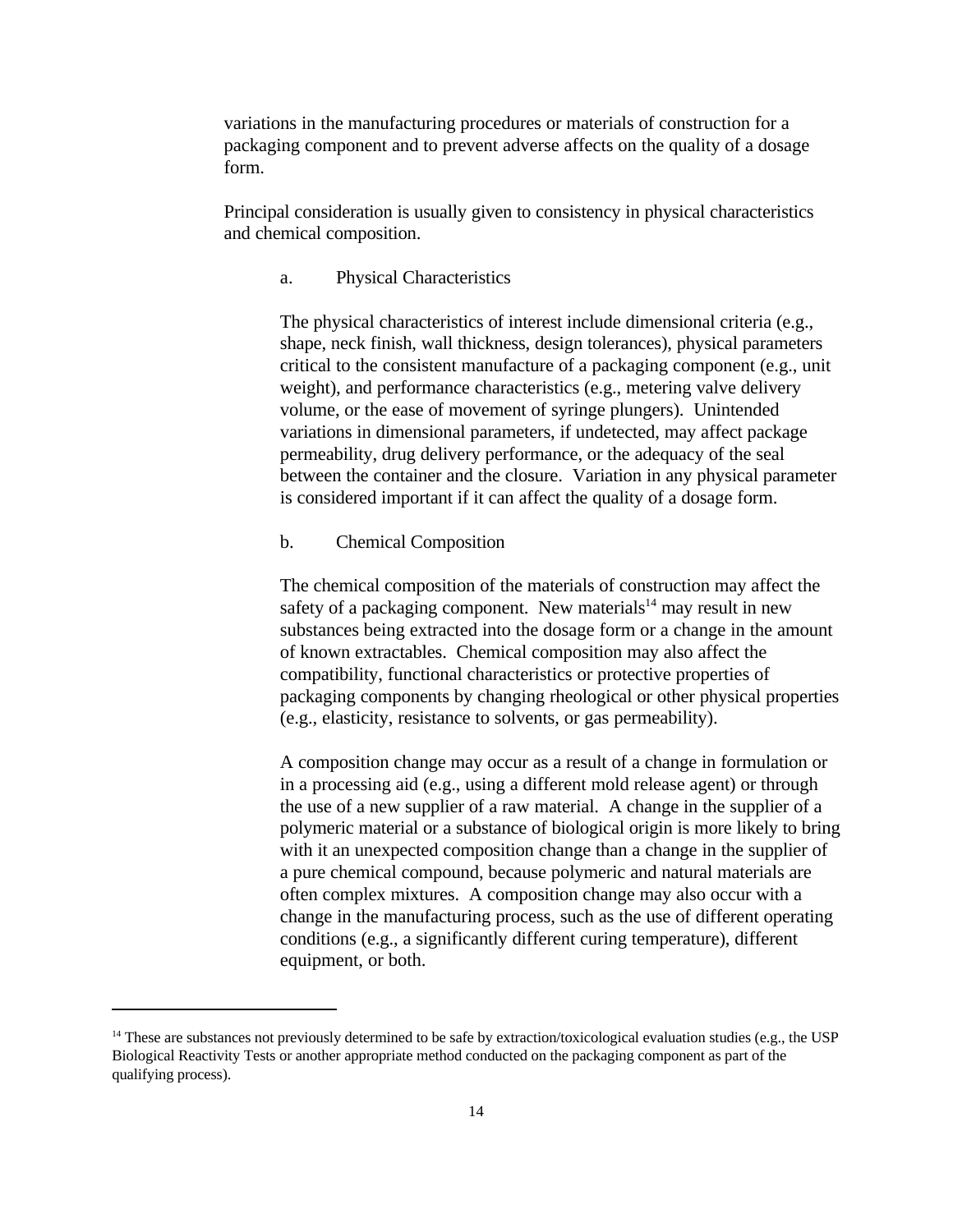A change in formulation is considered a change in the specifications for the packaging component. This change in the formulation of a packaging component by its manufacturer should be reported to the firm that purchases that component and to any appropriate DMF. The firm that purchases the component should, in turn, report the change to its application as required under 21 CFR 314.70(a) or 601.12. Manufacturers who supply a raw material or an intermediate packaging component should inform their customers of any intended changes to formulations or manufacturing procedures and update the DMF in advance of implementing such a change. Changes which seem innocuous may have unintended consequences on the dosage form marketed in the affected packaging system.

The use of stability studies for monitoring the consistency of a container closure system in terms of compatibility with the dosage form and the degree of protection provided to the dosage form is accepted. Currently there is no general policy concerning the monitoring of a packaging system and components with regard to safety. One exception involves inhalation drug products for which batch-to-batch monitoring of the extraction profile for the polymeric and elastomeric components is routine.

#### 3. Associated Components

*Associated components* are packaging components that are typically intended to deliver the dosage form to the patient but are not stored in contact with the dosage form for its entire shelf life. These components are packaged separately in the market package and are either attached to the container upon opening or used only when a dose is to be administered. Measuring spoons, dosing cups, measuring syringes, and vaginal delivery tubes are examples of associated components that typically contact the dosage form only during administration. A hand pump or dropper combined into a closure are examples of an associated component that would contact the dosage form from the time the packaging system is opened until the dosing regimen is completed.

The complete and assembled component and its parts should meet suitability criteria appropriate for the drug product and the actual use of the component (see sections III.B.1 and III.B.2). Safety and functionality are the most common factors to be established for suitability. The length of time that the associated component and the dosage form are in direct contact should also be taken into consideration when assessing the suitability of an associated component.

4. Secondary Packaging Components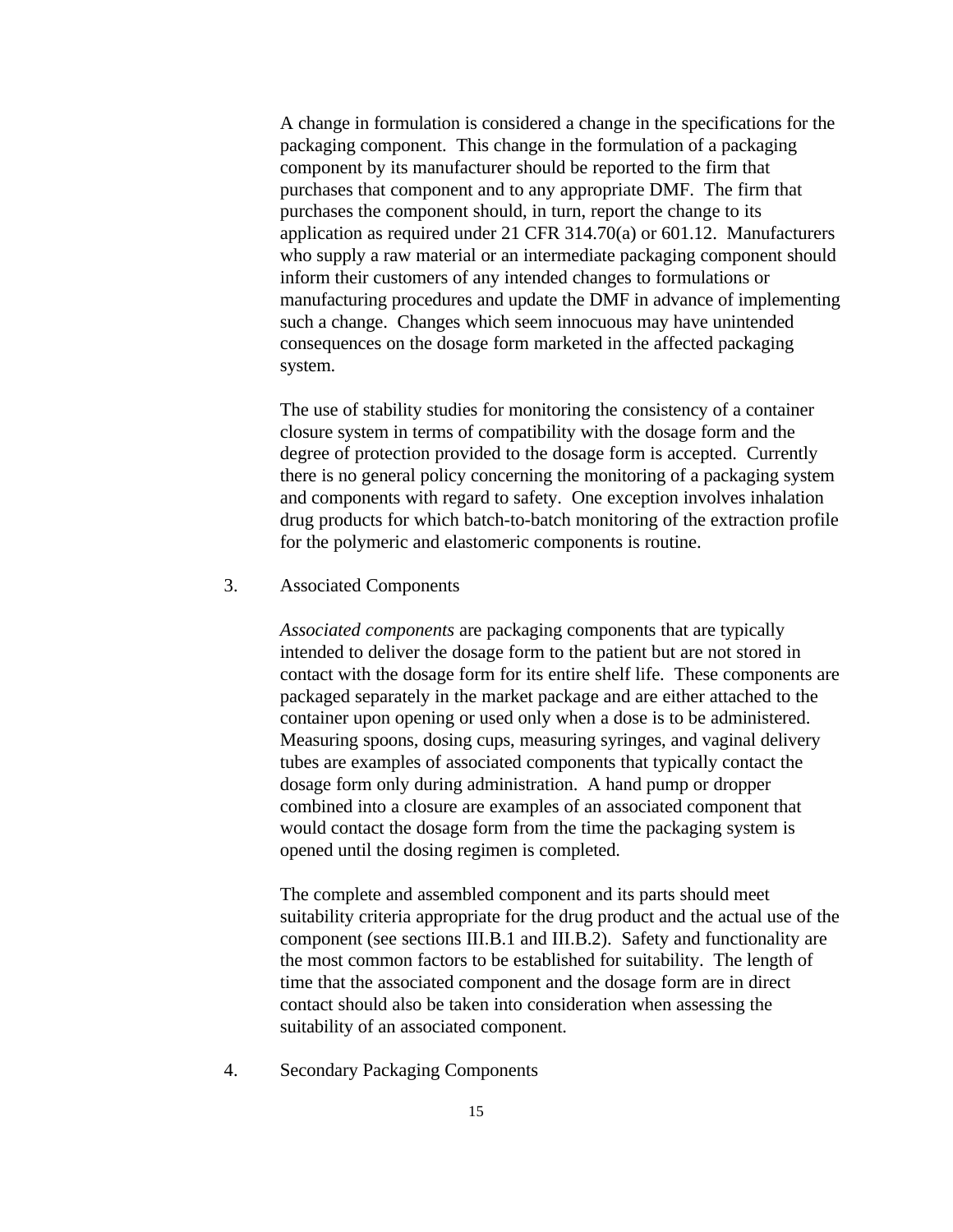Unlike primary and associated packaging components, *secondary packaging components* are not intended to make contact with the dosage form. Examples are cartons, which are generally constructed of paper or plastic, and overwraps, which may be fabricated from a single layer of plastic or from a laminate made of metal foil, plastic, and/or paper.

A secondary packaging component generally serves one or more of the following additional functions:

- a. Provides protection from excessive transmission of moisture or solvents into or out of the packaging system
- b. Provides protection from excessive transmission of reactive gases (atmospheric oxygen, inert headspace filler gas, or other organic vapors) into or out of the packaging system
- c. Provides light protection for the packaging system
- d. Provides protection for a packaging system that is flexible or needs extra protection from rough handling
- e. Provides an additional measure of microbiological protection (i.e., by maintaining sterility or by protecting the packaging system from microbial intrusion)

When information on a container closure system is submitted in an application, the emphasis would normally be on the primary packaging components. For a secondary packaging component, a brief description will usually suffice unless the component is intended to provide some additional measure of protection to the drug product. In this case, more complete information should be provided, along with data showing that the secondary packaging component actually provides the additional protection (see sections III.B.1 and III.B.2).

Because secondary packaging components are not intended to make contact with the dosage form, there is usually less concern regarding the materials from which they are constructed. However, if the packaging system is relatively permeable, the possibility increases that the dosage form could be contaminated by the migration of an ink or adhesive component, or from a volatile substance present in the secondary packaging component. (For example, a solution packaged in a LDPE container was found to be contaminated by a volatile constituent of the secondary packaging components that enclosed it.). In such a case, the secondary packaging component should be considered a potential source of contamination and the safety of its materials of construction should be taken into consideration.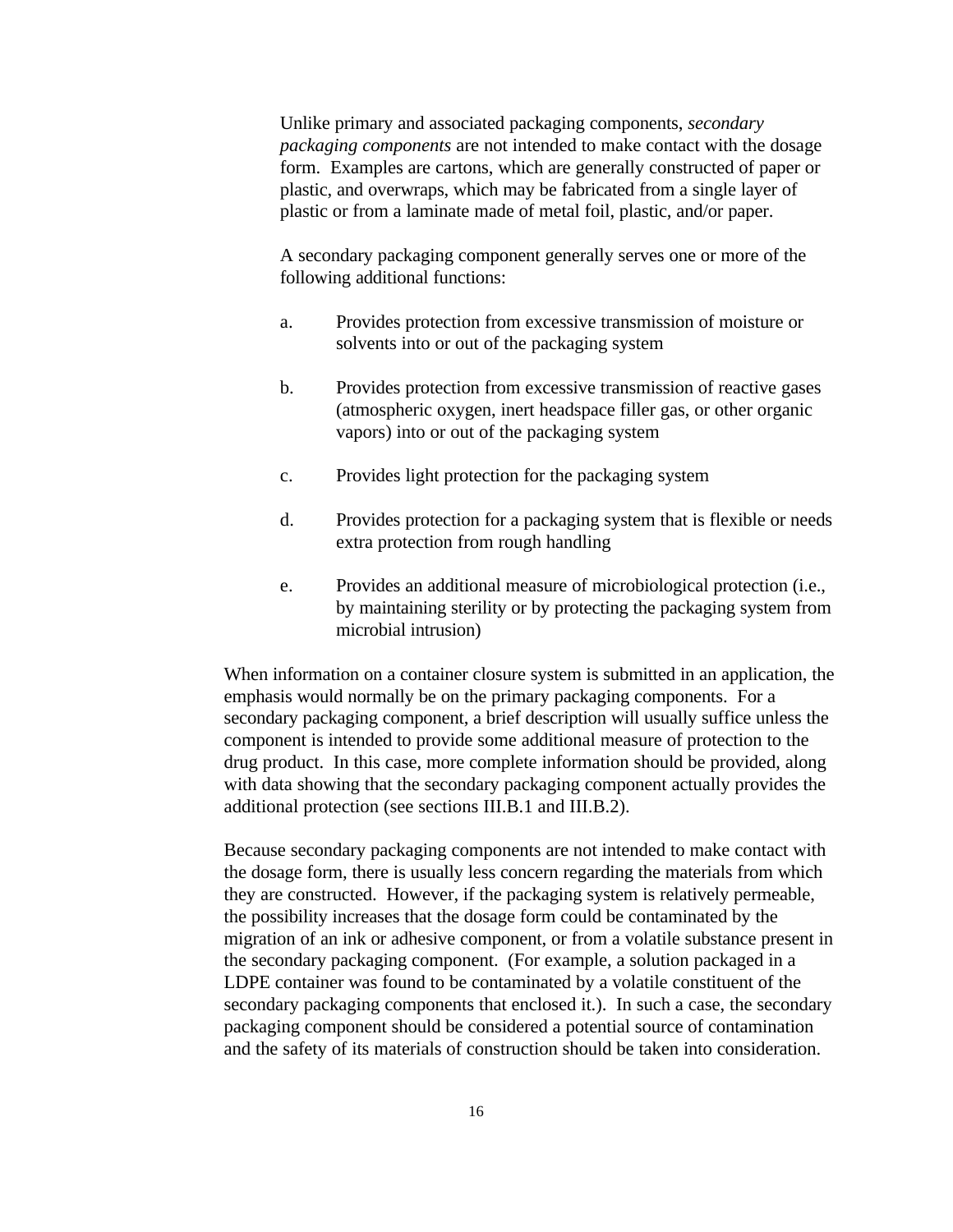#### **C. Information That Should Be Submitted in Support of an Original Application for Any Drug Product<sup>15</sup>**

Additional discussion and information regarding the CMC information to be provided in an application (NDA, ANDA, or BLA) can be found in the guidances and guidelines listed in Attachment E.

1. Description

A general description of the entire container closure system should be provided in the CMC section of the application. In addition, the following information should be provided by the applicant for each individual component of the packaging system:

- a. Identification by product name, product code (if available), the name and address of the manufacturer, and a physical description of the packaging component (e.g., type, size, shape, and color)
- b. Identification of the materials of construction (i.e., plastics, paper, metal, glass, elastomers, coatings, adhesives, and other such materials) should be identified by a specific product designation (code name and/or code number) and the source (name of the manufacturer).<sup>16</sup> Alternate materials of construction should also be indicated. Postconsumer recycled plastic should not be used in the manufacture of a primary packaging component. If used for a secondary or associated component, then the safety and compatibility of the material for its intended use should be addressed appropriately.
- c. Description of any operations or preparations that are performed on a packaging component by the applicant (such as washing, coating, sterilization, or depyrogenation) $17$
- 2. Information About Suitability

<sup>&</sup>lt;sup>15</sup> See Table 3 for additional information. This section applies to primary packaging components and to those associated and secondary packaging components that provide protection to the drug product or for which there may be a safety concern (see section III.B).

 $16$  Where possible, this information should be included in the application. Alternatively, it may be provided in a drug master file (see section V) and a letter of authorization (LOA) to the DMF submitted in the application. The LOA permits the Agency to review the information in support of a particular application.

<sup>&</sup>lt;sup>17</sup> For further information see the FDA guidance for industry *Submission of Documentation for the Sterilization Process Validation in Applications of Human and Veterinary Drug Products* (November 1994).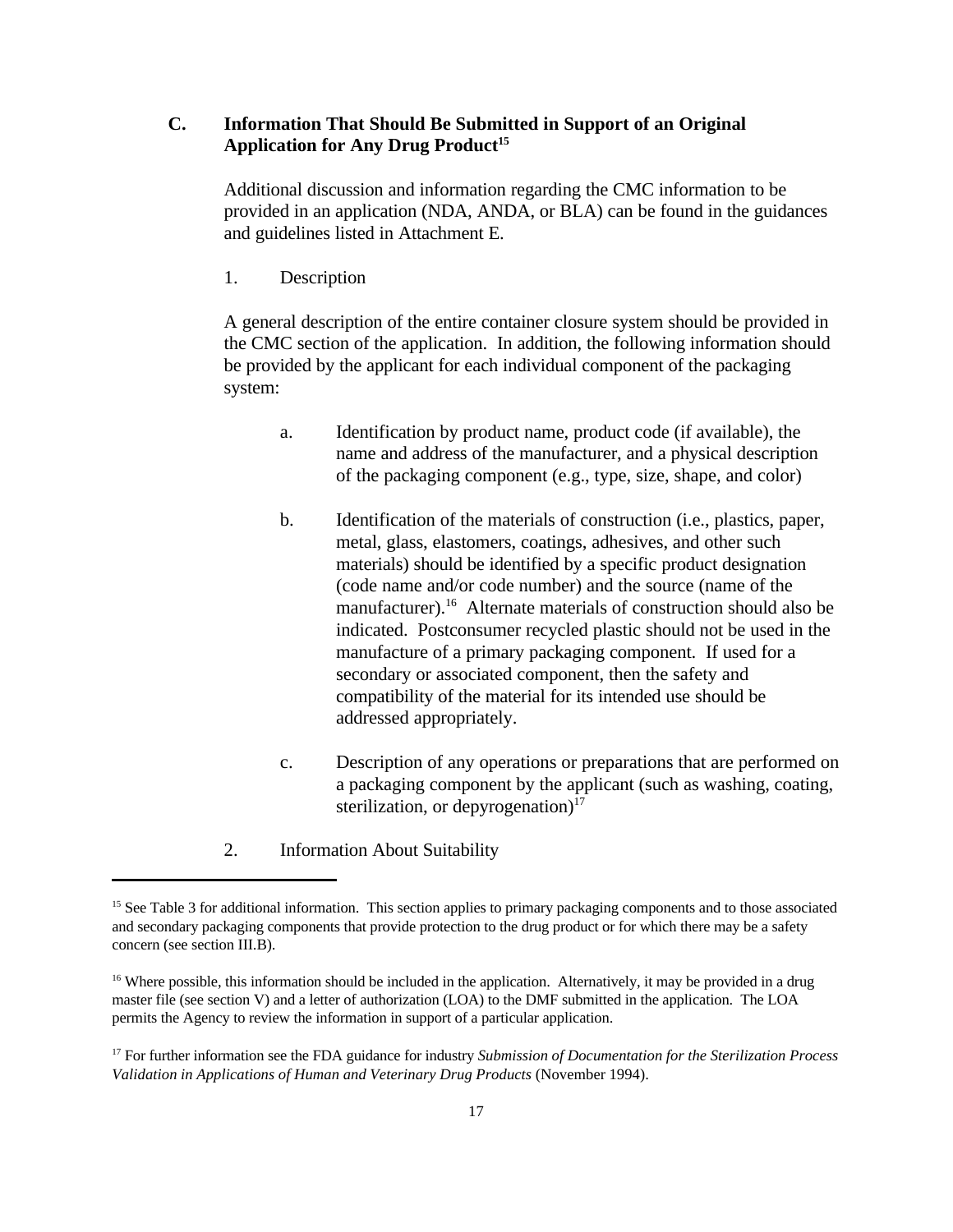- a. To establish safety and to ensure consistency, the complete chemical composition should be provided for every material used in the manufacture of a packaging component.
- b. Test results from appropriate qualification and characterization tests should be provided. Adequate information regarding the tests, methods, acceptance criteria, reference standards, and validation information should be provided.

To address protection, use of USP tests (see Attachment A) for light transmission, moisture permeation, microbial limits, and sterility are generally considered sufficient. Testing for properties other than those described in USP (e.g., gas transmission, solvent leakage container integrity) may also be necessary.

To address safety and compatibility, the results of extraction/toxicological evaluation studies should be provided for drug products that are likely to interact with the packaging components and introduce extracted substances into the patient (see Table 1). For drug products less likely to interact, other tests (e.g., USP Biological Reactivity Test) or information (e.g., appropriate reference to the indirect food additive regulations at 21 CFR 174-186) could be used to address the issue of safety and compatibility (see Table 2). For example, an appropriate reference to an indirect food additive regulation is generally sufficient for a solid oral dosage form product.

To address performance, the results of USP and non-USP functionality tests are considered sufficient if the test and acceptance criteria are appropriate for the intended purpose.

Tests described in the USP are typically considered sufficient standards for establishing specified properties and characteristics of specified materials of construction or packaging components.

For non-USP tests, an applicant should provide justification for the use of the test, a complete and detailed description of how the test was performed, and an explanation of what the test is intended to establish. If a related USP test is available, comparative data should be provided using both methods. Supporting data should include a demonstration of the suitability of the test for its intended use and its validation.

Testing on an assembled container closure system is usually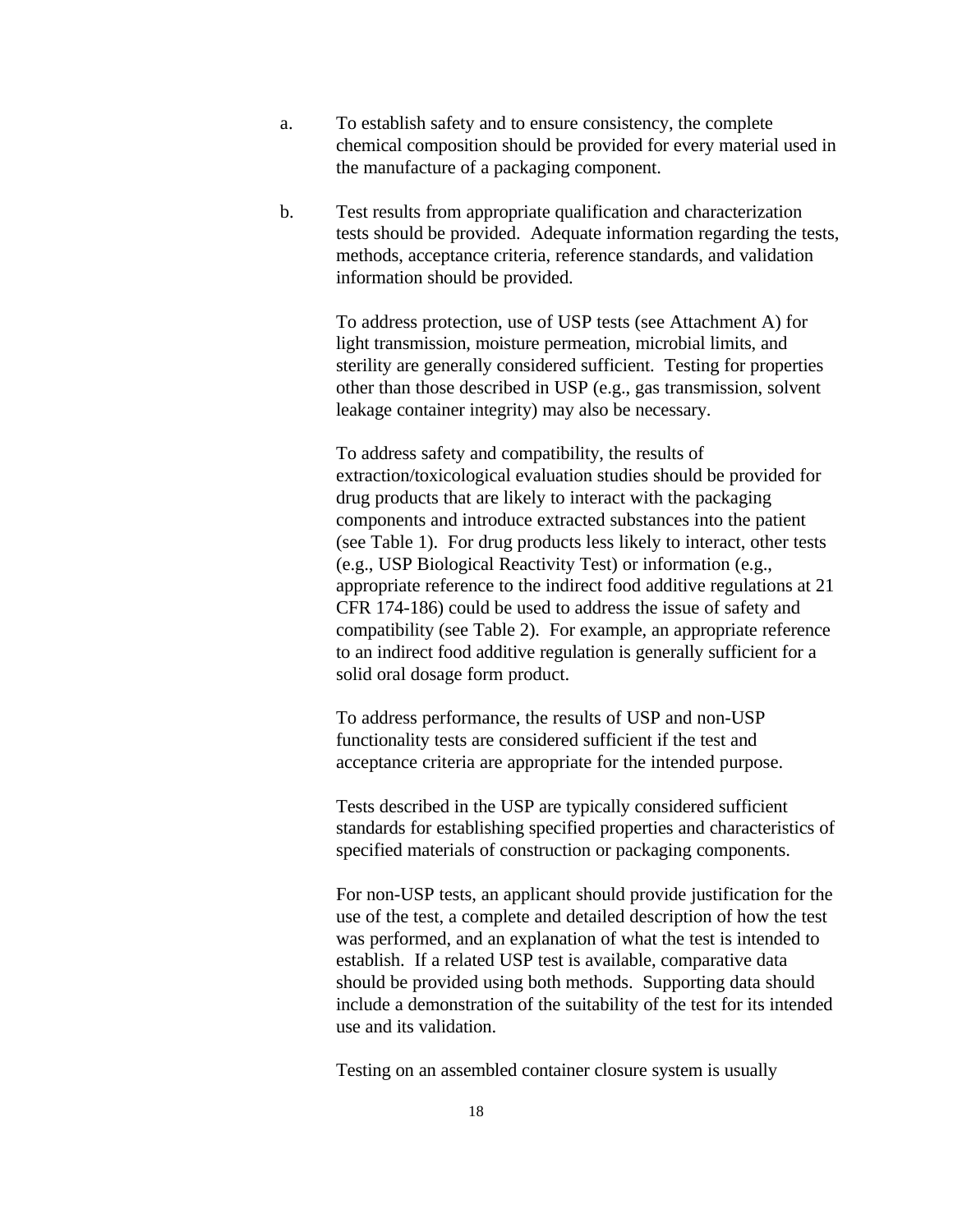performed by the applicant (or a testing laboratory commissioned by the applicant) and the test results provided in the application. Such tests may include vacuum leak testing, moisture permeation, and weight loss or media fill.

Testing on an individual packaging component is typically performed by the manufacturer of the component and reported via a DMF (see section V).

3. Information About Quality Control

The fabricator/manufacturer of a packaging component and the drug product manufacturer who uses this firm share the responsibility for ensuring the quality of packaging components. These firms should have a quality control program in place so that consistent components are produced. The drug product manufacturer must have an inspection program for incoming packaging components and materials (21 CFR 211.22, 211.84 and 211.122). For most drug products, a drug product manufacturer may accept a packaging component lot based on receiving a Certificate of Analysis (COA) or Certificate of Certification (COC) from the component supplier and the performance of an appropriate identification test, provided the supplier's test data are periodically validated (21 CFR 211.84(d)(3)). Acceptance of a packaging component lot based on a supplier's COA or COC may not be appropriate in all cases (e.g., some packaging components for certain inhalation drug products).

a. Applicants

The tests and methods used by the applicant for acceptance of each batch of a packaging component that they receive should be described. If a batch is to be accepted based on a supplier's COA or COC, then the procedure for supplier validation should be described. The data from the supplier's COA or COC should clearly indicate that the lot meets the applicant's acceptance criteria. Acceptance criteria for extractables should also be included, if appropriate.

Dimensional and performance criteria should be provided. Dimensional information is frequently provided via a detailed schematic drawing complete with target dimensions and tolerances and may be provided via the packaging component manufacturer's DMF. A separate drawing may not be necessary if the packaging component is part of a larger unit for which a drawing is provided or if the component is uncomplicated in design (e.g., a cap liner).

b. Manufacturers of Packaging Components Sold to Drug Product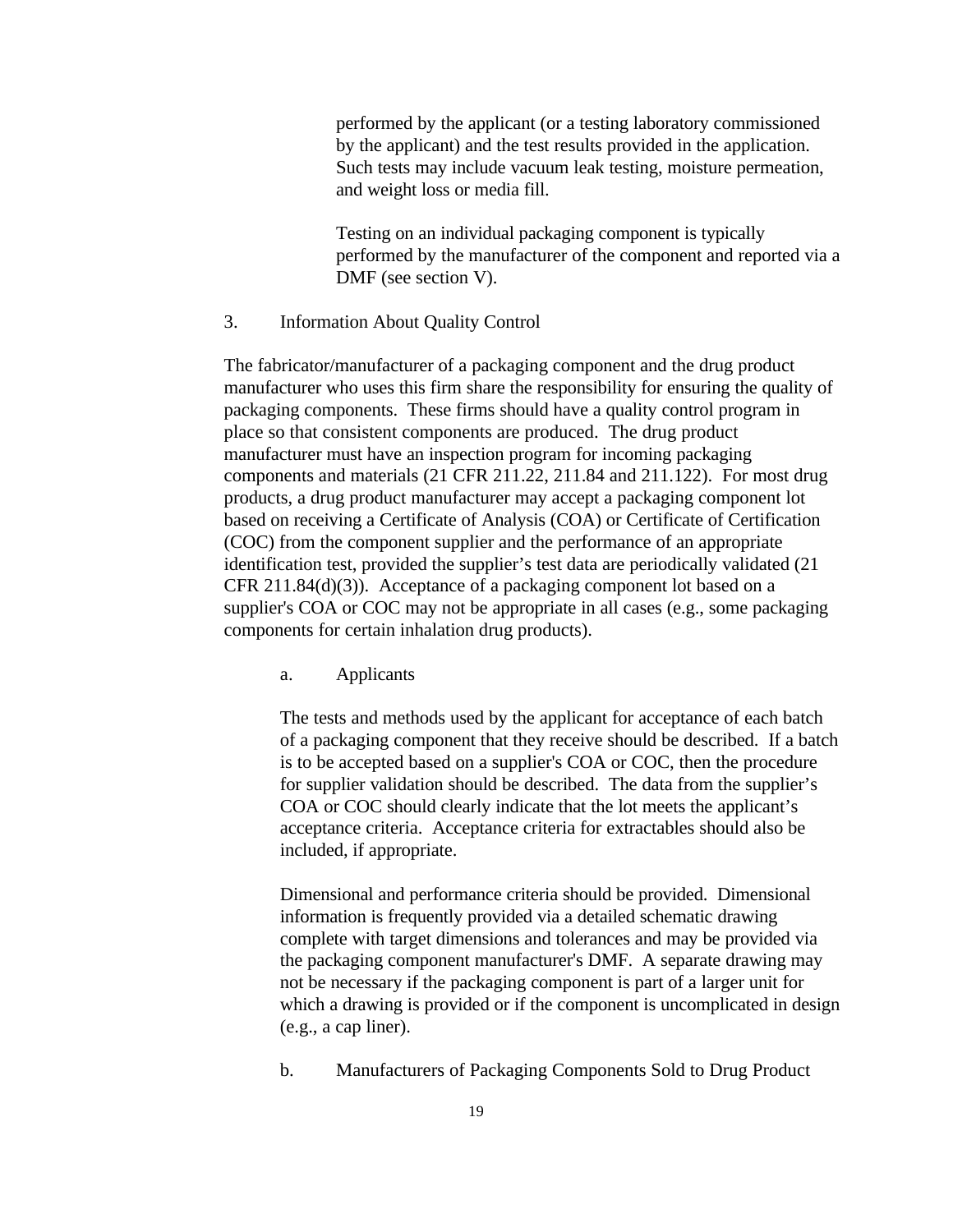#### Manufacturers

Each manufacturer of a packaging component sold to a drug product manufacturer should provide a description of the quality control measures used to maintain consistency in the physical and chemical characteristics of the component. These generally include release criteria (and test methods, if appropriate) and a description of the manufacturing procedure. If the release of the packaging component is based on statistical process control,  $^{18}$  a complete description of the process (including control criteria) and its validation should be provided.

The description of the manufacturing process is generally brief and should include any operations performed on the packaging component after manufacture but prior to shipping (e.g., washing, coating, and/or sterilization). In some cases it may be desirable for the description to be more detailed and to include in-process controls.

This information may be provided via a DMF (see section V).

c. Manufacturers of Materials of Construction or of Packaging Components Used to Make Other Packaging Components

The quality control procedures of the manufacturer of a packaging component may sometimes rely in whole or in part on the quality control procedures of a manufacturer who makes an intermediate packaging component that is used to create the component. If so, each contributor to the final packaging system should provide a description of the quality control measures used to maintain consistency in the physical and chemical characteristics of the separate components and of the assembled packaging system that they provide.

The manufacturer of each material of construction should be prepared to describe the quality control measures used to maintain consistency in the chemical characteristics of their product.

This information may be provided via a DMF (see section V).

4. Stability Data (Packaging Concerns)

Stability testing of the drug product should be conducted using the container

<sup>&</sup>lt;sup>18</sup> Statistical process control is defined as "[t]he application of statistical techniques for measuring and analyzing the variation in processes." Juran, J.M., ed., 1988, *Quality Control Handbook*, 4th ed., McGraw-Hill, p. 24.2.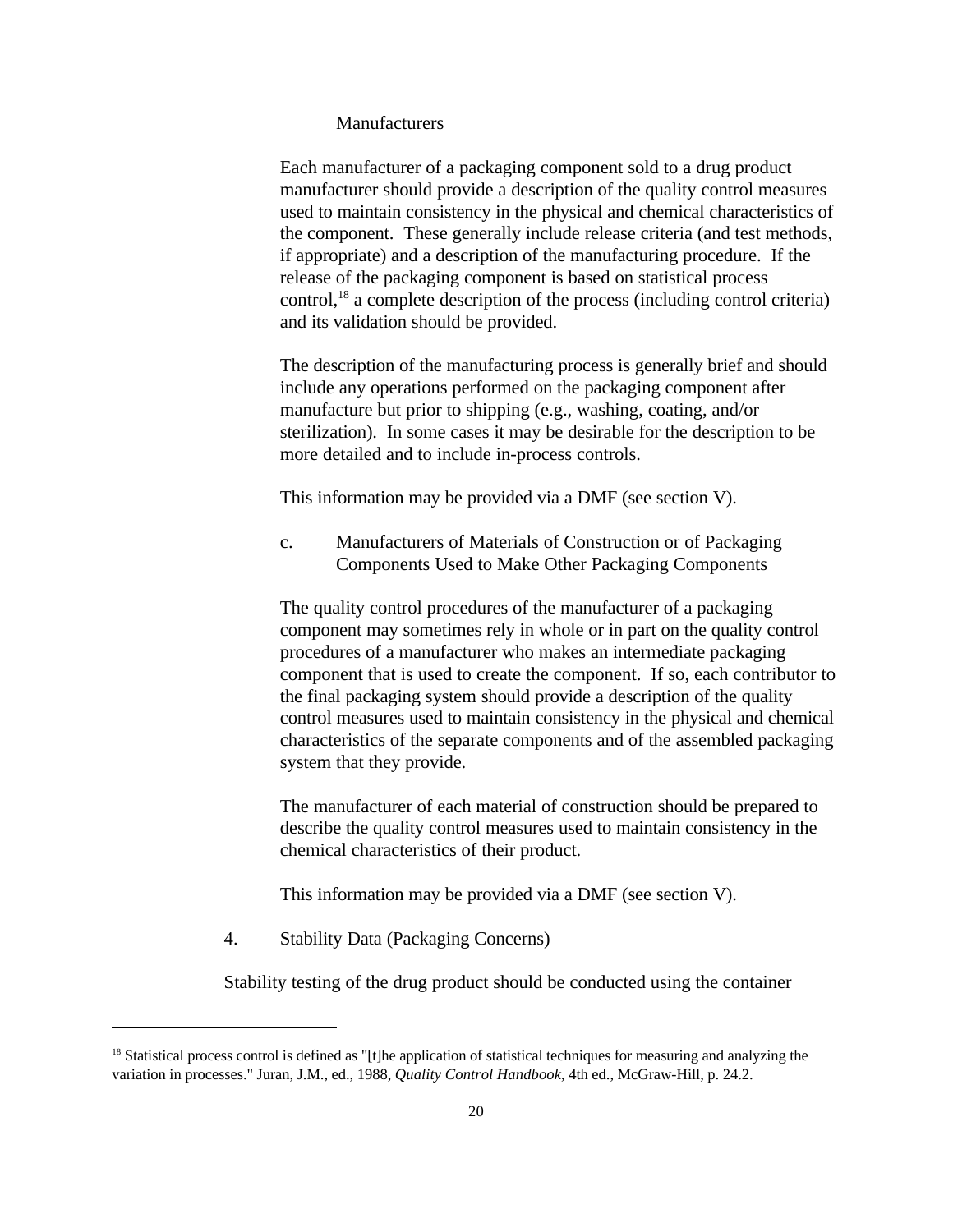closure systems proposed in the application. The packaging system used in each stability study should be clearly identified.

The container closure system should be monitored for signs of instability. When appropriate, an evaluation of the packaging system should be included in the stability protocol. Even when a formal test for quality of the packaging system is not performed, the applicant should investigate any observed change in the packaging system used in the stability studies. The observations, results of the investigation, and corrective actions should be included in the stability report. If the corrective action requires a change in an approved container closure system, a supplemental application should be submitted.

For general guidance on conducting stability studies, refer to the FDA *Guideline for Submitting Documentation for the Stability of Human Drugs and Biologics* (February 1987)*.* The stability guideline is undergoing revision and will be superseded by the FDA's draft guidance for industry *Stability Testing of Drug Substance and Drug Products* (June 1998), once it is issued in final form.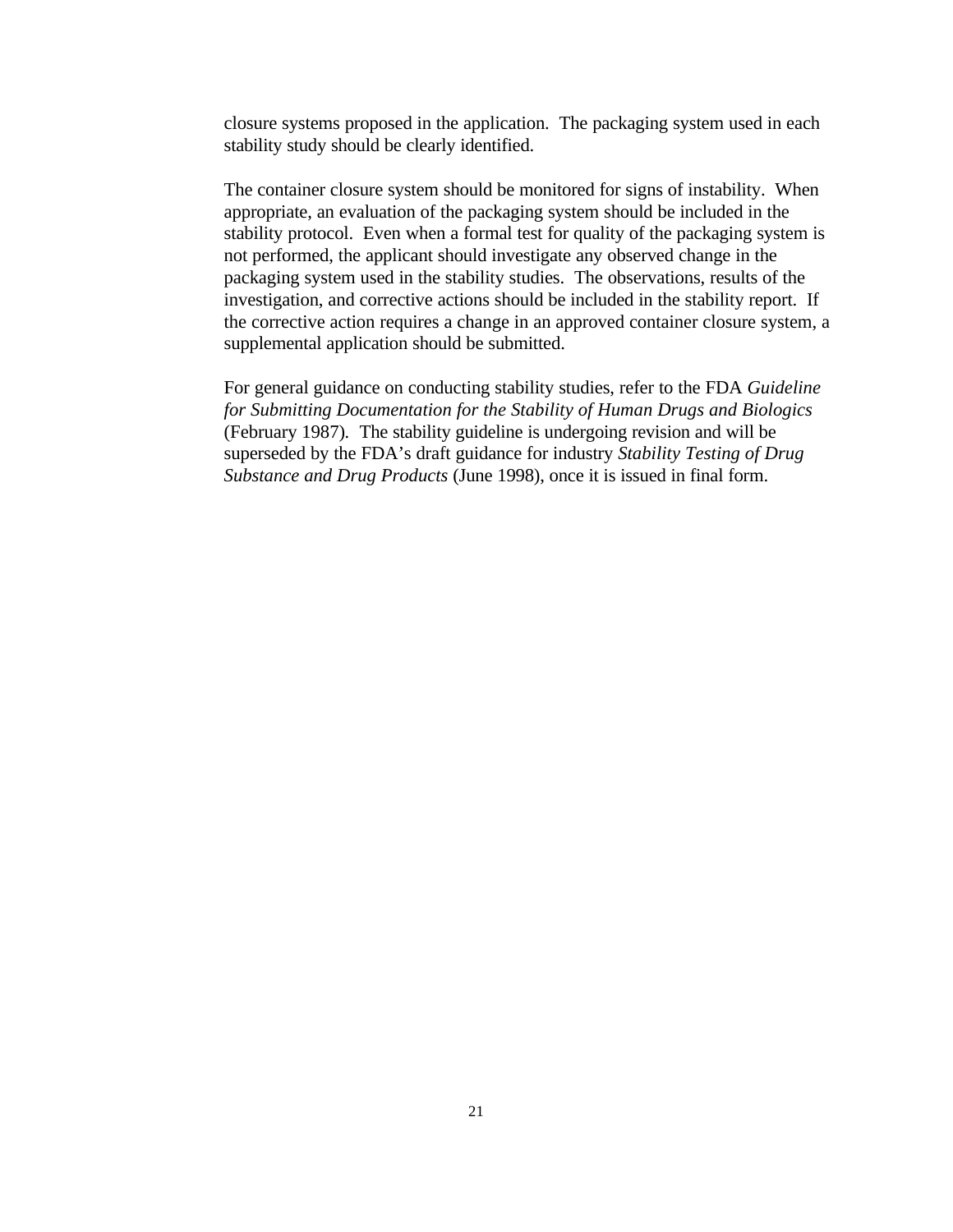**Table 3 Information That Should Be Submitted in an Original Application for Any Drug Product**

| <b>Description</b>                                                                                                                                                                                                                                                                                                                                                                                          | Overall general description of the container closure system, plus:                                                                                                                                                                                                                                                                                                                                                                           |
|-------------------------------------------------------------------------------------------------------------------------------------------------------------------------------------------------------------------------------------------------------------------------------------------------------------------------------------------------------------------------------------------------------------|----------------------------------------------------------------------------------------------------------------------------------------------------------------------------------------------------------------------------------------------------------------------------------------------------------------------------------------------------------------------------------------------------------------------------------------------|
|                                                                                                                                                                                                                                                                                                                                                                                                             | For Each Packaging Component:<br>Name, product code, manufacturer, physical description<br>$\bullet$<br>Materials of construction (for each: name, manufacturer, product code)<br>$\bullet$<br>Description of any additional treatments or preparations<br>$\bullet$                                                                                                                                                                         |
| Suitability<br>Protection: (By each component and/or the container closure system, as appropriate)<br>Light exposure<br>$\bullet$<br>Reactive gases (e.g., oxygen)<br>$\bullet$<br>Moisture permeation<br>$\bullet$<br>Solvent loss or leakage<br>$\bullet$<br>Microbial contamination(sterility/container integrity, increased bioburden,<br>microbial limits)<br>Filth<br>$\bullet$<br>Other<br>$\bullet$ |                                                                                                                                                                                                                                                                                                                                                                                                                                              |
|                                                                                                                                                                                                                                                                                                                                                                                                             | Safety: (for each material of construction, as appropriate)<br>Chemical composition of all plastics, elastomers, adhesives, etc. <sup>a</sup><br>Extractables, as appropriate for the material <sup>b</sup><br>Extraction/toxicological evaluation studies, as appropriate<br>Appropriate USP testing<br>Appropriate reference to the indirect food additive regulations (21 CFR<br>$174 - 186$<br>Other studies as appropriate<br>$\bullet$ |
|                                                                                                                                                                                                                                                                                                                                                                                                             | Compatibility: (for each component and/or the packaging system, as appropriate)<br>Component/dosage form interaction, USP methods are typically accepted<br>May also be addressed in post-approval stability studies<br>$\bullet$                                                                                                                                                                                                            |
|                                                                                                                                                                                                                                                                                                                                                                                                             | Performance: (for the assembled packaging system)<br>Functionality and/or drug delivery, as appropriate<br>$\bullet$                                                                                                                                                                                                                                                                                                                         |
| <b>Quality Control</b>                                                                                                                                                                                                                                                                                                                                                                                      | For Each Packaging Component Received by the Applicant:<br>Applicant's tests and acceptance criteria <sup>c</sup><br>$\bullet$<br>Dimensional (drawing) and performance criteria<br>$\bullet$<br>Method to monitor consistency in composition, as appropriate<br>$\bullet$                                                                                                                                                                   |
|                                                                                                                                                                                                                                                                                                                                                                                                             | For Each Packaging Component Provided by the Supplier:<br>Manufacturer's acceptance criteria for release, as appropriate<br>$\bullet$<br>Brief description of the manufacturing process<br>$\bullet$                                                                                                                                                                                                                                         |
| <b>Stability</b>                                                                                                                                                                                                                                                                                                                                                                                            | See section III.C.4<br>$\bullet$                                                                                                                                                                                                                                                                                                                                                                                                             |

Including any additives used in the manufacture of a packaging component<br>  $\frac{b}{c}$  See Attachment C for further discussion of extraction studies. Testing of pl

See Attachment C for further discussion of extraction studies. Testing of plastics should be performed on the packaging component, not on the unformed resin. For a blow/fill/seal product, extractables should be evaluated on the formed drug product container itself. This also applies to a container closure system which is manufactured as part of the drug product manufacturing process.

<sup>c</sup> Note that an applicant's acceptance tests may include, among others, test parameters indicated under the description, suitability, and quality control sections of this table.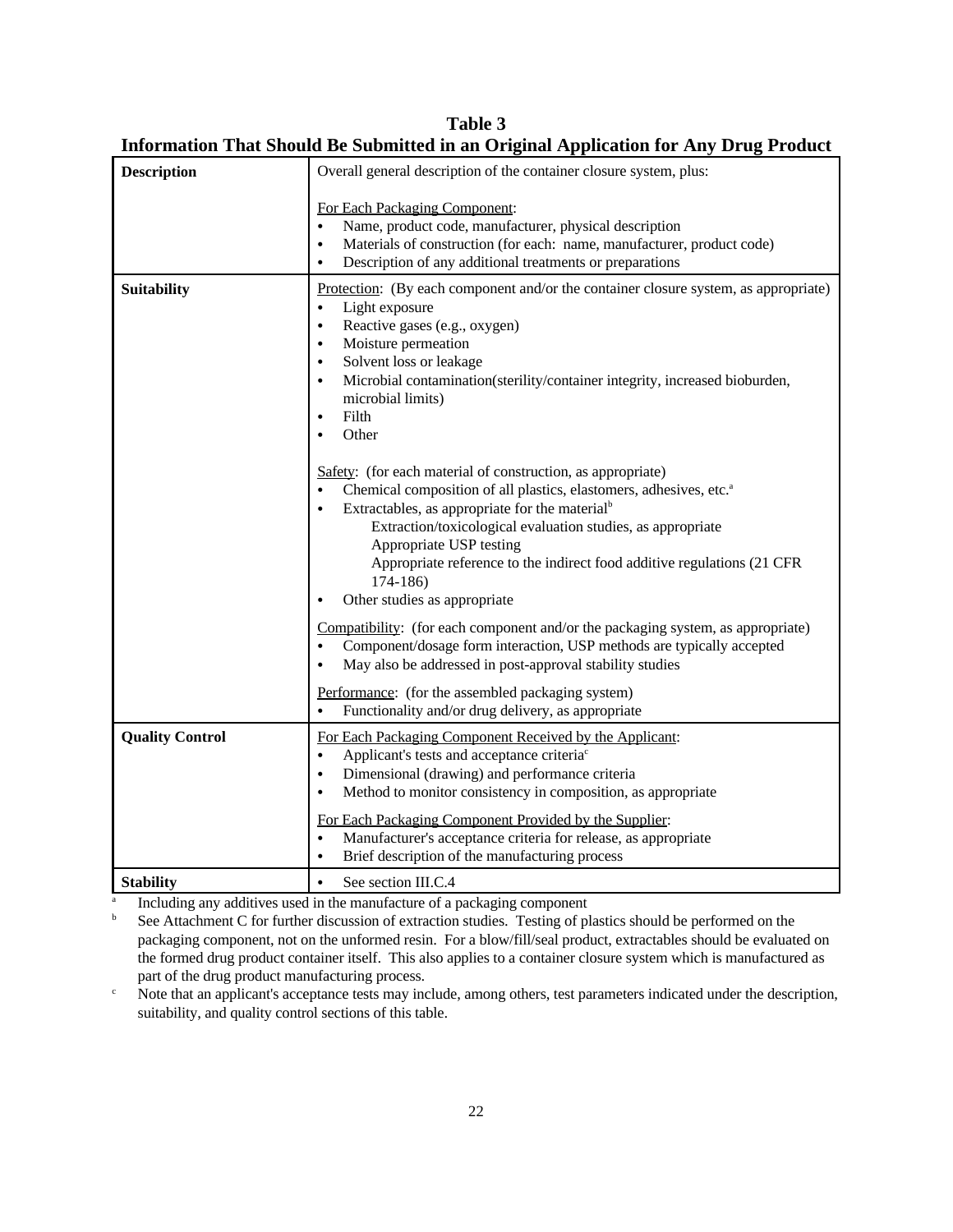#### **D. Inhalation Drug Products**

Inhalation drug products include inhalation aerosols (metered dose inhalers); inhalation solutions, suspensions, and sprays (administered via nebulizers); inhalation powders (dry powder inhalers); and nasal sprays. The CMC and preclinical considerations for inhalation drug products are unique in that these drug products are intended for respiratory-tract compromised patients. This is reflected in the level of concern given to the nature of the packaging components that may come in contact with the dosage form or the patient (see Table 1).

Guidance regarding the container closure system information to support the approval of applications for inhalation drug products will be provided in two guidance documents when finalized: the guidance for industry *Metered Dose Inhaler (MDI) and Dry Powder Inhaler (DPI) Drug Products; Chemistry, Manufacturing and Controls Documentation* (a draft was issued in October 1998) and the guidance for industry *Nasal Spray and Inhalation Solution, Suspension, and Spray Drug Products; Chemistry, Manufacturing and Controls Documentation,* which is currently under development.

#### **E. Drug Products for Injection and Ophthalmic Drug Products**

These dosage forms share the common attributes that they are generally solutions, emulsions, or suspensions, and are all required to be sterile. Injectable dosage forms represent one of the highest risk drug products (see Table 1). Any contaminants present (as a result of contact with a packaging component or due to the packaging system's failure to provide adequate protection) can be rapidly and completely introduced into the patient's general circulation. Although the risk factors associated with ophthalmics are generally considered to be lower than for injectables, any potential for causing harm to the eyes demands caution.

1. Injectable Drug Products

Injectable drug products may be liquids in the form of solutions, emulsions, suspensions, or dry solids that are to be combined with an appropriate vehicle to yield a solution or suspension. Injections are classified as small-volume parenterals (SVPs), if they have a solution volume of 100 mL or less, or as large-volume parenterals (LVPs), if the solution volume exceeds  $100 \text{ mL}^{19}$ . For solids that must be dissolved or dispersed in an appropriate diluent before being injected, the diluent may be in the same container closure system (e.g., a two-part vial) or be part of the same market package (e.g., a kit containing a vial of diluent).

<sup>&</sup>lt;sup>19</sup> The terms SVP and LVP as used in this guidance correspond to the definitions of small-volume injection and largevolume injection, respectively, in USP 23, page 1650.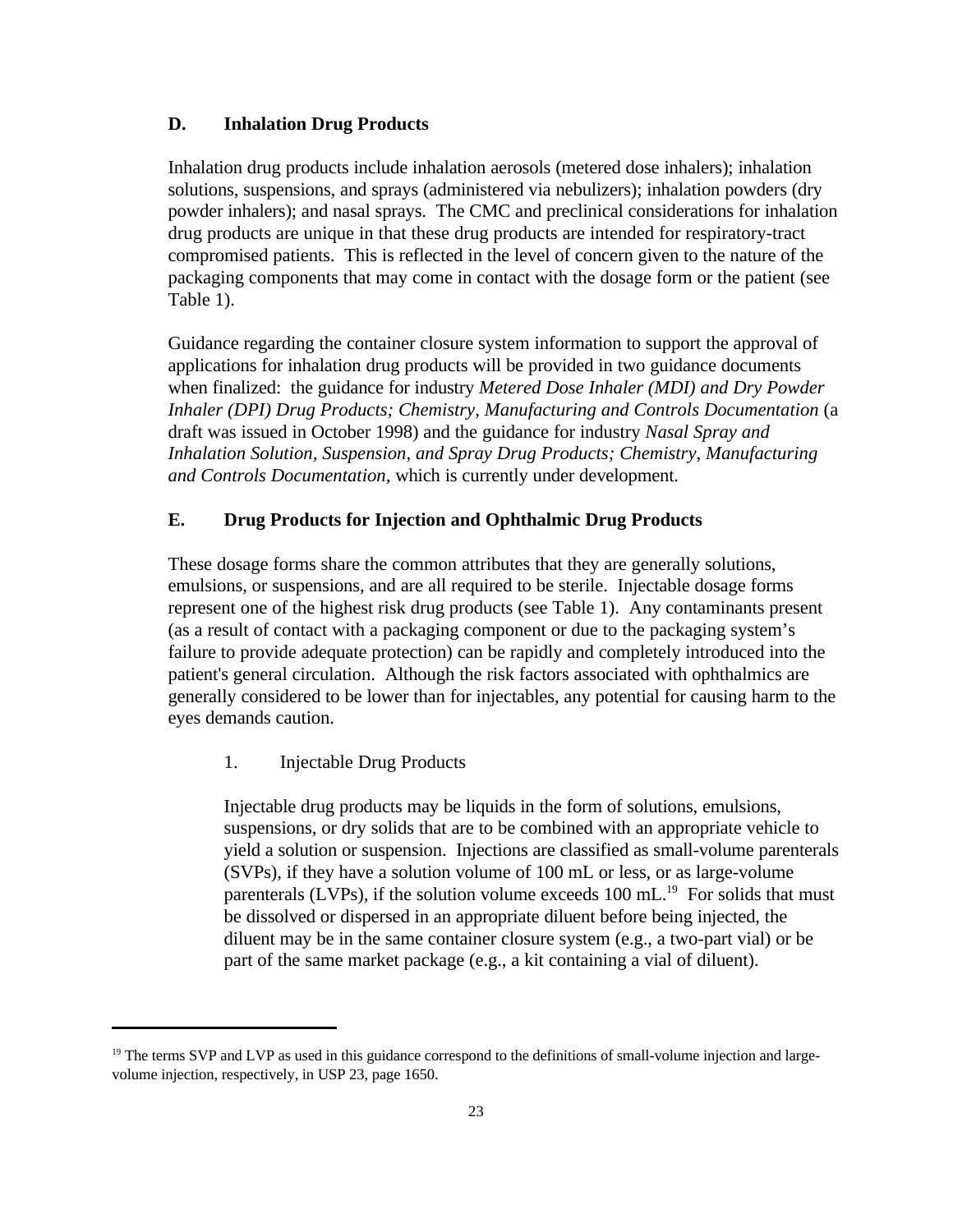An SVP may be packaged in a disposable cartridge, a disposable syringe, a vial, an ampule or a flexible bag. An LVP may be packaged in a vial, a flexible bag, a glass bottle or, in some cases, as a disposable syringe.

Cartridges, syringes, vials, and ampules are usually composed of Type I or II glass, or polypropylene. Flexible bags are typically constructed with multilayered plastic. Stoppers and septa in cartridges, syringes, and vials are typically composed of elastomeric materials. The input (medication) and output (administration) ports for flexible bags may be plastic and/or elastomeric materials. An overwrap may be used with flexible bags to retard solvent loss and to protect the flexible packaging system from rough handling.

The potential effects of packaging component/dosage form interactions are numerous. Hemolytic effects may result from a decrease in tonicity and pyrogenic effects may result from the presence of impurities. The potency of the drug product or concentration of the antimicrobial preservatives may decrease due to adsorption or absorption. A cosolvent system essential to the solubilization of a poorly soluble drug can also serve as a potent extractant of plastic additives. A disposable syringe may be made of plastic, glass, rubber, and metal components, and such multicomponent construction provides a potential for interaction that is greater than when a container consists of a single material.

Injectable drug products require protection from microbial contamination (loss of sterility or added bioburden) and may also need to be protected from light or exposure to gases (e.g., oxygen). Liquid-based injectables may need to be protected from solvent loss, while sterile powders or powders for injection may need to be protected from exposure to water vapor. For elastomeric components, data showing that a component meets the requirements of USP Elastomeric Closures for Injections will typically be considered sufficient evidence of safety. For plastic components, data from USP Biological Reactivity Tests will typically be considered sufficient evidence of safety. Whenever possible, the extraction studies should be performed using the drug product. If the extraction properties of the drug product vehicle may reasonably be expected to differ from that of water (e.g., due to high or low pH or due to a solubilizing accipient), then drug product should be used as the extracting medium. If the drug substance significantly affects extraction characteristics, it may be necessary to perform the extractions using the drug product vehicle. If the total of extracts significantly exceeds the amount obtained from water extraction, then an extraction profile should be obtained. It may be advisable to obtain a quantitative extraction profile of an elastomeric or plastic packaging component and to compare this periodically to the profile from a new batch of the packaging component. Extractables should be identified whenever possible. For a glass packaging component, data from USP Containers: Chemical Resistance — Glass Containers will typically be considered sufficient evidence of safety and compatibility. In some cases (e.g., for some chelating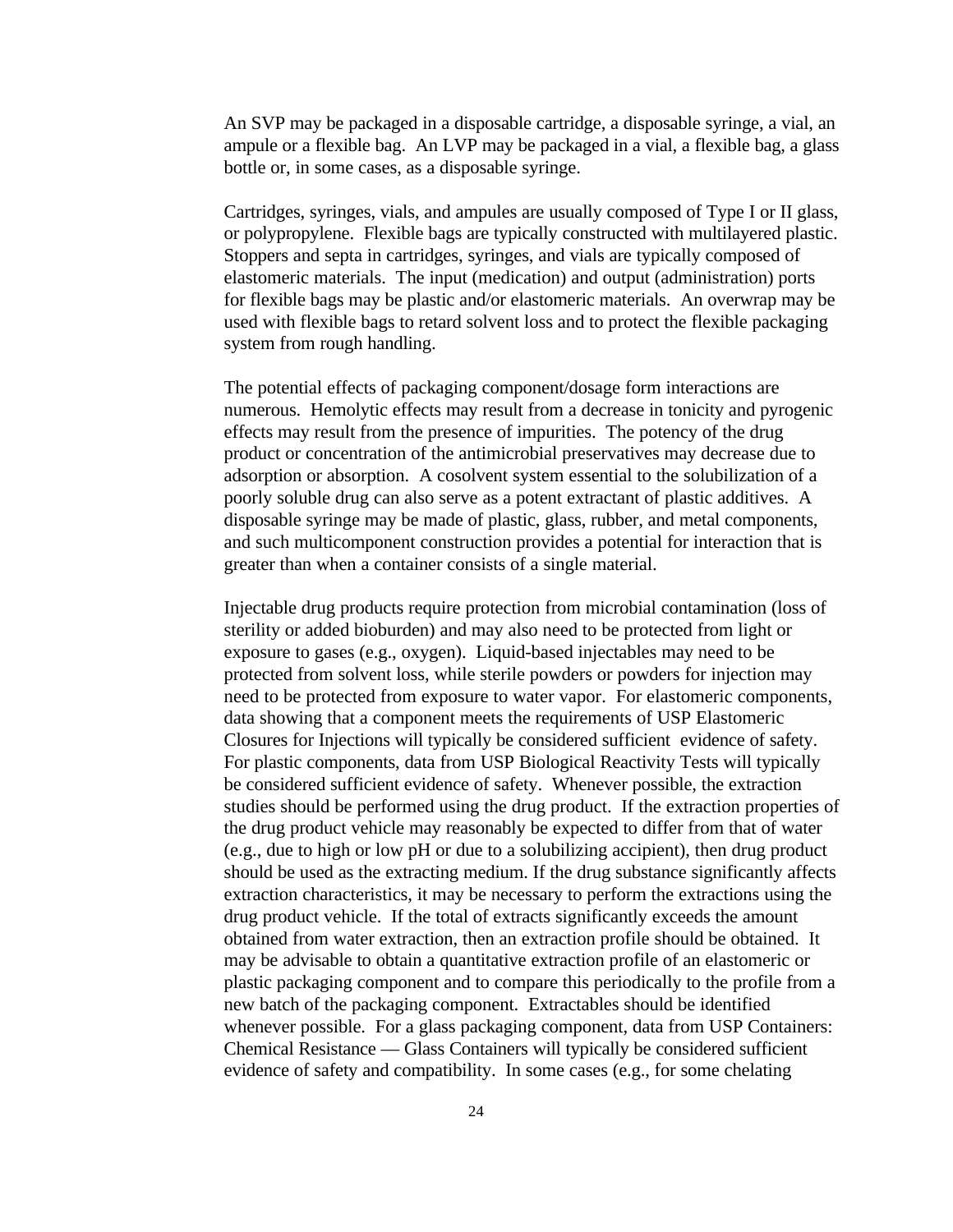agents), a glass packaging component may need to meet additional criteria to ensure the absence of significant interactions between the packaging component and the dosage form.

Performance of a syringe is usually addressed by establishing the force to initiate and maintain plunger movement down the barrel, and the capability of the syringe to deliver the labeled amount of the drug product.

#### 2. Ophthalmic Drug Products

These drug products are usually solutions marketed in a LDPE bottle with a dropper built into the neck (sometimes referred to as *droptainer*), or ointments marketed in a metal tube with an ophthalmic tip (see section III.F.2 for a more detailed discussion of tubes). A few solution products use a glass container due to stability concerns regarding plastic packaging components. Ophthalmic ointments that are reactive toward metal may be packaged in a tube lined with an epoxy or vinyl plastic coating. A large volume intraocular solution (for irrigation) may be packaged in a glass or polyolefin (polyethylene and/or polypropylene) container.

The American Academy of Ophthalmology (AAO) recommended to the Agency that a uniform color coding system be established for the caps and labels of all topical ocular medications. An applicant should either follow this system or provide an adequate justification for any deviations from the system. The AAO color codes, as revised and approved by the AAO Board of Trustees in June 1996, are shown in Table 5.

Although ophthalmic drug products can be considered topical products (section III.F.2), they have been grouped here with injectables because they are required to be sterile  $(21 \text{ CFR } 200.50(a)(2))$  and the descriptive, suitability, and quality control information is typically the same as that for an injectable drug product. Since ophthalmic drug products are applied to the eye, compatibility and safety should also address the container closure system's potential to form substances which irritate the eye or introduce particulate matter into the product (see USP <771> Ophthalmic Ointments).

See Table 4 for additional information.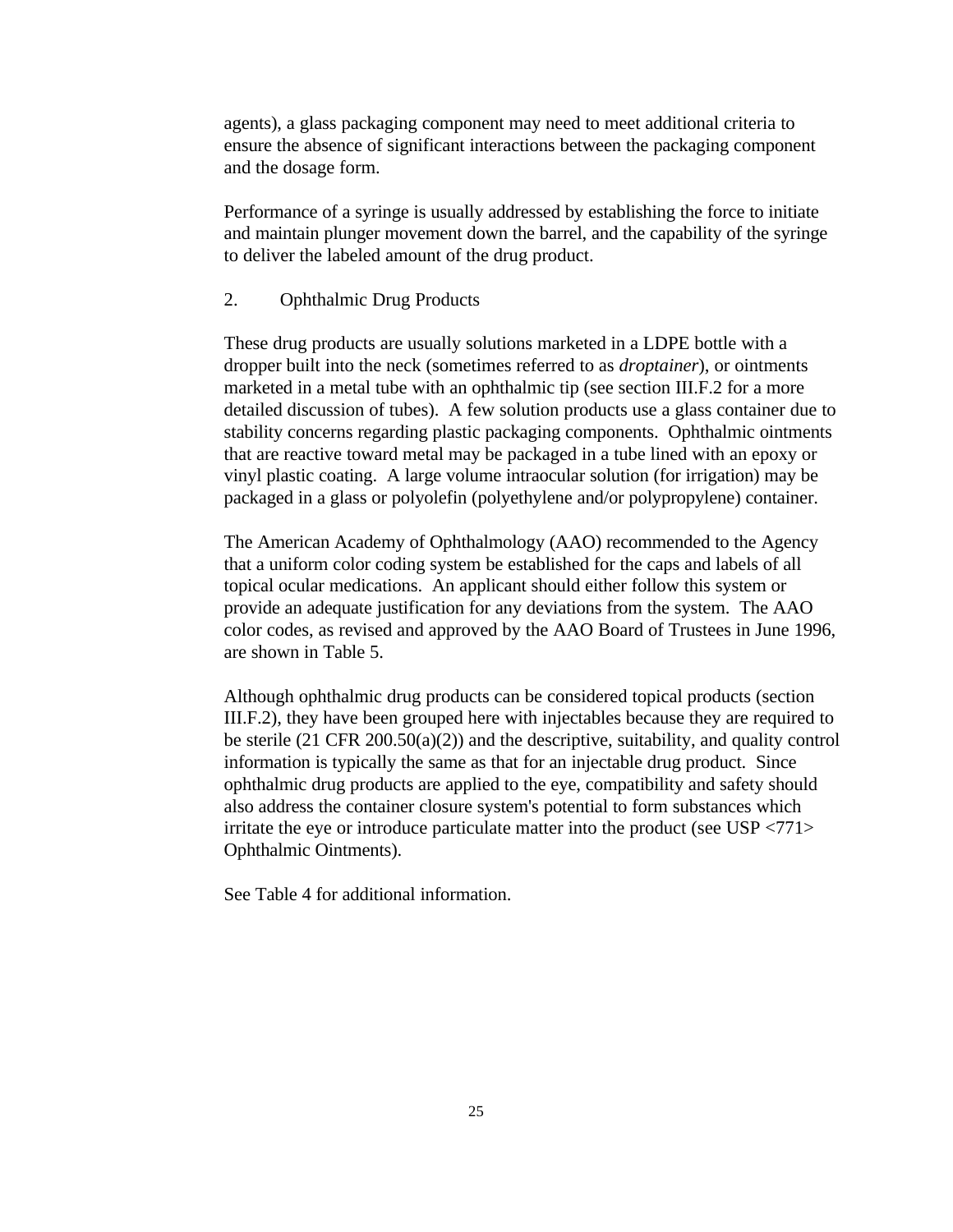| <b>Description</b> | Overall general description of container closure system, plus:                                                                                                                                                                                                                                                                                                                                                                                                                                                                                                                                                                                                                                                                                                                                                                                                                                                                                                                                                                                                                                                                |
|--------------------|-------------------------------------------------------------------------------------------------------------------------------------------------------------------------------------------------------------------------------------------------------------------------------------------------------------------------------------------------------------------------------------------------------------------------------------------------------------------------------------------------------------------------------------------------------------------------------------------------------------------------------------------------------------------------------------------------------------------------------------------------------------------------------------------------------------------------------------------------------------------------------------------------------------------------------------------------------------------------------------------------------------------------------------------------------------------------------------------------------------------------------|
|                    | For Each Packaging Component:<br>Name, product code, manufacturer, physical description<br>Materials of construction (for each: name, manufacturer and product code)<br>$\bullet$<br>Description of any additional treatments (e.g., procedures for sterilizing and<br>$\bullet$<br>depyrogenating packaging components)                                                                                                                                                                                                                                                                                                                                                                                                                                                                                                                                                                                                                                                                                                                                                                                                      |
| Suitability        | Protection: (By each component and/or the container closure system, as appropriate)<br>Light exposure, when appropriate<br>$\bullet$<br>Reactive gases (e.g., oxygen)<br>$\bullet$<br>Moisture permeation (powders)<br>$\bullet$<br>Solvent loss (liquid-based dosage forms)<br>$\bullet$<br>Sterility (container integrity) or increased bioburden<br>$\bullet$<br>Seal integrity or leak testing of tubes (ophthalmics)<br>$\bullet$                                                                                                                                                                                                                                                                                                                                                                                                                                                                                                                                                                                                                                                                                        |
|                    | Safety: (for each material of construction, as appropriate)<br>Chemical composition of all plastics, elastomers, adhesives, etc. <sup>a</sup><br>$\bullet$<br>For elastomeric closures: USP Elastomeric Closures for Injections testing<br>$\bullet$<br>For glass components: USP Containers: Chemical Resistance - Glass<br>$\bullet$<br>Containers<br>For plastic components and coatings for metal tubes: USP Biological Reactivity<br>$\bullet$<br><b>Tests</b><br>If the extraction properties of the drug product vehicle may reasonably be<br>$\bullet$<br>expected to differ from that of water (e.g., due to high or low pH or due to a<br>solubilizing excipient), then drug product should be used as the extracting<br>medium.<br>If the total weight of extracts significantly exceeds the amount obtained from<br>water extraction, then an extraction profile should be obtained.<br>For plastic or elastomeric components undergoing heat sterilization, it is current<br>$\bullet$<br>practice to request that the extraction profile be obtained at $121^{\circ}$ C/1 hour using<br>an appropriate solvent. |
|                    | Compatibility: (for each component and/or the packaging system, as appropriate)<br>For coatings on metal tubes: Coating integrity testing<br>$\bullet$<br>For elastomeric components: Evaluation of swelling effects<br>$\bullet$<br>For plastic components (including tube coatings): USP Containers:<br>$\bullet$<br>Physicochemical Tests - Plastics testing<br>For ophthalmics: Particulate matter and eye irritants<br>$\bullet$<br>Stability studies also support compatibility<br>$\bullet$                                                                                                                                                                                                                                                                                                                                                                                                                                                                                                                                                                                                                            |
|                    | Performance: (For the assembled packaging system)<br>Functionality and/or drug delivery                                                                                                                                                                                                                                                                                                                                                                                                                                                                                                                                                                                                                                                                                                                                                                                                                                                                                                                                                                                                                                       |

#### **Table 4 Information That Typically Should Be Submitted for Injectable or Ophthalmic Drug Products**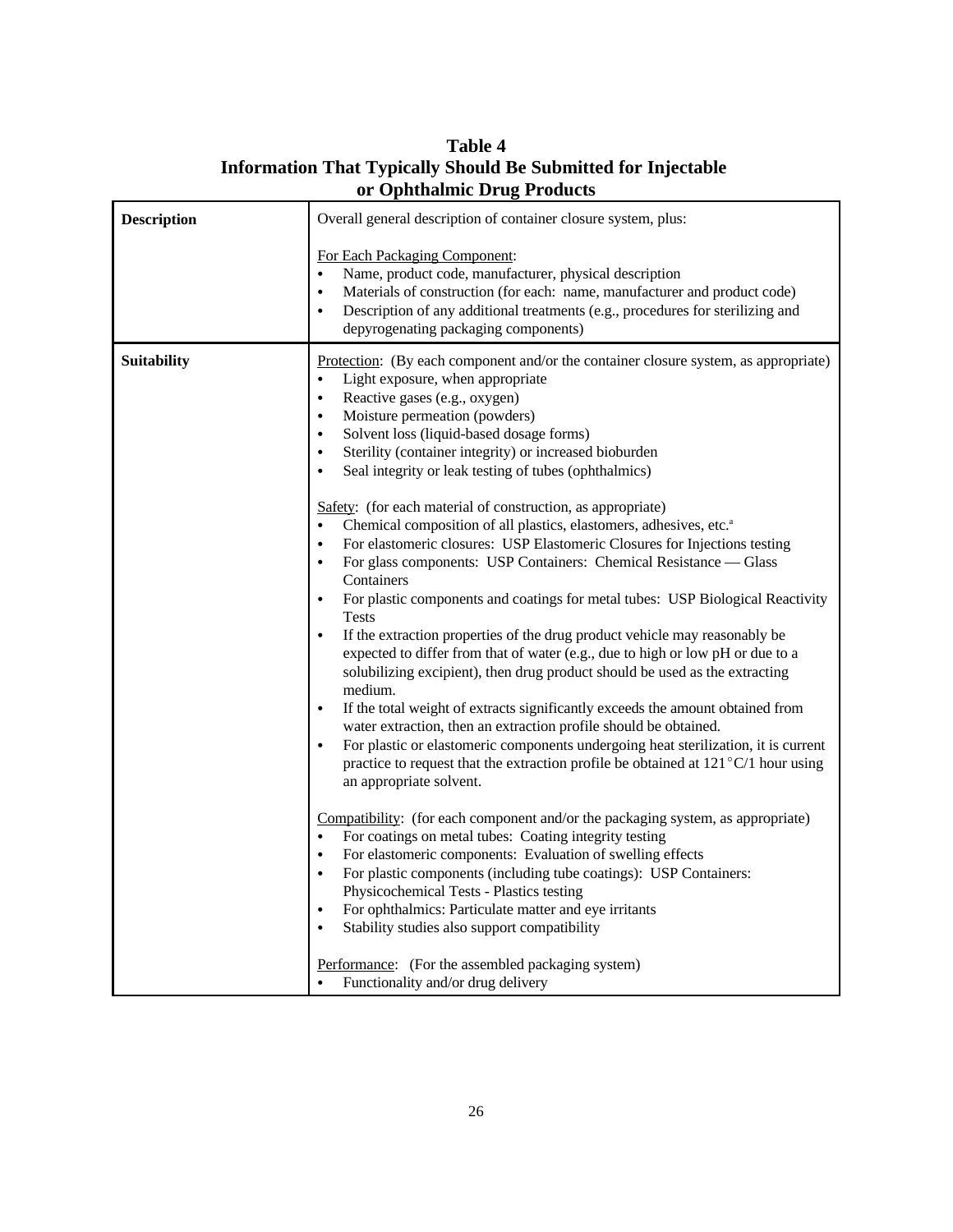| <b>Quality Control</b> | For Each Packaging System Received by the Applicant:<br>Applicant's tests and acceptance criteria <sup>c</sup><br>Dimensional (drawing) and performance criteria<br>٠<br>Method to monitor consistency in composition of most plastic and elastomeric<br>$\bullet$<br>components (e.g., periodic comparison to the original extraction profile is<br>recommended) |
|------------------------|-------------------------------------------------------------------------------------------------------------------------------------------------------------------------------------------------------------------------------------------------------------------------------------------------------------------------------------------------------------------|
|                        | For Each Packaging Component Provided by the Supplier:<br>Manufacturer's acceptance criteria for release, as appropriate<br>Description of the manufacturing process, as appropriate (e.g.,<br>٠<br>procedure/validation for sterilization and depyrogenation)                                                                                                    |
| <b>Stability</b>       | See section III.C.4<br>$T = 1 - 1!$ . The contract of $T = 1!$ and the contract of $C = 1$ and $C = 1$ and $C = 1$                                                                                                                                                                                                                                                |

 $\sum_{b}^{a}$  Including any additives used in the manufacture of a packaging component a.

Testing for plastics should be performed on the packaging component, not on the unformed resin. b.

<sup>c.</sup> Note that applicant's acceptance tests may include, among others, test parameters indicated under the description, suitability, and quality control sections of this table.

<sup>d</sup> Refer to the *Guidance for Industry for the Submission of Documentation for Sterilization Process Validation in Applications for Human and Veterinary Drug* (November 1994).

#### **Table 5 AAO Recommended Color Coding of Caps and Labels for Topical Ophthalmic Medications**

| <b>Class</b>                        | <b>Color</b>                            | <b>Pantone® Number</b> |
|-------------------------------------|-----------------------------------------|------------------------|
| Anti-Infectives                     | Tan                                     | 467                    |
| Anti-Inflammatories/Steroids        | Pink                                    | 197, 212               |
| Mydriatics and Cycloplegics         | Red                                     | 485C                   |
| Nonsteroidal Anti-Inflammatories    | Gray                                    | 4C                     |
| <b>Miotics</b>                      | Green                                   | 374, 362, 348          |
| Beta-Blockers                       | Yellow or Blue <sup>a</sup><br>Yellow C | 290, 281               |
| Adrenergic Agonists (e.g., Propine) | Purple                                  | 2583                   |
| Carbonic Anhydrase Inhibitors       | Orange                                  | 1585                   |
| Prostaglandin Analogues             | Turquoise                               | 326C                   |

The AAO notes that as new classes of drugs are developed this coding system may be modified in the future by reassigning the blue color to a new class of drugs while keeping yellow for beta-blockers.

#### **F. Liquid-Based Oral and Topical Drug Products and Topical Delivery Systems**

A wide variety of drug products fall into this category. The presence of a liquid phase implies a significant potential for the transfer of materials from a packaging component into the dosage form. The higher viscosity of semisolid dosage forms and transdermal systems may cause the rate of migration of leachable substances into these dosage forms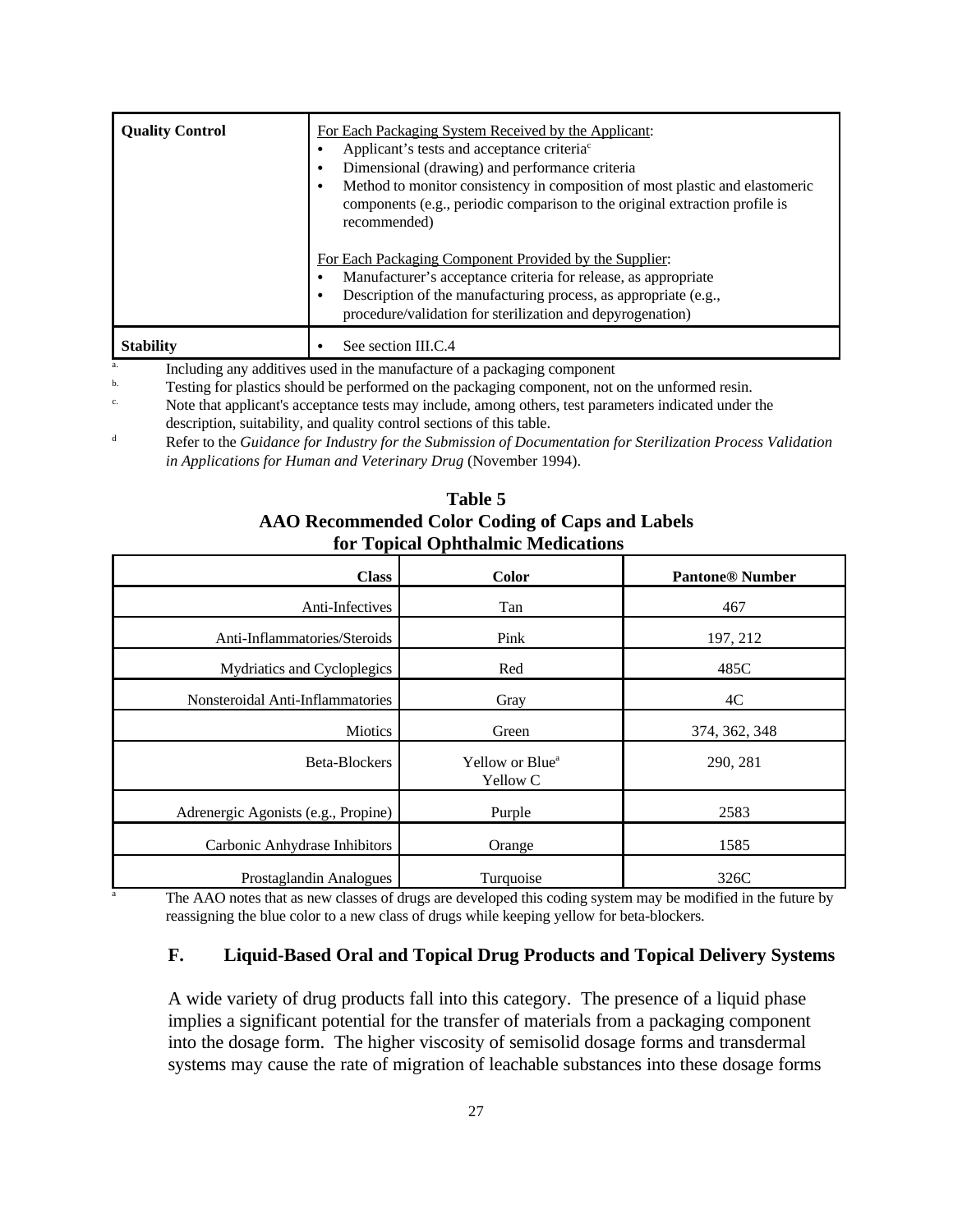to be slower than for aqueous solutions. Due to extended contact, the amount of leachables in these drug products may depend more on a leachable material's affinity for the liquid/semisolid phase than on the rate of migration.

#### 1. Liquid-Based Oral Drug Products

Typical liquid-based oral dosage forms are elixirs, emulsions, extracts, fluid extracts, solutions, gels, syrups, spirits, tinctures, aromatic waters, and suspensions. These products are usually nonsterile but may be monitored for changes in bioburden or for the presence of specific microbes.

These dosage forms are generally marketed in multiple-unit bottles or in unit-dose or single-use pouches or cups. The dosage form may be used as is or admixed first with a compatible diluent or dispersant. A bottle is usually glass or plastic, often with a screw cap with a liner, and possibly with a tamper-resistant seal or an overcap that is welded to the bottle. The same cap liners and inner seals are sometimes used with solid oral dosage forms. A pouch may be a single-layer plastic or a laminated material. Both bottles and pouches may use an overwrap, which is usually a laminated material. A single-dose cup may be metal or plastic with a heat-sealed lid made of a laminated material.

A liquid-based oral drug product typically needs to be protected from solvent loss, microbial contamination, and sometimes from exposure to light or reactive gases (e.g., oxygen).

For glass components, data showing that a component meets the requirements of USP Containers: Glass Containers are accepted as sufficient evidence of safety and compatibility. For LDPE components, data from USP Containers tests are typically considered sufficient evidence of compatibility. The USP General Chapters do not specifically address safety for polyethylene (HDPE or LDPE), polypropylene (PP), or laminate components. A patient's exposure to substances extracted from a plastic packaging component (e.g., HDPE, LDPE, PP, laminated components) into a liquid-based oral dosage form is expected to be comparable to a patient's exposure to the same substances through the use of the same material when used to package food. Based on this assumption, an appropriate reference to the indirect food additive regulations  $(21 \text{ CFR } 174-186)^{20}$  is typically considered sufficient to establish safety of the material of construction, provided any limitations specified in the regulations are taken into consideration. This assumption is considered valid for liquid-based oral dosage forms which the patient will take only for a relatively short time (acute dosing regimen).

 $20$  See Attachment A for a listing of the FDA regulations for indirect food additives.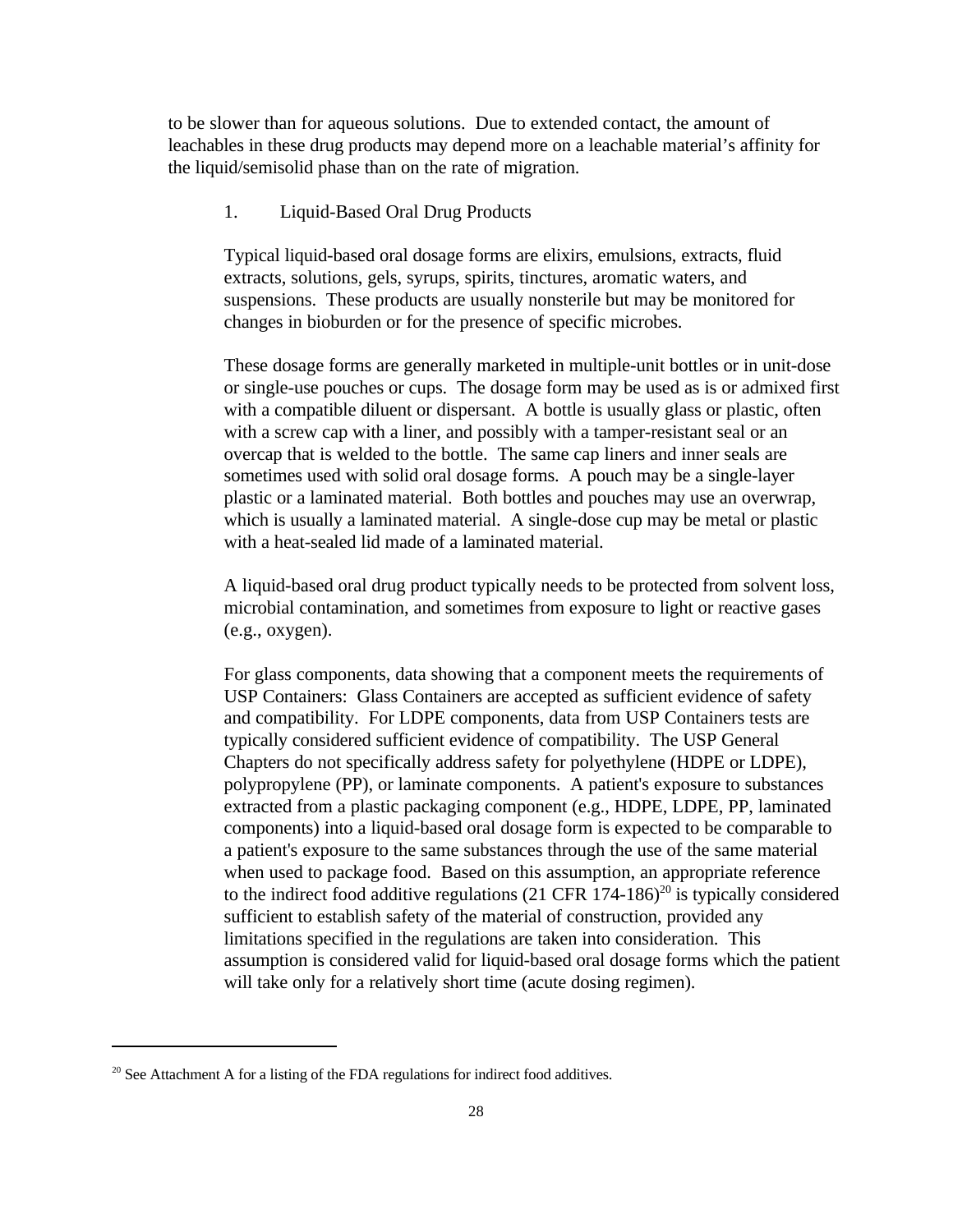For liquid-based oral drug products which the patient will continue to take for an extended period (i.e., months or years (chronic drug regimen)), a material of construction that meets the requirements for indirect food additives will be considered safe — on that basis alone — only if the patient's exposure to extractables can be expected to be no greater than the exposure through foods, or the length of exposure is supported by toxicological information. For example, if the dosage form is aqueous-based and contains little or no cosolvent (or other substance, including the active drug substance, liable to cause greater extraction of substances from plastic packaging components than would be extracted by water), meeting the requirements of the indirect food additive regulations will usually satisfy the issue of safety.

If the dosage form contains cosolvents (or if, for any reason, it may be expected to extract greater amounts of substances from plastic packaging components than water), then additional extractable information<sup>21</sup> may be needed to address safety issues.

Performance is typically not a factor for liquid-based oral drug products.

See Table 6 for additional information.

2. Topical Drug Products

Topical dosage forms include aerosols, creams, emulsions, gels, lotions, ointments, pastes, powders, solutions, and suspensions. These dosage forms are generally intended for local (not systemic) effect and are generally applied to the skin or oral mucosal surfaces. Topical products also include some nasal and otic preparations as well as some ophthalmic drug products. Ophthalmic drug products are discussed in section III.E.2. Vaginal and rectal drug products may be considered to be topical if they are intended to have a local effect. Some topical drug products are sterile or may be subject to microbial limits. In these cases, additional evaluation may be necessary when determining the appropriate packaging.

A liquid-based topical product typically has a fluid or semi-solid consistency and is marketed in a single- or multiple-unit container (e.g., a rigid bottle or jar, a collapsible tube, or a flexible pouch). A powder product may be marketed in a sifter-top container. An antibacterial product may be marketed as part of a sterile dressing. There are also a number of products marketed as a pressurized aerosol or a hand-pumped spray.

A rigid bottle or jar is usually made of glass or polypropylene with a screw cap.

 $21$  See Attachment C for a discussion of extraction studies.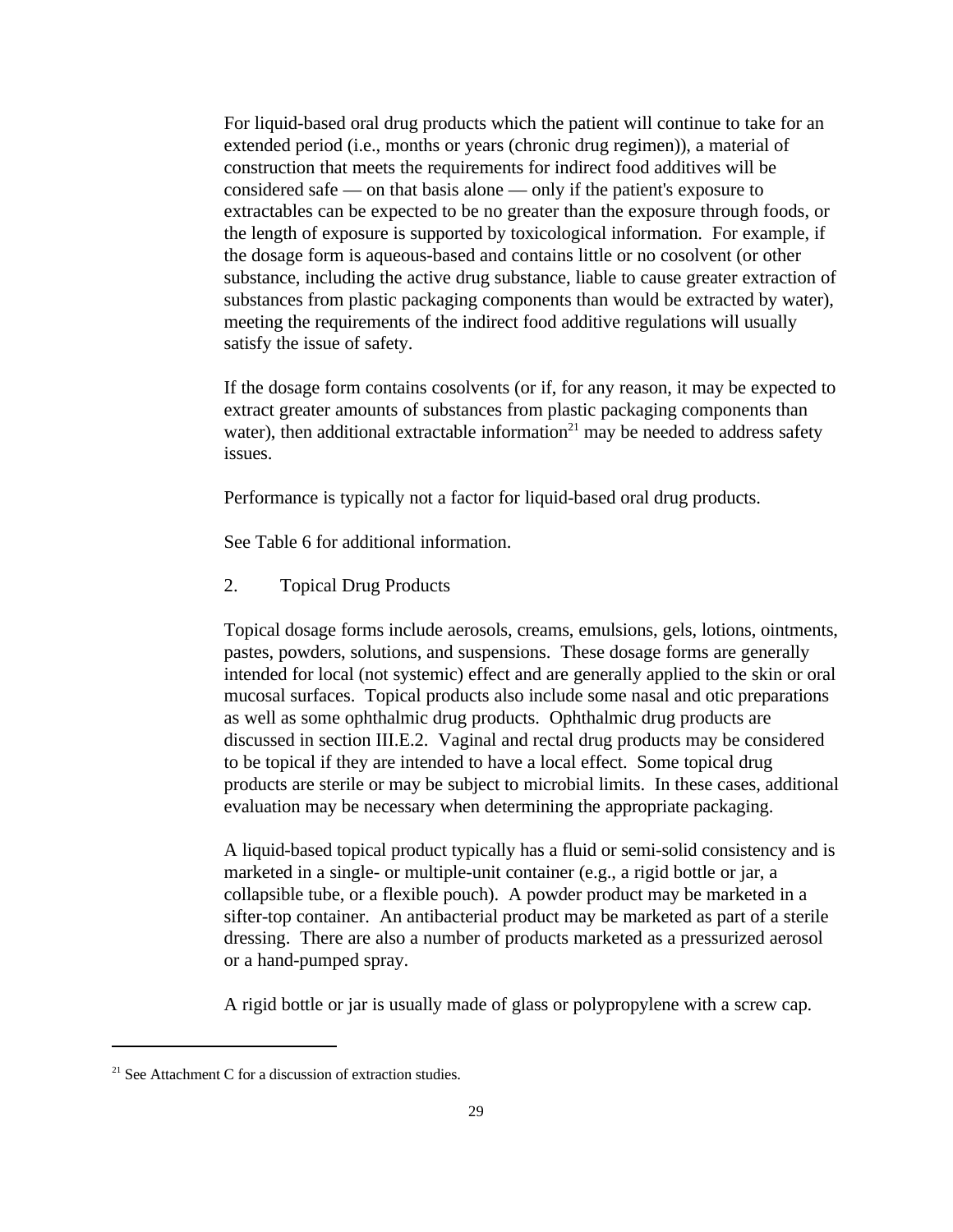The same cap liners and inner seals are sometimes used as with solid oral dosage forms.

A collapsible tube is usually constructed from metal or is metal-lined, from LDPE or from a laminated material. Tubes are identified as either *blind-end* or *open-end*. In the former, there is no product contact with the cap on storage. Usually, the size of the tube is controlled by trimming it to an appropriate length for the target fill volume. Fill volume is commonly determined as an in-process measurement using bulk density. Usually there is no cap liner, although the tube may have a liner. Aluminum tubes usually include a liner. A tube liner is frequently a lacquer or shellac whose composition should be stated. A tube is closed by folding or crimping the open end. The type of fold (roll or saddle) should be described, as well as the type and composition of any sealant. If the tube material is self-sealing through the application of heat alone, this should be stated. If the market package includes a separate applicator device, this should be described. Product contact is possible if the applicator is part of the closure, and therefore an applicator's compatibility with the drug product should be established, as appropriate.

Dressings consist of dosage form on a bandage material (e.g., Absorbent Gauze USP or Gauze Bandage USP) within a flexible pouch. The pouch should maintain the sterility and physical stability of the dressing.

Unlike inhalation aerosols, topical aerosols are not intended to be inhaled. The droplet size of the spray does not need to be carefully controlled, nor is the dose usually metered. The spray may be used to apply dosage form to the skin (topical aerosol) or mouth (lingual aerosol) and functionality of the sprayer should be addressed. A topical aerosol may be sterile or may conform to acceptance criteria for microbial limits.

The packaging system for a liquid-based topical product should deter solvent loss and should provide protection from light when appropriate. Because these dosage forms may be placed in contact with mucosal membranes or with skin that has been broken or otherwise compromised, the safety of the materials of construction for the packaging components should be evaluated. For liquid and semisolid dosage forms, the same information as described in section III.F.1 is accepted for establishing safety and compatibility. For solid dosage forms, an appropriate reference to the indirect food additive regulations is typically considered sufficient to establish safety.

See Table 6 for additional information.

3. Topical Delivery Systems

Topical delivery systems are self-contained, discrete dosage forms that are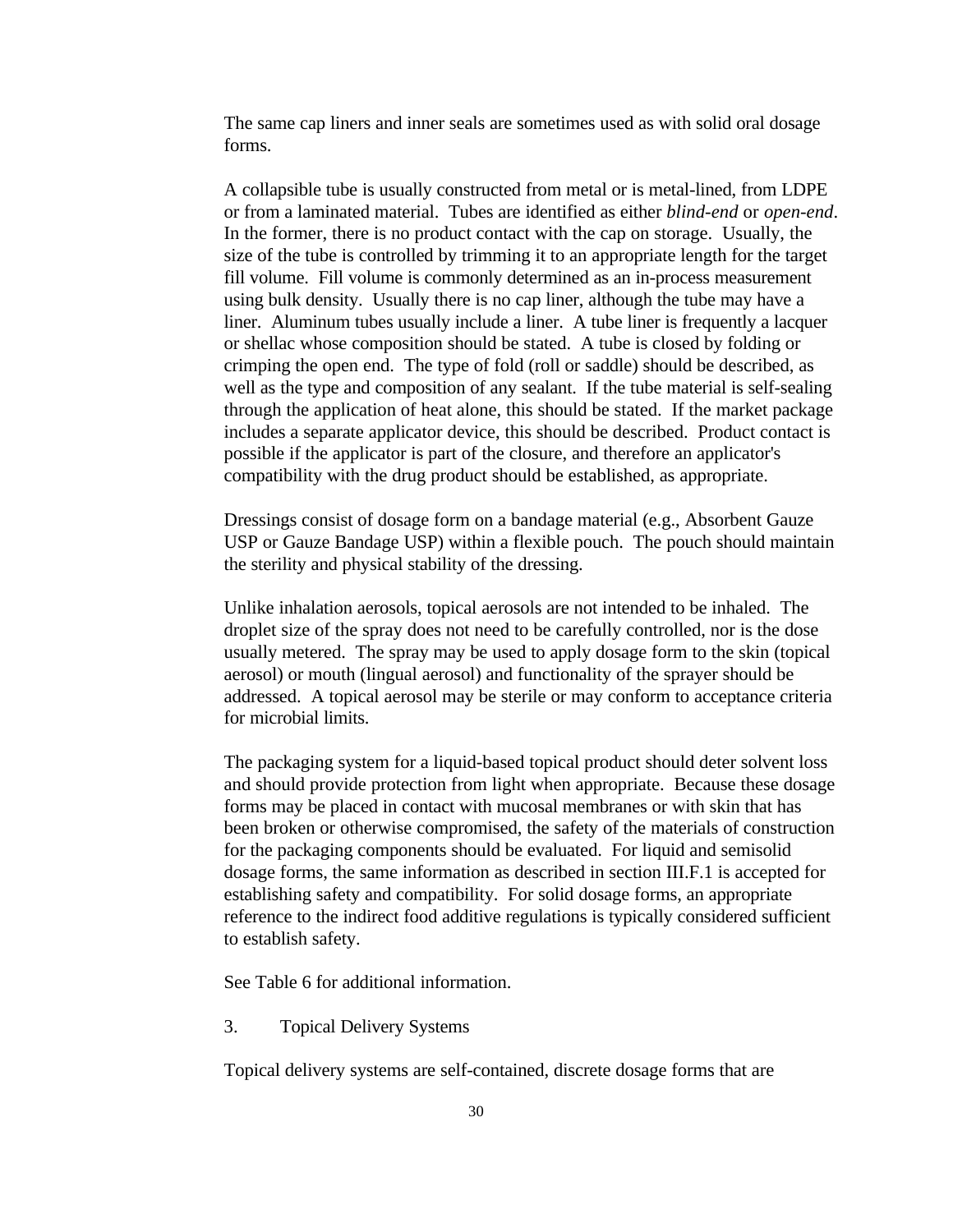designed to deliver drug via intact skin or body surface. USP Pharmaceutical Dosage Forms defines three types of topical delivery systems: transdermal, ocular, and intrauterine.

Transdermal systems are usually applied to the skin with an adhesive and may be in place for an extended period. Ocular systems are inserted under the lower eyelid, typically for seven days. Intrauterine systems are held in place without adhesive and may stay in place for a year.

A transdermal system is usually comprised of an outer barrier, a drug reservoir (with or without a rate-controlling membrane), a contact adhesive, and a protective liner. An ocular system usually consists of the drug formulation contained in a rate-controlling membrane. An intrauterine system may be constructed of a plastic material impregnated with active ingredients or a coated metal. It is shaped to remain in place after being inserted in the uterus.

Each of these systems is generally marketed in a single-unit soft blister pack or a preformed tray with a preformed cover or overwrap.

Compatibility and safety for topical delivery systems are addressed in the same manner as for topical drug products. Performance and quality control should be addressed for the rate-controlling membrane. Appropriate microbial limits should be established and justified for each delivery system. Microbiological standards are under development; therefore the review division for a specific application should be consulted.

See Table 6 for additional information.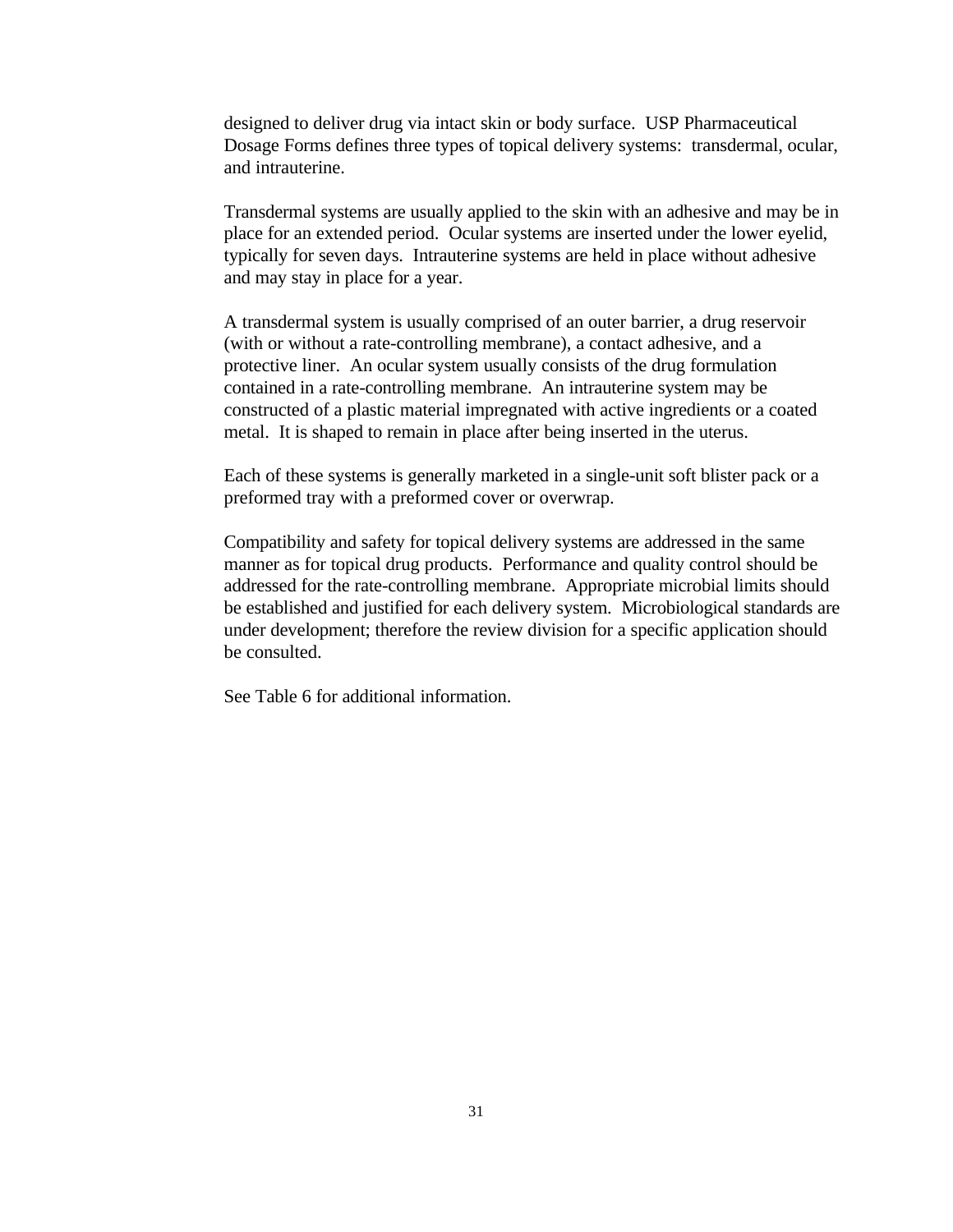| <b>Description</b>     | Overall general description of container closure system, plus:                                                                                                                                                                                                                                                                                                                                                                                                                                                                                                                                                                                                                                                                                                                                                                                                                                             |
|------------------------|------------------------------------------------------------------------------------------------------------------------------------------------------------------------------------------------------------------------------------------------------------------------------------------------------------------------------------------------------------------------------------------------------------------------------------------------------------------------------------------------------------------------------------------------------------------------------------------------------------------------------------------------------------------------------------------------------------------------------------------------------------------------------------------------------------------------------------------------------------------------------------------------------------|
|                        | For Each Packaging Component:<br>Name, product code, manufacturer, physical description<br>$\bullet$<br>Materials of construction (for each: name, manufacturer and product code)<br>$\bullet$<br>Description of any additional treatments (e.g., procedure for washing<br>$\bullet$<br>components)                                                                                                                                                                                                                                                                                                                                                                                                                                                                                                                                                                                                        |
| Suitability            | Protection: (by each component and/or the container closure system, as appropriate)<br>Light exposure<br>$\bullet$<br>Reactive gases (e.g., oxygen)<br>$\bullet$<br>Solvent loss<br>$\bullet$<br>Moisture permeation (liquid-based oral products would typically meet USP<br>$\bullet$<br>requirements for a tight or class A container)<br>Microbial contamination (container integrity, increased bioburden, microbial<br>$\bullet$<br>limits, as appropriate)<br>Seal integrity or leak testing of tubes (topical drug products) and unit dose<br>$\bullet$<br>containers (liquid-based oral drug products)                                                                                                                                                                                                                                                                                             |
|                        | Safety: (for each material of composition, as appropriate)<br>Chemical composition of all plastics, elastomers, adhesives, etc. <sup>a</sup><br>For most liquid-based oral drug products: appropriate reference to the indirect<br>food additive regulations<br>For liquid-based oral drug products with chronic dosing regimens that contain<br>alcohol or a cosolvent: information to establish that exposure to extractables<br>will be no greater than that expected to result from the use of similar packaging<br>components when used with foods, <sup>b</sup> or that the exposure is acceptable based on<br>toxicological data.<br>For topical drug products (plastic coatings for metal tubes), and plastic drug<br>$\bullet$<br>delivery system components: USP Containers testing<br>For topical delivery systems: appropriate reference to indirect food additive<br>$\bullet$<br>regulations |
|                        | Compatibility: (for each component of the packaging system, as appropriate)<br>For LDPE and glass components, USP Containers testing <sup>c</sup><br>$\bullet$<br>For coatings for metal tubes: coating integrity testing<br>$\bullet$<br>Performance: (for the assembled packaging system)                                                                                                                                                                                                                                                                                                                                                                                                                                                                                                                                                                                                                |
|                        | Functionality and/or drug delivery should be addressed, as appropriate.<br>$\bullet$                                                                                                                                                                                                                                                                                                                                                                                                                                                                                                                                                                                                                                                                                                                                                                                                                       |
| <b>Quality Control</b> | For Each Packaging Component Received by the Applicant:<br>Applicant's tests and acceptance criteria <sup>d</sup><br>$\bullet$<br>Dimensional (drawing) and performance criteria<br>$\bullet$<br>Method to monitor consistency in composition, as appropriate<br>$\bullet$<br>For Each Packaging Component Provided by the Supplier:                                                                                                                                                                                                                                                                                                                                                                                                                                                                                                                                                                       |
|                        | Manufacturer's acceptance criteria for release, as appropriate<br>Description of the manufacturing process, as appropriate<br>$\bullet$                                                                                                                                                                                                                                                                                                                                                                                                                                                                                                                                                                                                                                                                                                                                                                    |

#### **Table 6 Information That Typically Should Be Submitted for Liquid-Based Oral and Topical Drug Products and for Topical Drug Delivery Systems**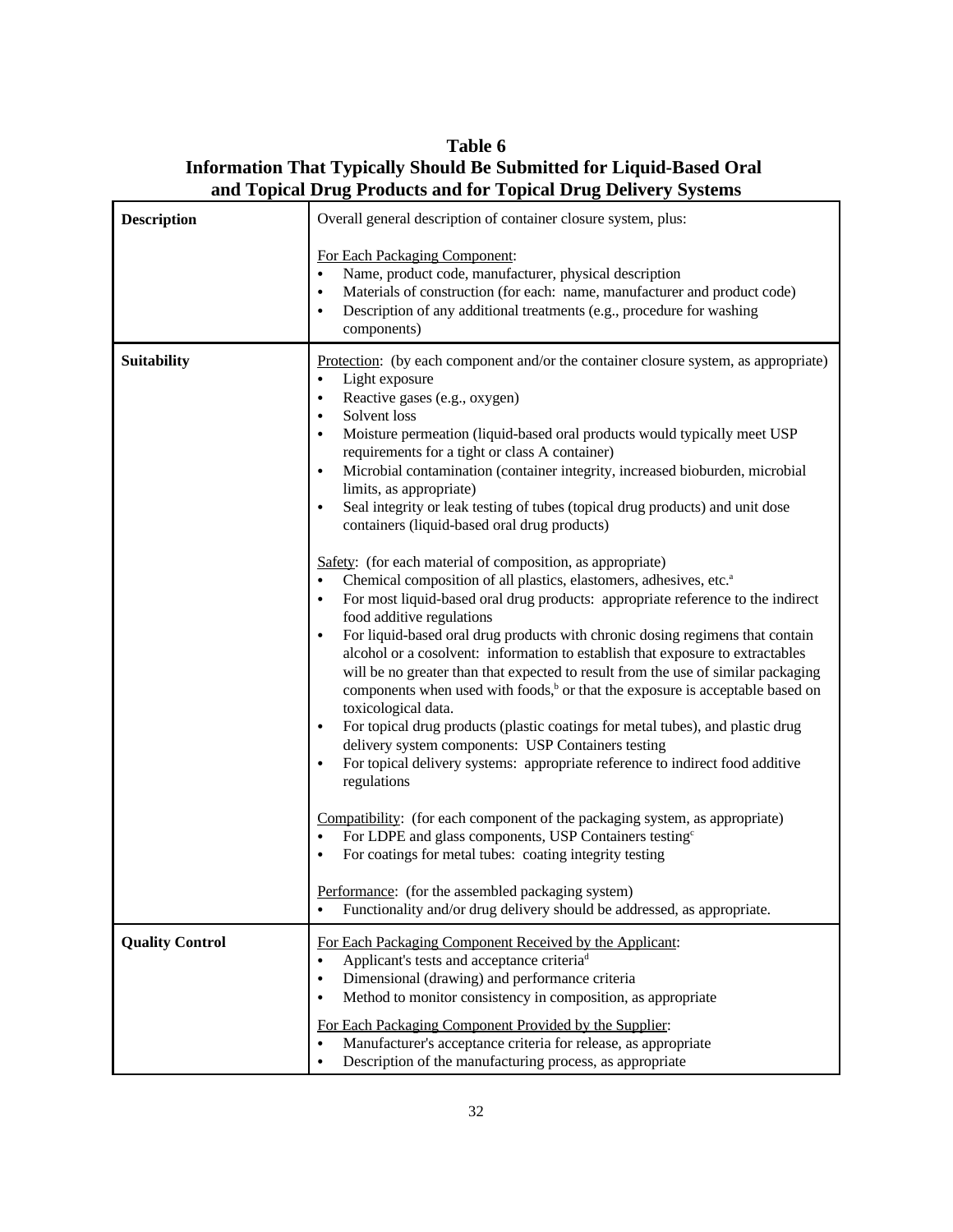| <b>Stability</b>                                                              | III.C.-<br>see section |
|-------------------------------------------------------------------------------|------------------------|
| a<br>Including eny edditives used in the menutecture of a neckesing component |                        |

Including any additives used in the manufacture of a packaging component

The materials of construction should be acceptable for contact with foods that have extraction characteristics similar <sup>b</sup> to those of the drug product (e.g., aqueous, acidic, alcoholic, or fatty).

<sup>c</sup> Plastics testing should be performed on the packaging component, not on the unformed resin.

<sup>d</sup> Note that applicant's acceptance tests may include, among others, test parameters indicated under the description, suitability, and quality control sections of this table.

#### **G. Solid Oral Dosage Forms and Powders for Reconstitution**

The most common solid oral dosage forms are capsules and tablets. For the purpose of this guidance, oral powders and granules for reconstitution are also included in this group.

The risk of interaction between packaging components and a solid oral dosage form is generally recognized to be small. Powders that are reconstituted in their market container, however, have an additional possibility of an interaction between the packaging components and the reconstituting fluid. Although the contact time will be relatively short when compared to the component/dosage form contact time for liquid-based oral dosage forms, it should still be taken into consideration when the compatibility and safety of the container closure system is being evaluated.

A typical container closure system is a plastic (usually HDPE) bottle with a screw-on or snap-off closure and a flexible packaging system, such as a pouch or a blister package. A typical closure consists of a cap, often with a liner, and frequently with an inner seal. If used, fillers, desiccants, and other absorbent materials are considered primary packaging components.

The most common forms of flexible packaging are the blister package and the pouch. A blister package usually consists of a lidding material and a forming film. The lidding material is usually a laminate which includes a barrier layer (e.g., aluminum foil) with a print primer on one side and a sealing agent (e.g., a heat-sealing lacquer) on the other side. The sealing agent contacts the dosage form and the forming film. The forming film may be a single film, a coated film, or a laminate. A pouch typically consists of film or laminate which is sealed at the edges by heat or adhesive. Leak testing is usually performed on flexible packages as part of the in-process controls.

Solid oral dosage forms generally need to be protected from the potential adverse affects of water vapor. Protection from light and reactive gases may also be needed. For example the presence of moisture may affect the decomposition rate of the active drug substance or the dissolution rate of the dosage form. The container should have an intrinsically low rate of water vapor permeation, and the container closure system should establish a seal to protect the drug product. Three standard tests for water vapor permeation have been established by the USP for use with solid oral dosage forms.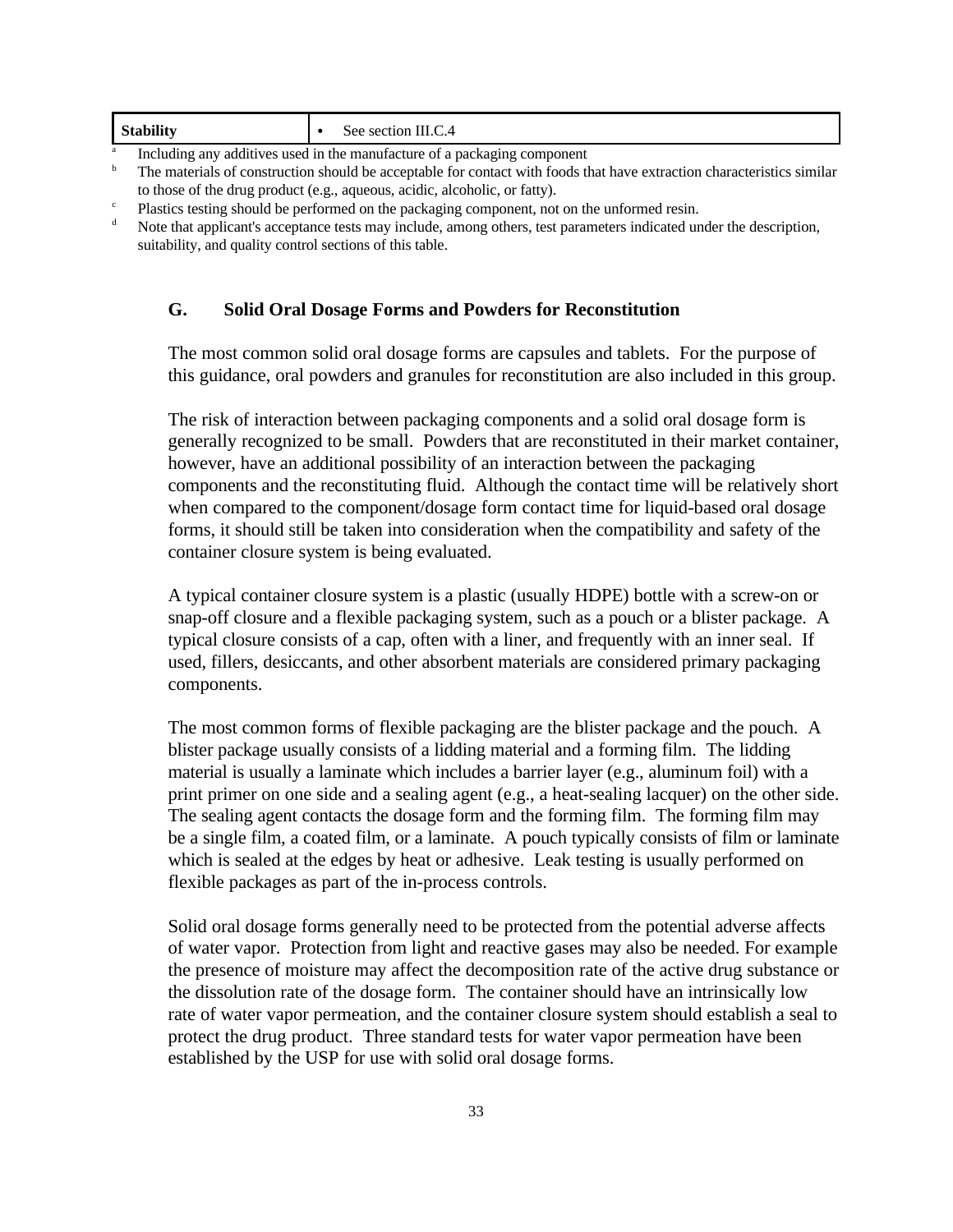- 1. Polyethylene Containers (USP <661>): This test is conducted on containers heat-sealed with foil laminate; therefore only the properties of the container are evaluated. The level of protection from water vapor permeation provided by a packaging system marketed with a heat-sealed foil laminate inner seal (up to the time the inner seal is removed) is expected to be approximately the same as that determined by this test. The acceptance criteria are those established in USP <671>.
- 2. Single-Unit Containers and Unit-Dose Containers for Capsules and Tablets (USP <671>): This test measures the water vapor permeation of a singleunit or unit-dose container closure system and establishes acceptance criteria for five standards (*Class A-E* containers).
- 3. Multiple-Unit Containers for Capsules and Tablets (USP <671>): This test is intended for drugs being dispensed on prescription, but has also been applied to the drug product manufacturer's container closure system. If the container closure system has an inner seal, it should be removed prior to testing. The results from this study reflect the contributions to water vapor permeation through the container, and through the seal between the container and the closure. Acceptance criteria have been established for two standards (*tight* and *well-closed* containers).

For solid oral dosage forms, a reference to the appropriate indirect food additive regulation for each material of construction is typically considered sufficient evidence of safety. However, for a powder for reconstitution dosage form, reference only to the indirect food additive regulations as evidence of safety for the materials of construction is not recommended. Compatibility for solid oral dosage forms and for powders for reconstitution is typically addressed for plastics and glass by meeting the requirements of the USP Containers test.

The USP monographs for Purified Cotton and Purified Rayon will typically be considered sufficient standards to establish the safety of these materials as fillers in the packaging of tablets or capsules, with the following caveats: cotton need not meet the monograph requirements for sterility, fiber length, or absorbency; and rayon need not meet the monograph requirements for fiber length or absorbency. Appropriate tests and acceptance criteria for identification and for moisture content should be provided for both cotton and rayon filler. Rayon has been found to be a potential source of dissolution problems for gelatin capsules and gelatin-coated tablets and this characteristic should be considered when choosing a filler.<sup>22</sup> The use of other fillers may be considered with appropriate tests and acceptance criteria.

<sup>&</sup>lt;sup>22</sup> Hartauer, K.J. et al., "The Effects of Rayon Coiler on the Dissolution Stability of Hard Shelled Gelatin Capsules," *Pharmaceutical Technology,* 17:76-83 (1993).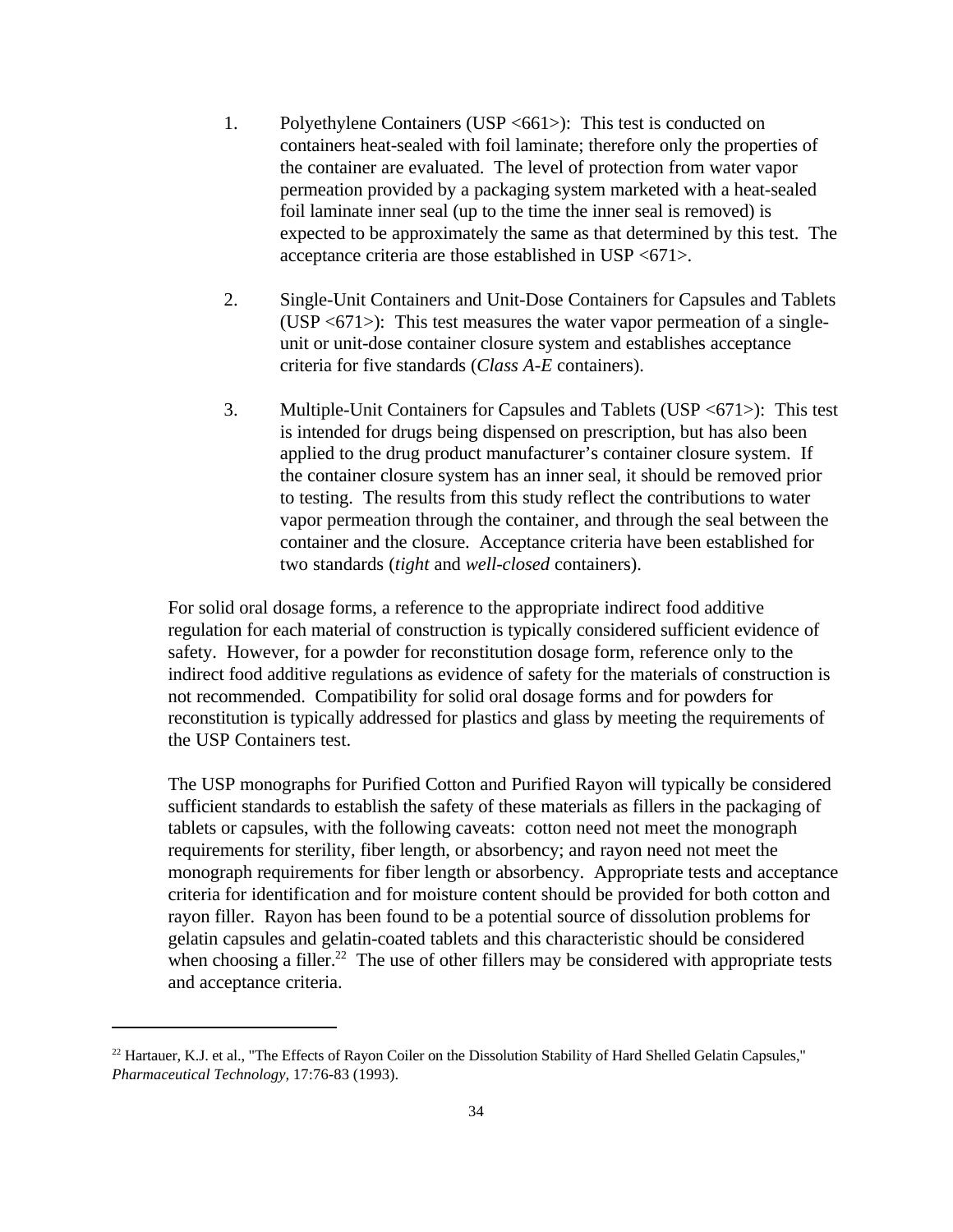If a desiccant or other absorbent material is used, the composition should be provided (or an appropriate DMF referenced). The component should differ in shape and/or size from the tablets or capsules with which it is packaged. This will help distinguish between the component and the dosage form. Because these are considered primary packaging components, appropriate tests and acceptance criteria to establish suitability should be provided (see Table 7 for additional information).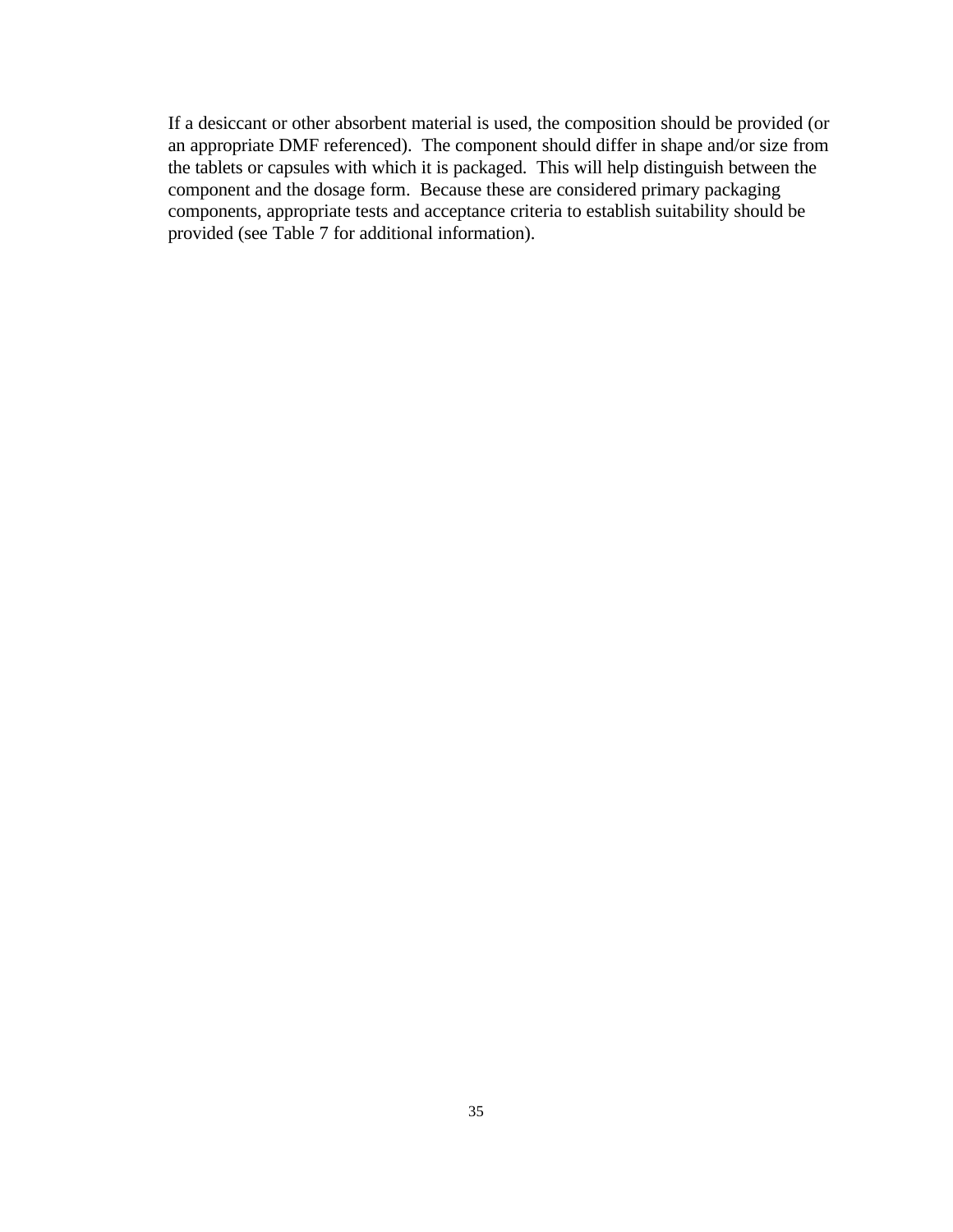| <b>Description</b>     | Overall general description of container closure system, plus:                                                                                                                                                                                                                                                                                                                                                                          |
|------------------------|-----------------------------------------------------------------------------------------------------------------------------------------------------------------------------------------------------------------------------------------------------------------------------------------------------------------------------------------------------------------------------------------------------------------------------------------|
|                        | For Each Packaging Component:<br>Name, product code, manufacturer<br>$\bullet$<br>Materials of construction<br>$\bullet$<br>Description of any additional treatments<br>$\bullet$                                                                                                                                                                                                                                                       |
| Suitability            | Protection: (by each component and/or the container closure system, as appropriate)<br>Light exposure<br>$\bullet$<br>Moisture permeation<br>$\bullet$<br>Seal integrity or leak tests for unit-dose packaging<br>$\bullet$                                                                                                                                                                                                             |
|                        | Safety: (for each material of construction, as appropriate)<br>Chemical composition of all plastics, elastomers, adhesives, etc. <sup>a</sup><br>For tablets, capsules, and powders, appropriate reference to the indirect food<br>$\bullet$<br>additive regulation may be submitted, but may not be appropriate for Powders<br>for Reconstitution.<br>For rayon and cotton fillers, data from USP monographs. For non-USP<br>$\bullet$ |
|                        | materials, data and acceptance criteria should be provided.<br>For dessicants and other absorbent materials: the size and shape should differ<br>from that of the dosage form.                                                                                                                                                                                                                                                          |
|                        | Compatibility: (on each component or the packaging system)<br>For glass and plastic containers, data from USP Containers <sup>b</sup> testing.                                                                                                                                                                                                                                                                                          |
|                        | Performance: (on each component or the packaging system, as appropriate)<br>Functionality and/or drug delivery, as appropriate                                                                                                                                                                                                                                                                                                          |
| <b>Quality Control</b> | For Each Packaging Component Received by the Applicant:<br>Applicant's tests and acceptance criteria <sup>c</sup><br>Dimensional (drawing) and performance criteria<br>$\bullet$<br>Method to monitor consistency in composition, as appropriate<br>$\bullet$                                                                                                                                                                           |
|                        | For Each Packaging Component Provided by the Supplier:<br>Manufacturer's acceptance criteria for release, as appropriate<br>Description of manufacturing process, as appropriate                                                                                                                                                                                                                                                        |
| <b>Stability</b>       | See section III.C.4<br>$\bullet$                                                                                                                                                                                                                                                                                                                                                                                                        |

#### **Table 7 Information That Typically Should Be Submitted for Solid Oral Drug Products and Powders**

Including any additives used in the manufacture of a packaging component  $\frac{b}{a}$  Testing of plastics should be performed on the packaging component not on

Testing of plastics should be performed on the packaging component, not on the unformed resin. <sup>b</sup>

<sup>c</sup> Note that applicant's acceptance tests may include, among others, test parameters indicated under the description, suitability, and quality control sections of this table.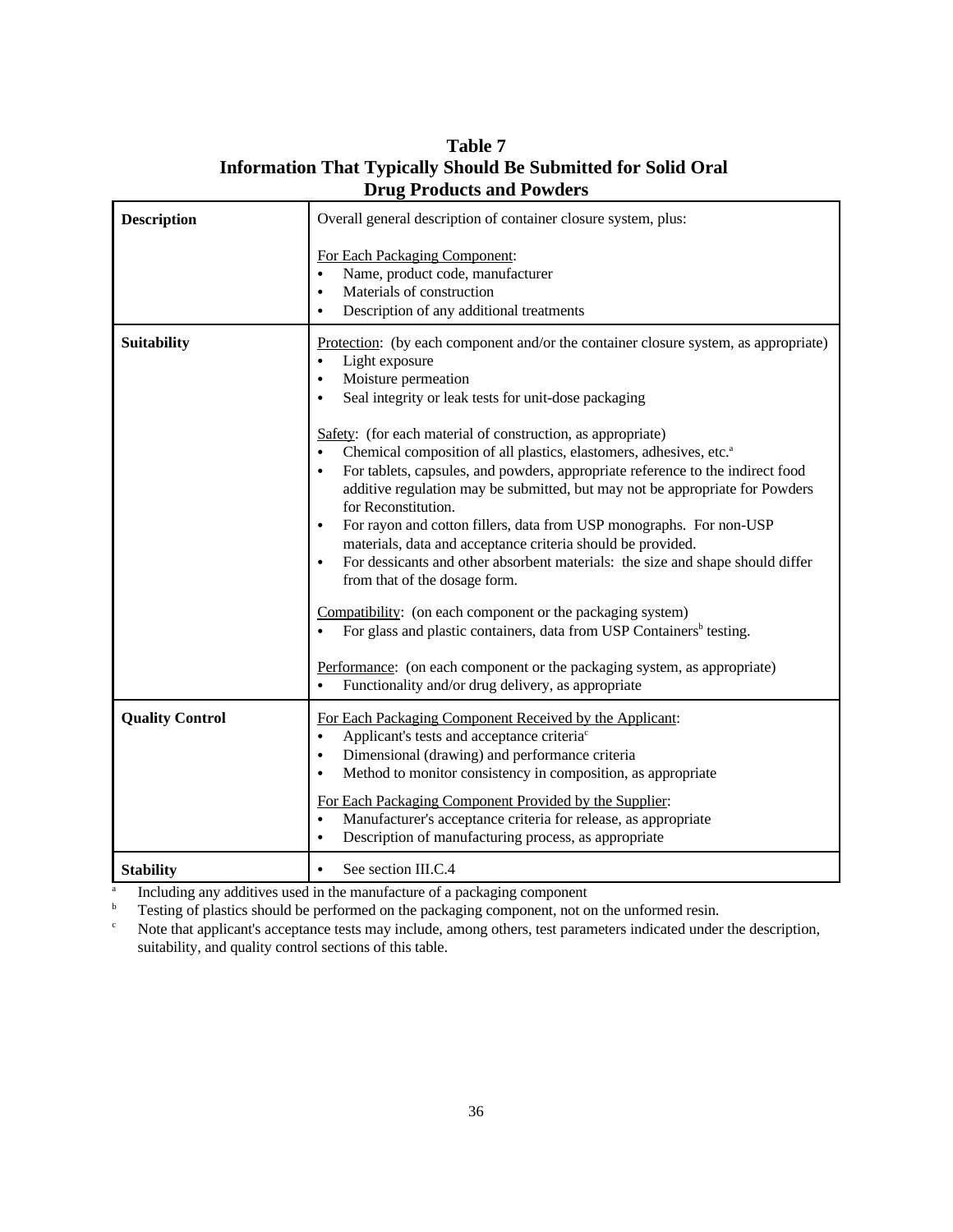#### **H. Other Dosage Forms**

The CGMP requirements for container closure systems for compressed medical gases are described in 21 CFR 210 and 211. The containers are regulated by the U.S. Department of Transportation. For more detailed information refer to the CDER *Compressed Medical Gas Guideline* (February 1989).

When submitting information for a drug product or dosage form not specifically covered by the sections above, a firm should take into consideration: (1) the compatibility and safety concerns raised by the route of administration of the drug product and the nature of the dosage form (e.g., solid or liquid-based); (2) the kinds of protection the container closure system should provide to the dosage form; and (3) the potential effect of any treatment or handling that may be unique to the drug product in the packaging system. Quality control procedures for each packaging component should ensure the maintenance of the safety and quality of future production batches of the drug product.

#### **IV. POSTAPPROVAL PACKAGING CHANGES**

For an approved application (NDA, ANDA or BLA), a change to a container closure system, to a component of the container closure system, to a material of construction for a component, or to a process involving one of the above must be reported to the application. The filing requirements are specified under 21 CFR 314.70 (supplements and other changes to an approved application) for an NDA or ANDA, and under 21 CFR 601.12 (changes to an approved application) for a BLA. The submission should address the items described and discussed in sections III.B and III.C of this guidance. The Agency intends to provide additional guidance on postapproval changes in container closure systems in the future.

#### **V. TYPE III DRUG MASTER FILES**

#### **A. General Comments**

The responsibility for providing information about packaging components rests foremost with the applicant of an NDA, ANDA or BLA, or the sponsor of an IND. This information may be provided to the applicant by the manufacturer of a packaging component or material of construction and may be included directly in the application. Any information that a manufacturer does not wish to share with the applicant or sponsor (i.e., because it is considered proprietary) may be placed in a Type III DMF and incorporated into the application by a letter from the manufacturer to the applicant which authorizes reference to the DMF. The letter of authorization should specify the firm to whom authorization is granted, the component or material of construction being described, and where the information and/or data is located in the file by page number and/or date of submission. This last item is especially important for files that contain information on multiple components or have several volumes.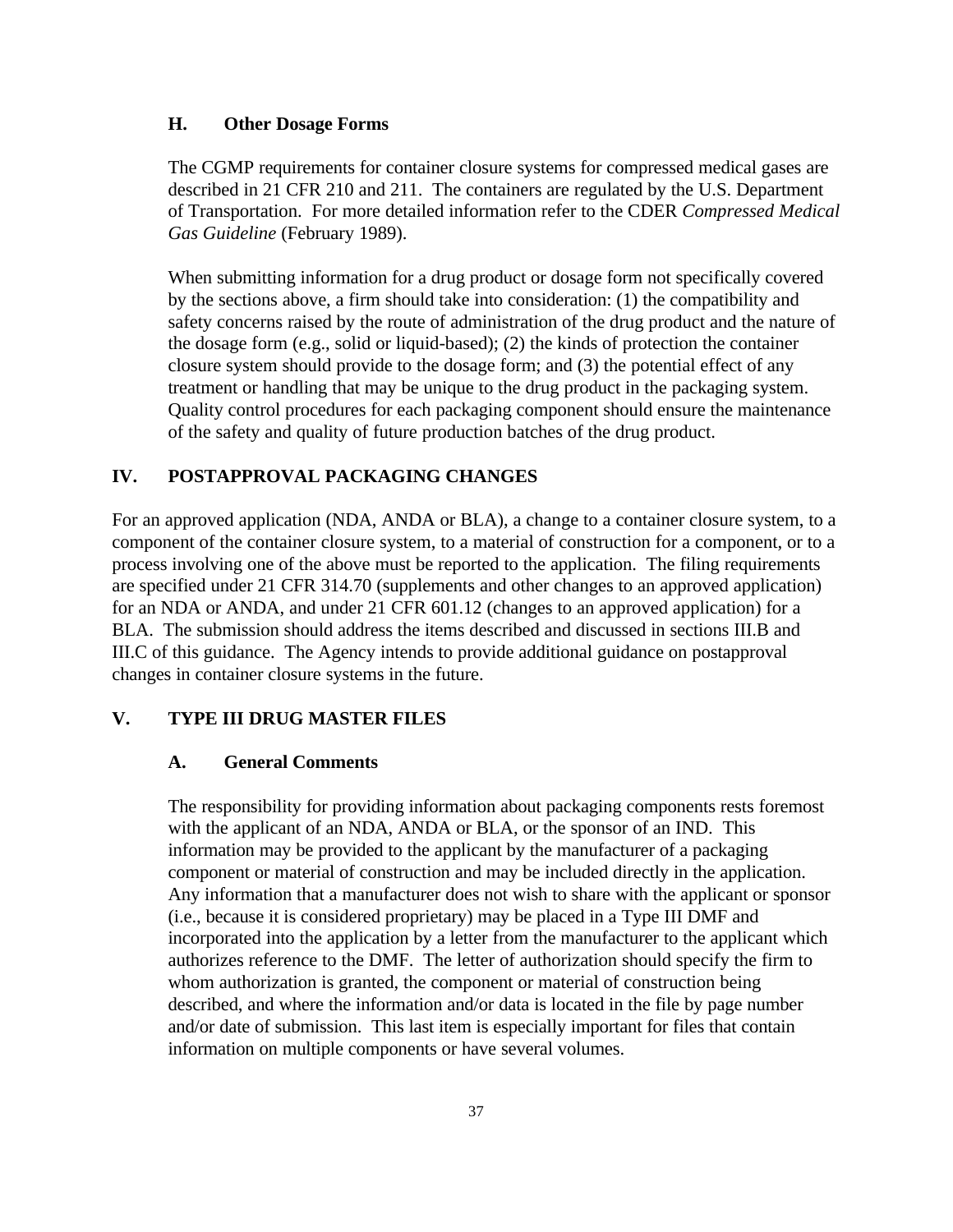Information in a Type III DMF is not restricted to data of a proprietary nature. DMF holders may include in their files as much or as little information as they choose. In addition, a manufacturer of a packaging component is not required to maintain a Type III DMF. Without a DMF there is no procedure for the Agency to review proprietary information except by submission to the application.

The Agency ordinarily reviews a DMF only in connection with an application (IND, NDA, ANDA, or BLA). If the combined information from the application and the DMF is not adequate to support approval of the application or safety for the IND, then the Agency may request additional information from the applicant and/or the DMF holder, as appropriate.

In the event of a change in the DMF, the holder of a DMF must notify the holder of each application supported by the DMF (21 CFR 314.420(c)). Notice should be provided well before the change is implemented to allow the applicant or sponsor enough time to file a supplement or an amendment to the affected application.

General information on format and content of a DMF and a LOA may be found in the CDER *Guideline for Drug Master Files* (September 1989).

#### **B. Information in a Type III DMF**

Section III of this guidance describes the kind of descriptive, suitability, and quality control information which the Agency usually reviews concerning packaging components and materials of construction for drug products. The following are examples of the items that have been submitted via a Type III DMF.

- 1. Descriptive Information:
	- a. General description of the component and the address of the manufacturing site
	- b. Description of the manufacturing process for a packaging component and operations performed after manufacture, but prior to shipment (washing, coating, sterilization or depyrogenation)
	- c. Description of the acceptance, in-process, and release controls for materials of construction, the manufacturing process, and the finished product (component part or assembled component)
	- d. Characterization of the key properties
- 2. Information About Suitability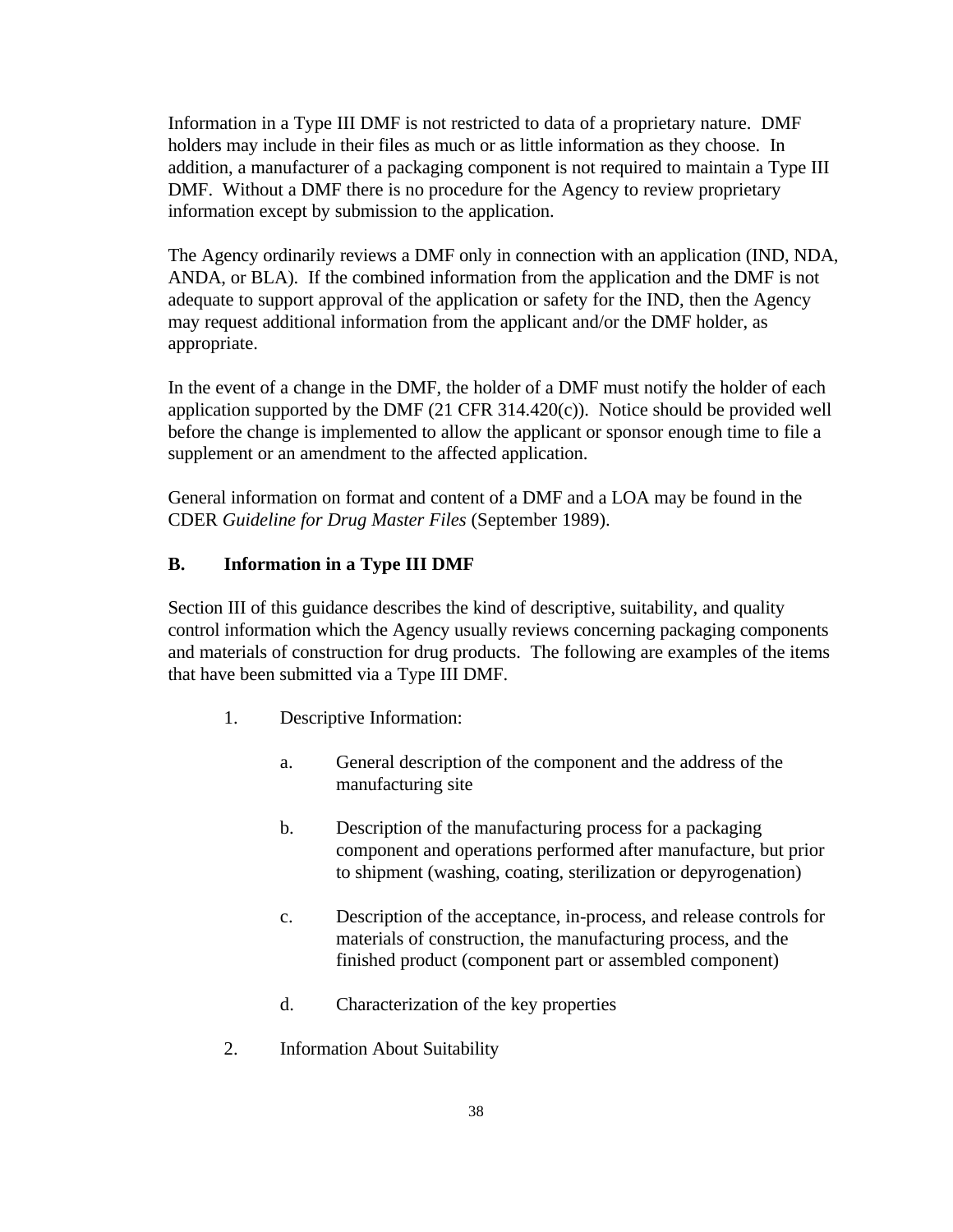- a. Protection provided by the component
- b. Safety information on the materials of construction or the finished component
- c. Compatibility of the materials of construction or the finished component with the specific dosage form, the specific drug product, or equivalent materials
- 3. Information About Quality Control:
	- a. Dimensional (an engineering drawing) and performance criteria for the component
	- b. A description of the quality control measures used to maintain consistency in the physical and chemical characteristics of packaging components
	- c. A summary of the quality assurance/quality control criteria when release of the component is based on statistical process control

#### **VI. BULK CONTAINERS**

#### **A. Containers for Bulk Drug Substances**

Drug substances are generally solids, but some are liquids or gases.

The container closure system for storage or shipment of a bulk solid drug substance is typically a drum with double LDPE liners that are usually heat sealed or closed with a twist tie. A desiccant may be placed between the bags.

The drum provides protection from light and mechanical strength to protect the liner during shipment and handling. The majority of the protection from air and moisture is provided by the liner. Because LDPE is not a particularly good moisture barrier, a drug substance that is moisture sensitive may need additional protection. An alternative to a LDPE bag is a heat-sealable laminate bag with a comparatively low rate of water vapor transmission.

Qualification of the packaging system is usually based on establishing compatibility and safety of the liner but may also include characterization for solvent or gas transmission (see section III.B).

The container closure system for the storage or shipment of a bulk liquid drug substance is typically plastic, stainless steel, a glass-lined metal container, or an epoxy-lined metal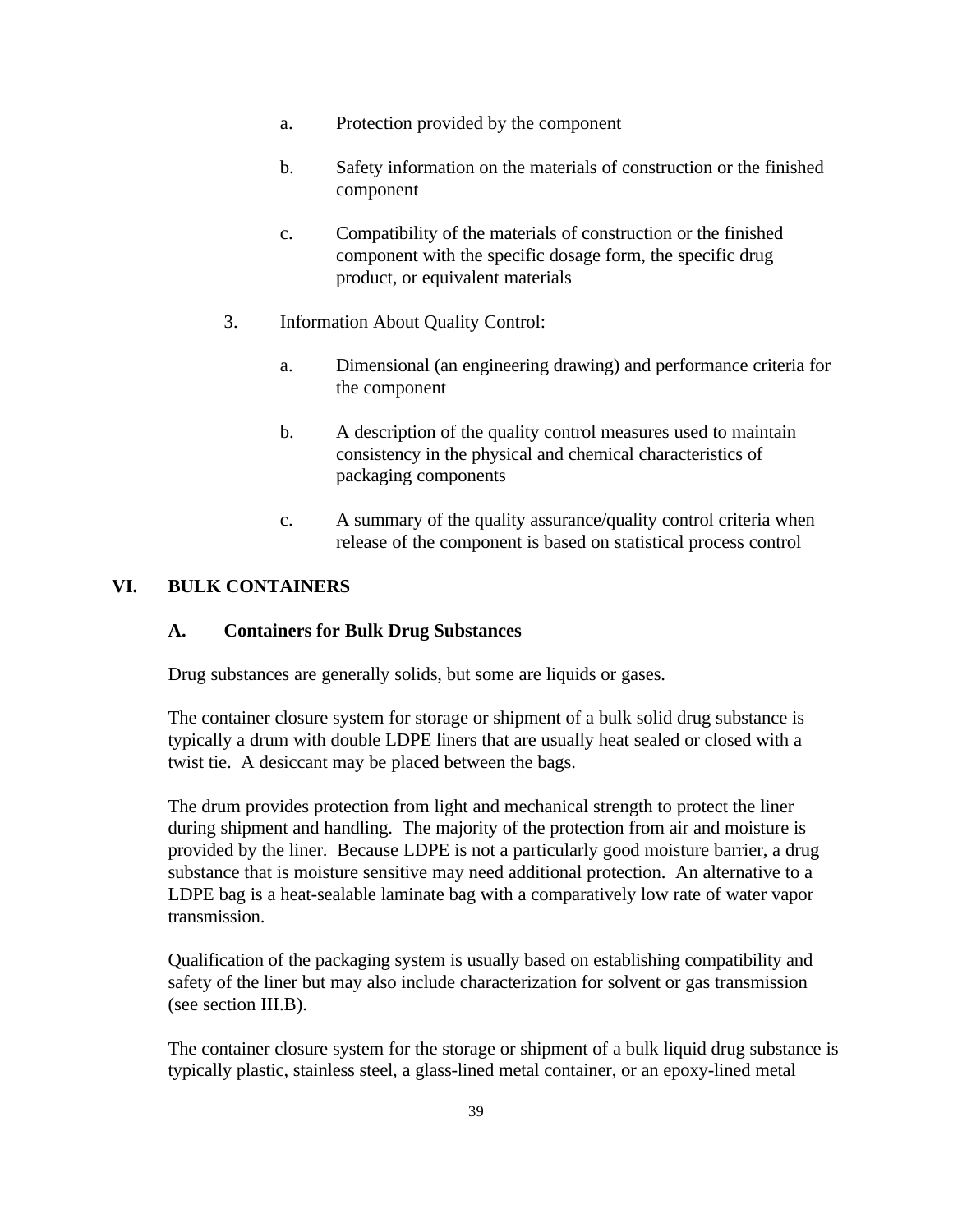container with a rugged, tamper-resistant closure. Qualification of the container closure system may include characterization for solvent and gas permeation, light transmittance, closure integrity, ruggedness in shipment, protection against microbial contamination through the closure, and compatibility and safety of the packaging components as appropriate (see section III.B).

The application (or Type II DMF) should include a detailed description of the complete container closure system for the bulk drug substance as well as a description of the specific container, closure, all liners, inner seal, and desiccant (if any), and the composition of each component. A reference to the appropriate indirect food additive regulation is typically considered sufficient to establish the safety of the materials of construction (also note the discussion on this subject in section III). The tests, methods, and criteria for the acceptance and release of each packaging component should be provided.

Stability studies to establish a retest period for bulk drug substance in the proposed container closure system should be conducted with fillers or desiccant packs in place (if used). Smaller versions which simulate the actual container closure system may be used. Stability recommendations for container closure systems of different types are described in the *Guideline for Submitting Documentation for the Stability of Human Drugs and Biologics* (February 1987)*.* 23

Container closure systems for compressed medical gases are discussed in section III.H.

#### **B. Containers for Bulk Drug Products**

A container closure system for bulk drug products may be used for storage prior to packaging or for shipment to repackagers or contract packagers. In all cases, the container closure system should adequately protect the dosage form and should be constructed of materials that are compatible and safe.

Container closure systems for on-site storage have generally been considered a CGMP issue under 21 CFR 211.65. However, if a firm plans to hold bulk drug products in storage, then the container closure system and the maximum storage time should be described and justified in the application. In addition, stability data should be provided to demonstrate that extended storage in the described containers does not adversely affect the dosage form. Even when the storage time before packaging will be short, a firm should use a container closure system that provides adequate protection and that is manufactured from materials that are compatible and safe for the intended use (see section  $III.B$ ).

<sup>&</sup>lt;sup>23</sup> The 1987 stability guidance will be superseded by the FDA guidance for industry *Stability Testing of Drug Substances and Drug Products,* issued in draft for comment in June 1998, once it is issued in final form.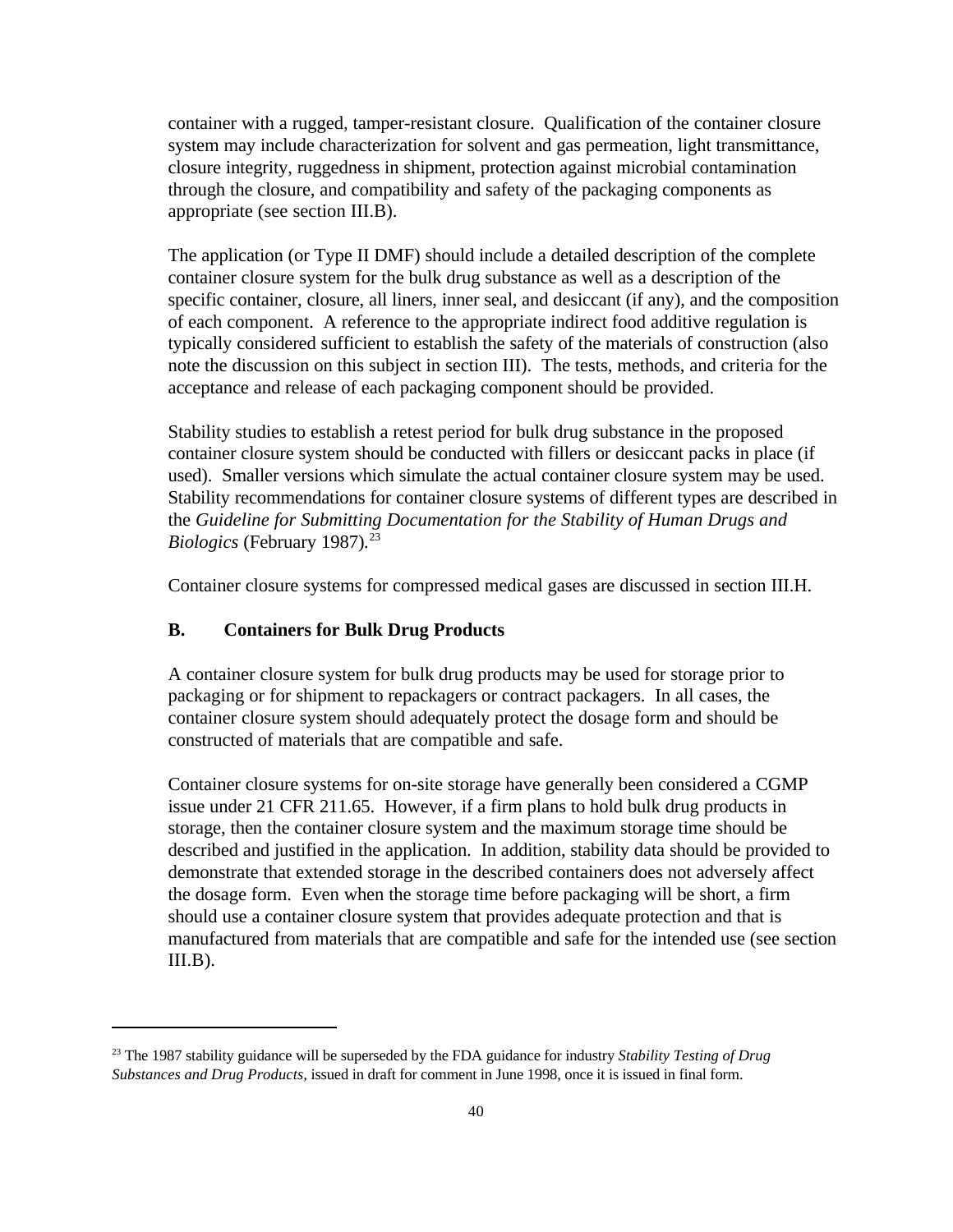A container closure system for the transportation of bulk drug products to contract packagers (section II.C.3) should be described in the application. The container closure system should be adequate to protect the dosage form, be constructed with materials that are compatible with product being stored, and be safe for the intended use. The protective properties of the shipping container are verified by the practice of including annual batches of the packaged product in postapproval stability studies.

A container closure system specifically intended for the transportation of a large volume of drug product to a repackager (section II.C.3), whether for a solid or liquid dosage form, is considered a market package. The package should meet the same requirements for protection, compatibility, and safety as a smaller market package: $^{24}$  should be included in the stability studies for application approval and in the long term stability protocol; and should be fully described in the application. The length of time that the dosage form will spend in the bulk container may be a factor in determining the level of detail of the supporting information. Two examples of a large-volume shipping package are a 10,000 tablet HDPE pail with tamper-evident closure, and a 10-liter polyethylene terephthalate (PET) container with a screw cap closure with dispenser attachment for a liquid drug product. Both are intended for sale to a mass distribution pharmacy. A special case is the pharmacy bulk package which is described in USP  $\langle 1 \rangle$ .

<sup>&</sup>lt;sup>24</sup> FDA *Compliance Policy Guides*, "Regulatory Action Regarding Approved New Drugs and Antibiotic Drug Products Subjected to Additional Processing or other Manipulation," Section 446.100, January 18, 1991 (CPG 7132c.06).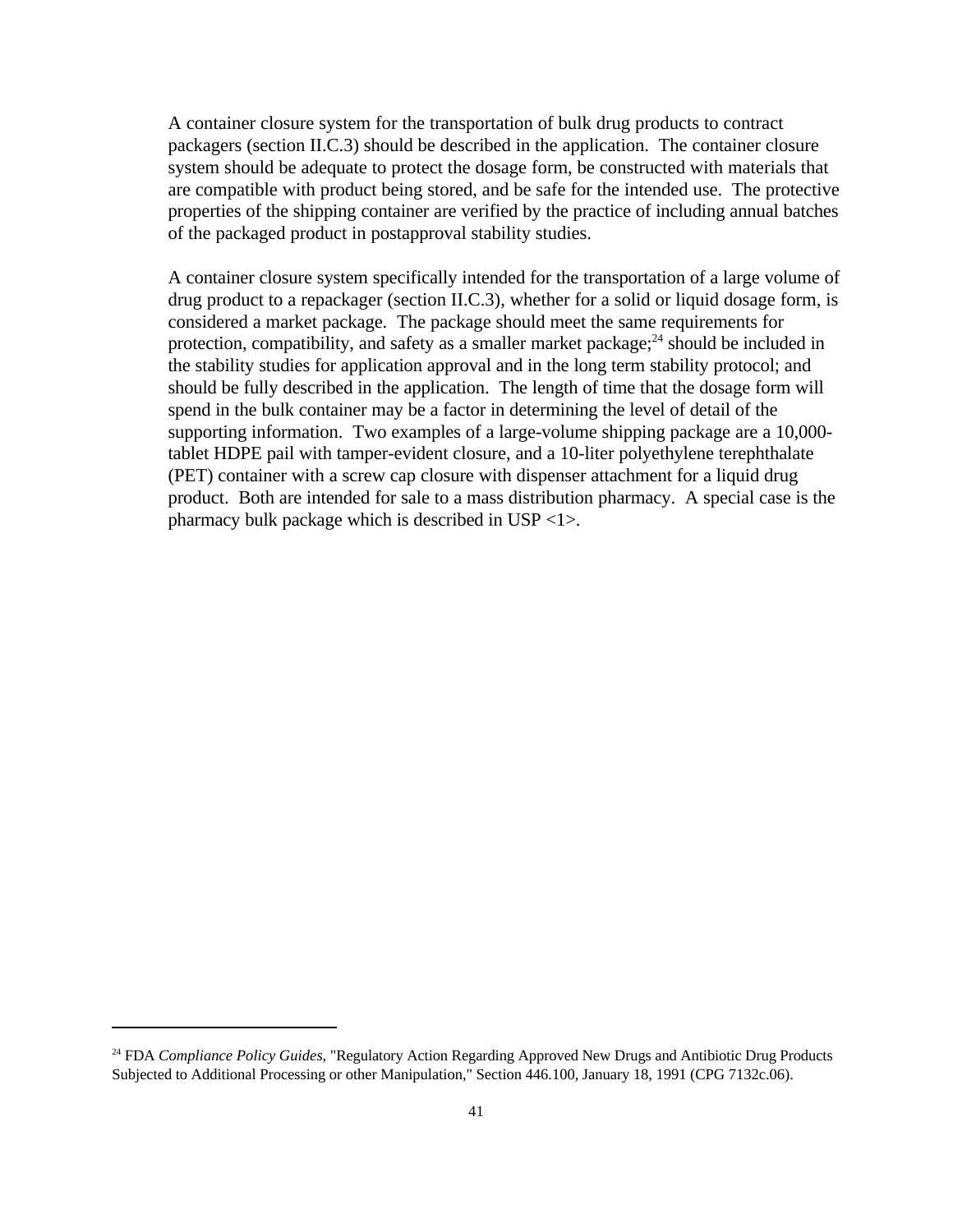#### **ATTACHMENT A**<sup>25</sup>

#### **REGULATORY REQUIREMENTS**

#### **1. The Federal Food, Drug, and Cosmetic Act**

a. Section 501

A drug or device shall be deemed to be adulterated "if its container is composed, in whole or in part, of any poisonous or deleterious substance which may render the contents injurious to health" (section  $501(a)(3)$ ); or "if it is a drug and the methods used in, or the facilities or controls used for, its manufacture, processing, packing, or holding do not conform to or are not operated or administered in conformity with current good manufacturing practice to assure that such drug meets the requirements of this Act as to safety and has the identity and strength, and meets the quality and purity characteristics, which it purports or is represented to possess (section  $501(a)(2)(B)$ ).

b. Section 502

A drug or device shall be deemed to be misbranded:

• "[i]f it purports to be a drug the name of which is recognized in an official compendium, unless it is packaged and labeled as prescribed therein" (section  $502(g)$ )

• "[i]f it is a drug and its container is so made, formed, or filled as to be misleading" (section  $502(i)(1)$ )

• "[i]f it is a drug and its packaging or labeling is in violation of an applicable regulation issued pursuant to section 3 or 4 of the Poison Prevention Packaging Act of 1970" (section 502(p))

c. Section 505

"No person shall introduce or deliver for introduction into interstate commerce any new drug, unless an approval of an application filed pursuant to subsection (b) or (i) is effective with respect to such drug" (section  $505(a)$ ).

Section  $505(b)(1)(D)$  requires "a full description of the methods used in, and the

 $25$  Applicants should check the appropriate sources directly for the most up-to-date information.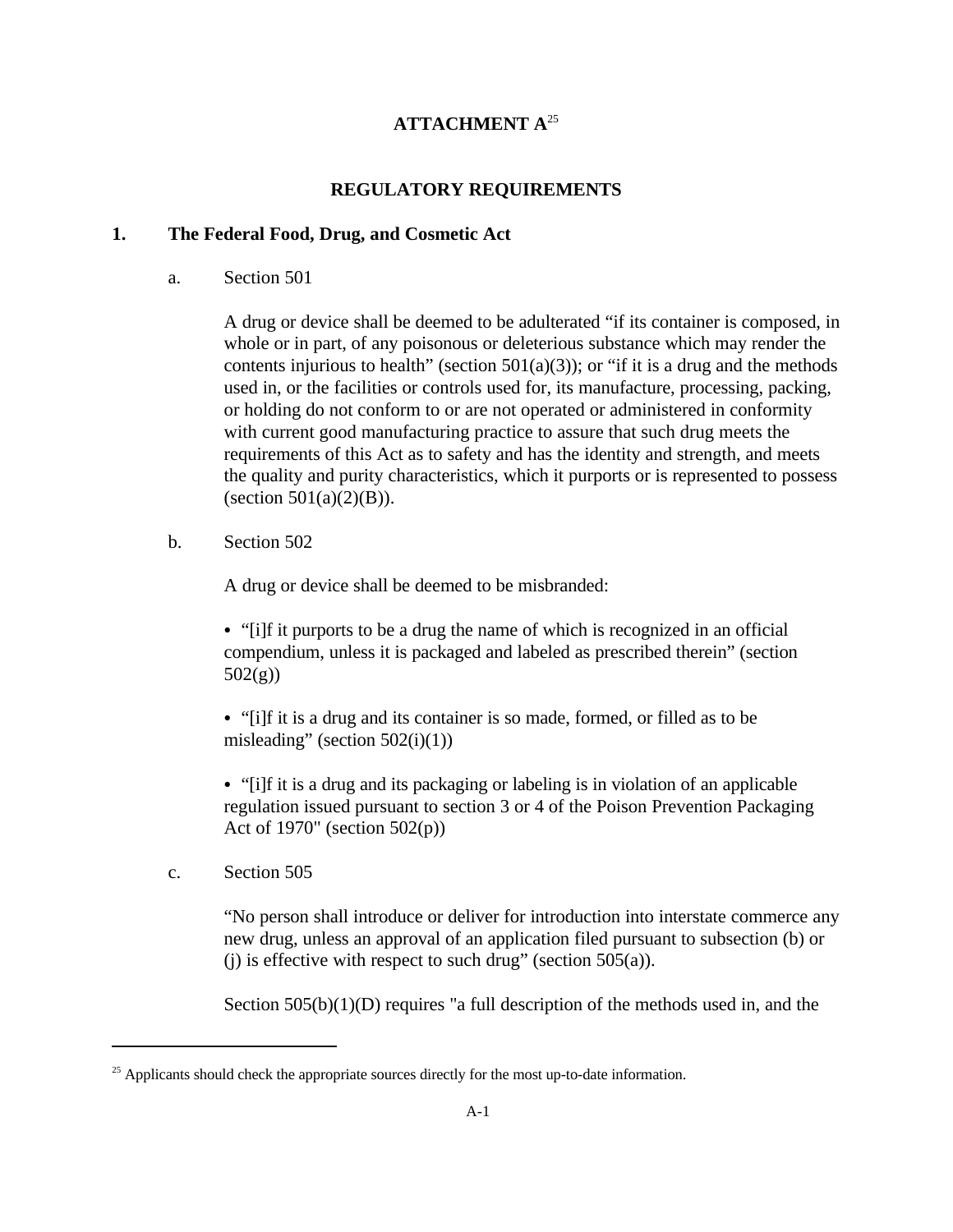facilities and controls used for, the manufacture, processing, and packing of such drug."

#### **2. The Code of Federal Regulations**

- a. 21 CFR 211 Current Good Manufacturing Practice for Finished Pharmaceuticals
	- i. Subpart E, Control of Components and Drug Product Containers and Closures (21 CFR 211.80 - 211.94)

In particular, 21 CFR 211.94 outlines the requirements for drug product containers and closures:

- (a) Drug product containers and closures shall not be reactive, additive, or absorptive so as to alter the safety, identity, strength, quality, or purity of the drug beyond the official or established requirements.
- (b) Container closure systems shall provide adequate protection against foreseeable external factors in storage and use that can cause deterioration or contamination of the drug product.
- (c) Drug product containers and closures shall be clean and, where indicated by the nature of the drug, sterilized and processed to remove pyrogenic properties to ensure that they are suitable for their intended use.
- (d) Standards or acceptance criteria, test methods, and, where indicated, methods of cleaning, sterilizing, and processing to remove pyrogenic properties shall be written and followed for drug product containers and closures.
- ii. Subpart F, Production and Process Controls (21 CFR 211.100 211.115)
- iii. Subpart G, Packaging and Labeling Control (21 CFR 211.122 211.137)

In particular, 21 CFR 211.132 describes the tamper-resistant packaging requirements for over-the-counter (OTC) human drug products. Most OTC drug products must be packaged in tamper-resistant containers.

b. 16 CFR 1700-1702 - Special Packaging

The U.S. Consumer Product Safety Commission (CPSC) is responsible for enforcing the Poison Prevention Packaging Act of 1970 (PPPA). The PPPA requires special packaging of hazardous household substances to protect children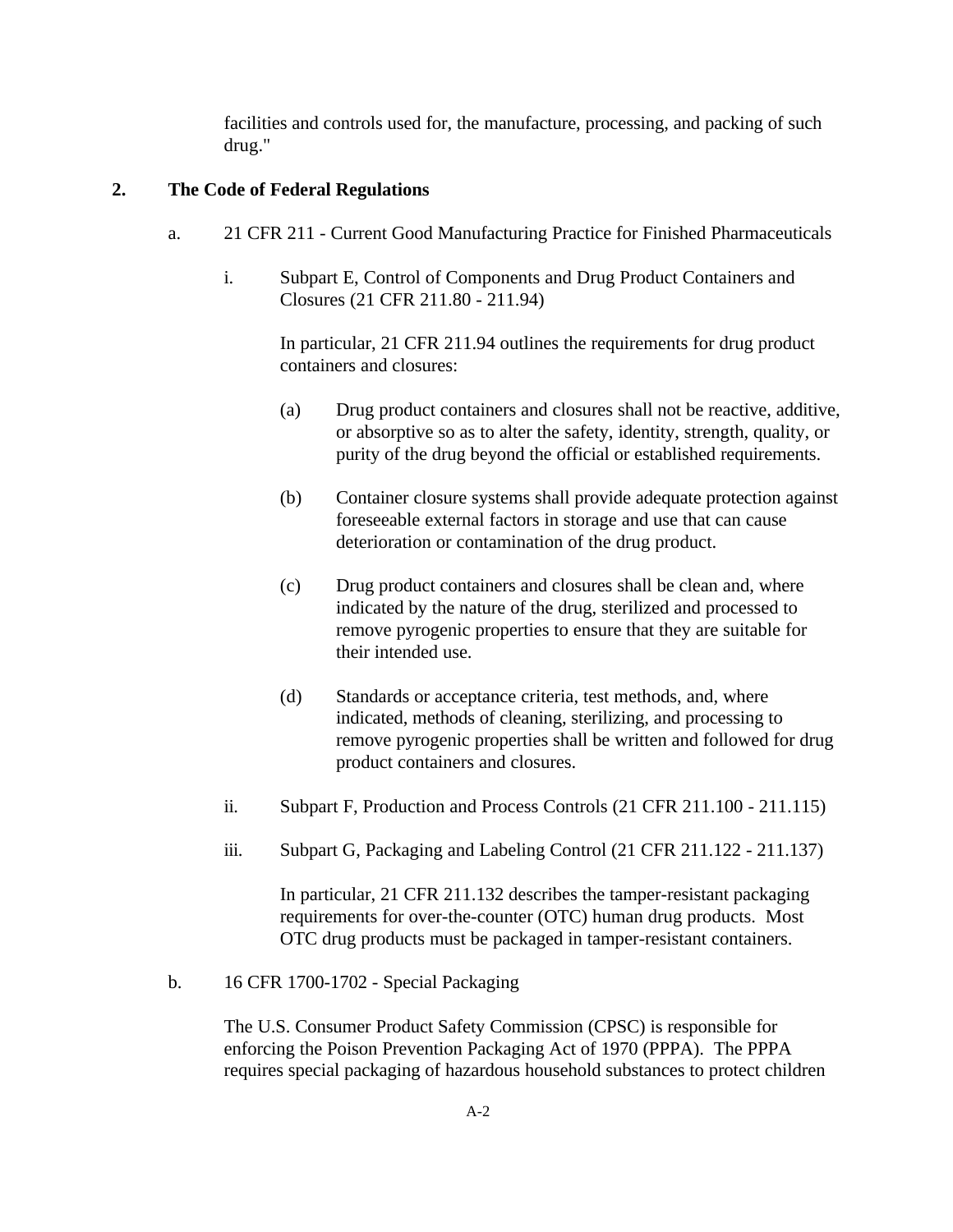from serious personal injury or serious illness from handling, using, or ingesting the substances. Drug products containing controlled substances, most human oral prescription drug products (including oral investigational drugs used in outpatient trials), and OTC drug preparations containing aspirin, acetaminophen, diphenhydramine, liquid methyl salicylate, ibuprofen, loperamide, lidocaine, dibucaine, naproxen, iron, or ketoprofen, require special packaging (16 CFR 1700.14).

Special packaging is defined under 15 U.S.C. 1471(2)(4), 16 CFR 1700.1(b)(4), and 21 CFR 310.3(l). Regulations issued under the PPPA establish performance standards and test methods that determine if a packaging system is child-resistant and adult-use-effective (16 CFR 1700.15 and 16 CFR 1700.20, respectively). Except as noted below, all PPPA-regulated substances must be in packaging systems that comply with these special packaging standards. The standards apply to both reclosable and nonreclosable packaging systems (unit-dose packaging).

There are several situations where child-resistant packaging for drug products is not required. Manufacturers and packagers of bulk-packaged prescription drug products do not have to use special packaging if the drug is intended to be repackaged by the pharmacist. However, the manufacturer or packager is responsible for child-resistant packaging if the drug product is intended to be dispensed to the consumer as packaged without repackaging by the pharmacist (16 CFR 1701.1). Prescribed drugs that are dispensed for use within institutions such as hospitals and nursing homes do not require child-resistant packaging. However, any prescriptions dispensed to patients upon their release for their use at home would be subject to the PPPA packaging requirements. In addition, drug product manufacturers are not required to provide child-resistant packaging for prescription drug samples that are distributed to physicians and other prescribing practitioners (i.e., physician samples).<sup>26</sup>

For OTC preparations, manufacturers or packagers are allowed to market one size in non-child-resistant packaging as long as child-resistant packages are also supplied. The non-child-resistant package requires special labeling (16 CFR 1700.5).

16 CFR 1702 establishes the procedures for petitioning the CPSC for an exemption from the PPPA requirements. Several prescription drugs (e.g., oral contraceptives in mnemonic packages, powdered colestipol, and medroxyprogesterone acetate) have been exempted from the special packaging requirements (16 CFR 1700.14(10)(I)-(xix)). The CPSC is permitted to grant an

<sup>&</sup>lt;sup>26</sup> Federal Register, Volume 49, March 5, 1984, page 8008 (49 FR 8008), "Prescribed Drugs Distributed to Prescribing Practitioners; Withdrawal of Proposed Statement of Policy and Interpretation."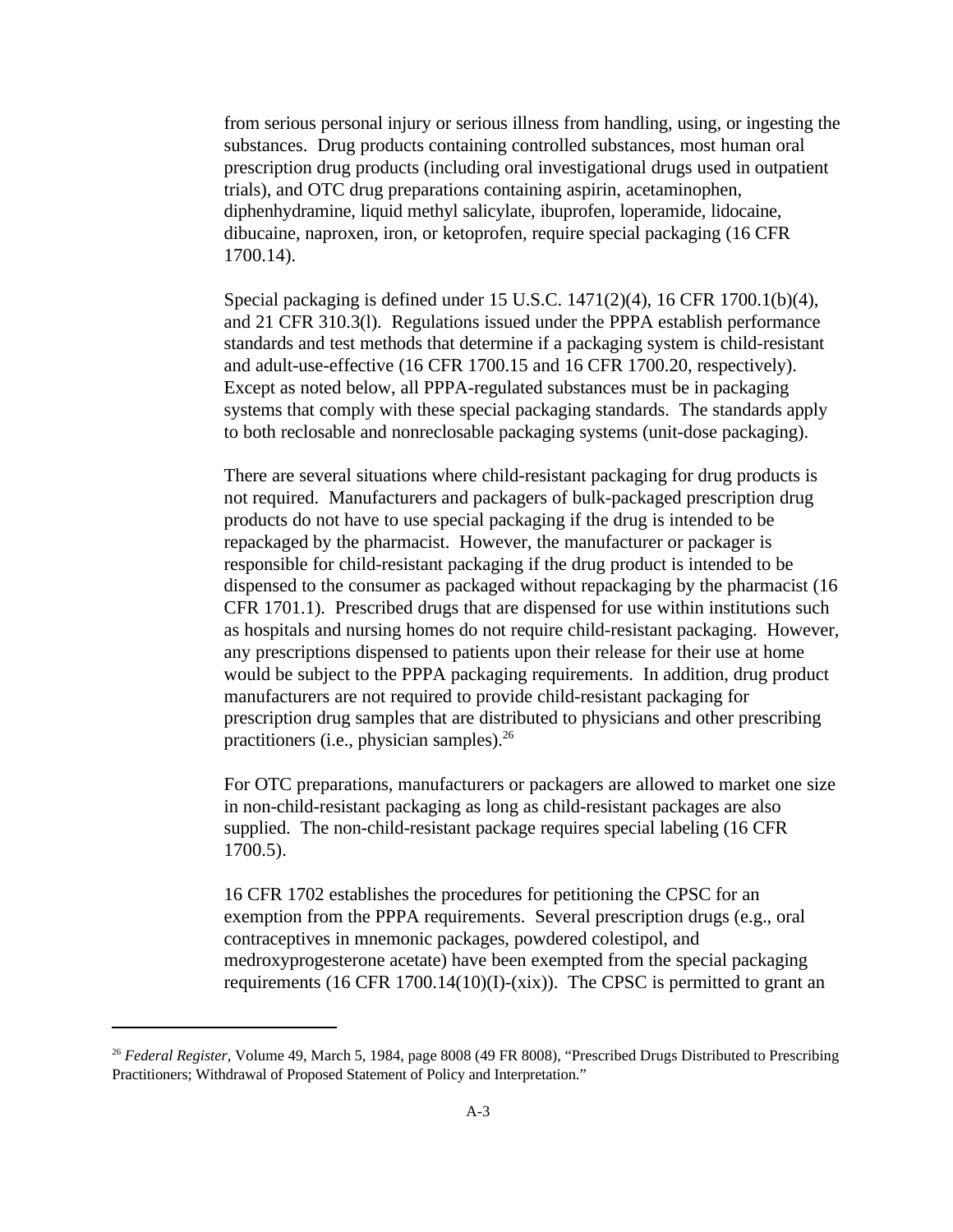exemption if it finds that packaging is not required to protect children from serious injury, or that special packaging is not technically feasible, practicable, or appropriate for that product.

For additional information regarding these packaging requirements and the protocol test methods, please contact the CPSC. Their website is located at www.cpsc.gov and their hotline is 1-800-638-2772.

c. 21 CFR 174-186 - Indirect Food Additive Regulations

Regulations that are applicable to packaging components are:

- i. Part 174 Indirect Food Additives: General
- ii. Part 175 Indirect Food Additives: Adhesives and Components of **Coatings**

| e.g., | 175.105 | Adhesives                       |
|-------|---------|---------------------------------|
|       | 175.300 | Resinous and polymeric coatings |

iii. Part 176 - Indirect Food Additives: Paper and Paperboard Components

| e.g., | 176.170 | Components of paper and paperboard in contact |
|-------|---------|-----------------------------------------------|
|       |         | with aqueous and fatty foods                  |
|       | 176.180 | Components of paper and paperboard in contact |
|       |         | with dry food                                 |

#### iv. Part 177 - Indirect Food Additives: Polymers

| e.g., | 177.1380 | Fluorocarbon resins             |
|-------|----------|---------------------------------|
|       | 177.1520 | Olefin polymers                 |
|       | 177.1630 | Polyethylene phthalate polymers |

- v. Part 178 Indirect Food Additives: Adjuvants, Production Aids, and **Sanitizers**
- vi. Part 180 Food Additives Permitted in Food or in Contact with Food on an Interim Basis Pending Additional Studies

e.g., 180.22 Acrylonitrile copolymers

- vii. Part 182 Substances Generally Recognized as Safe
	- e.g., 182.70 Substances migrating from cotton and cotton fabrics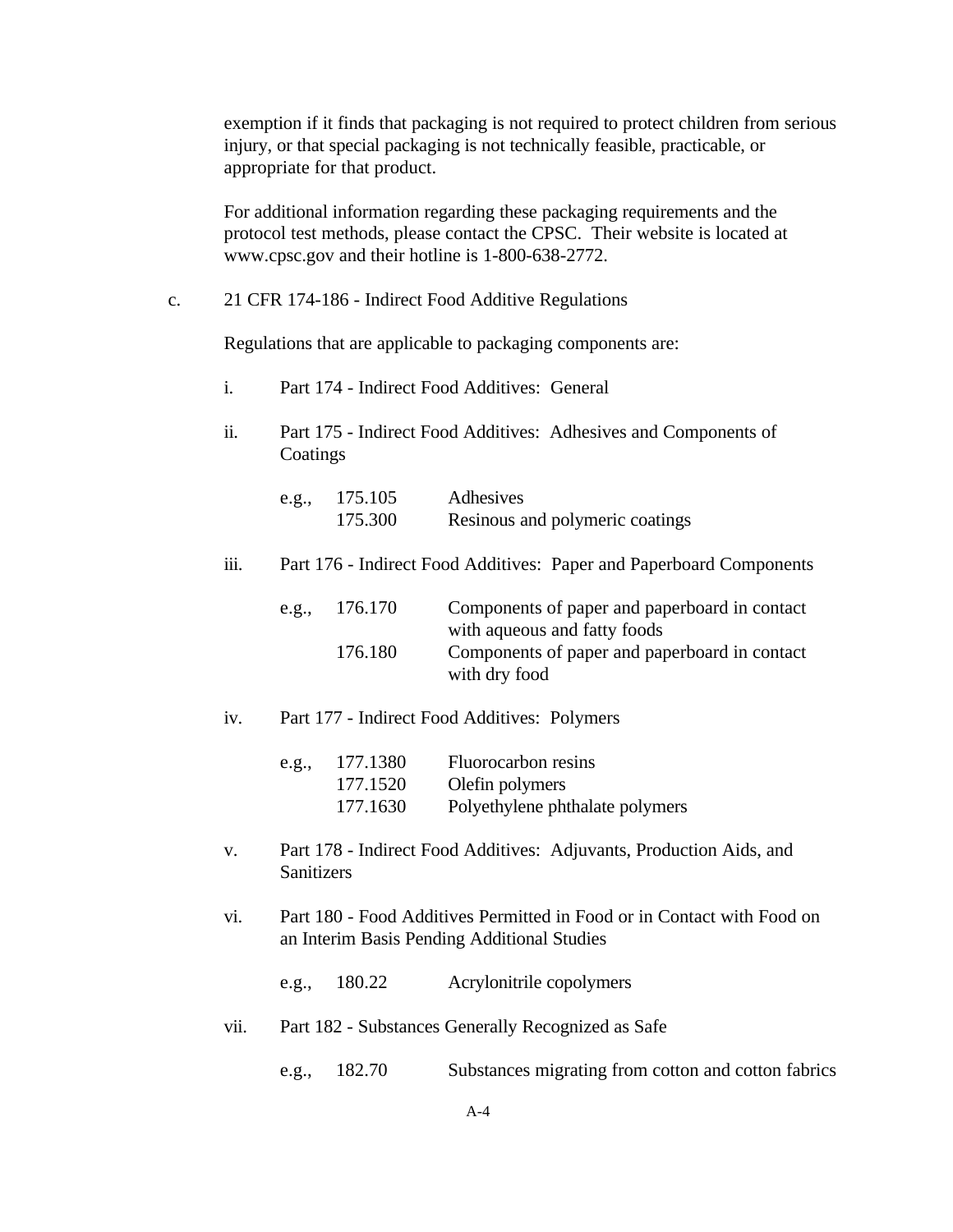|        | used in dry food packaging                  |
|--------|---------------------------------------------|
| 182.90 | Substances migrating to food from paper and |
|        | paperboard products                         |

- viii. Part 186 Indirect Food Substances Affirmed as Generally Recognized as Safe (GRAS)
	- e.g., 186.1673 Pulp
- d. Biologics Provisions, 21 CFR 600, Subpart B, Establishment Standards
	- i. 21 CFR 600.11(h) Containers and Closures
	- ii. 21 CFR 601.2 Applications for Licenses; Procedures for Filing
- e. Other Sections
	- i. 21 CFR 201 Labeling
	- ii. 21 CFR 310.509 Parenteral drug products in plastic containers
	- iii. 21 CFR 200.50(a)(3) Containers of ophthalmic preparations

#### **3. U.S. Pharmacopeia/National Formulary**

The following sections are applicable to packaging components:

- a. General Notices PRESERVATION, PACKAGING, STORAGE, AND LABELING
- b. General Tests and Assays

| <1>                  | Injections                                         |
|----------------------|----------------------------------------------------|
| < 51                 | <b>Antimicrobial Preservatives - Effectiveness</b> |
| $<$ 61 $>$           | <b>Microbial Limit Tests</b>                       |
| $\langle 71 \rangle$ | <b>Sterility Tests</b>                             |
| $<\!\!87\!\!>$       | <b>Biological Reactivity Tests, in vitro</b>       |
| <88>                 | Biological Reactivity Tests, in vivo               |
| <161>                | <b>Transfusion and Infusion Assemblies</b>         |
| <381>                | <b>Elastomeric Closures for Injections</b>         |
|                      | • Biological Test Procedures                       |
|                      | • Physicochemical Test Procedures                  |
| < 601                | Aerosols                                           |
| $<$ 661>             | Containers                                         |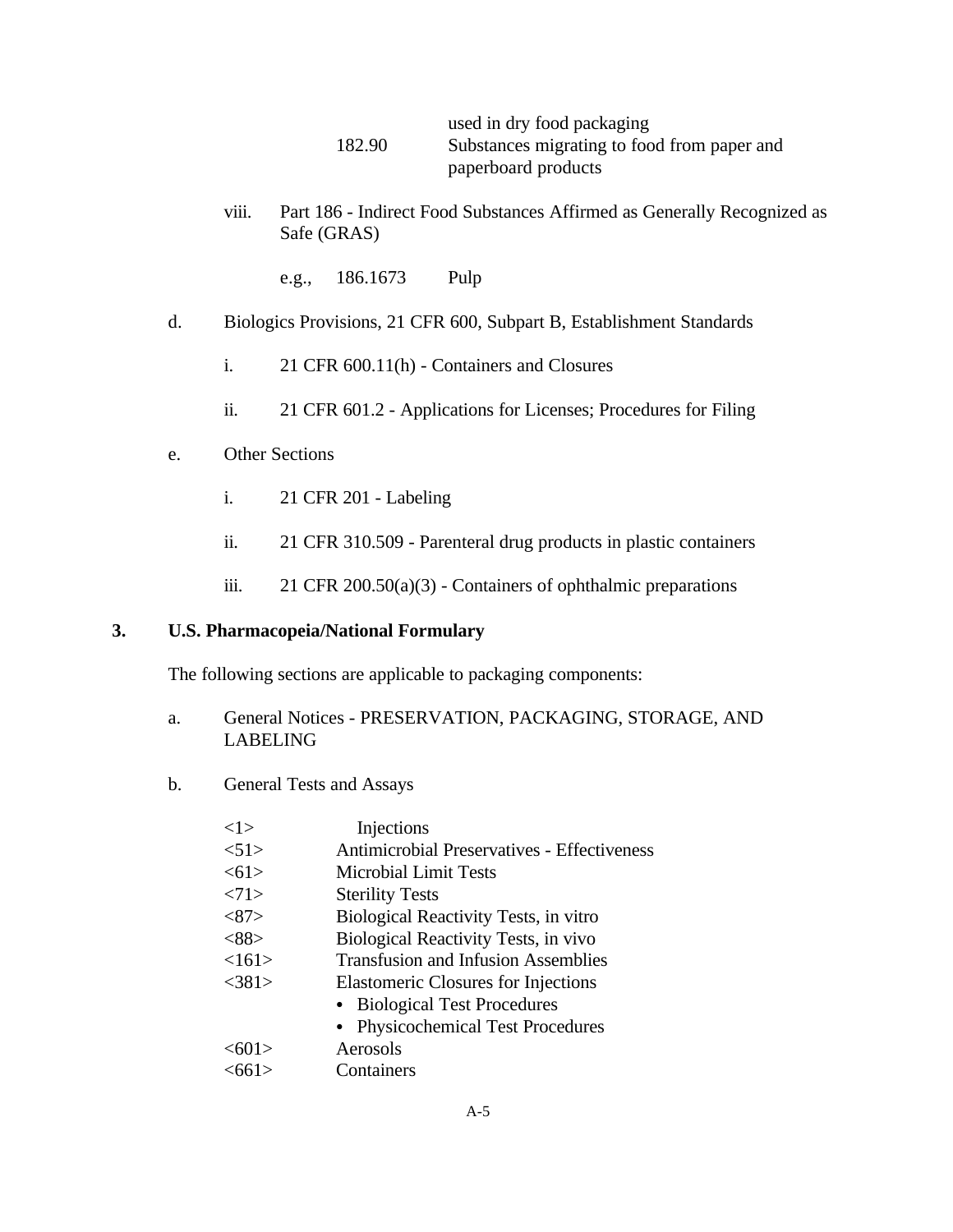- Light Transmission
- C Chemical Resistance Glass Containers
- Biological Tests Plastics and Other Polymers
- Physicochemical Tests Plastics
- Containers for Ophthalmics Plastics
- Polyethylene Containers
- Polyethylene Terephthalate Bottles and Polyethylene Terephthalate G Bottles
- Single-Unit Containers and Unit-Dose Containers for Nonsterile Solid and Liquid Dosage Forms
- Customized Patient Medication Packages
- <671> Containers Permeation
	- Multiple-Unit Containers for Capsules and Tablets
	- Single-Unit Containers and Unit-Dose Containers for Capsules and Tablets
- <691> Cotton (or the monograph for Purified Rayon USP)
- <771> Ophthalmic Ointments
- <1041> Biologics
- <1151> Pharmaceutical Dosage Forms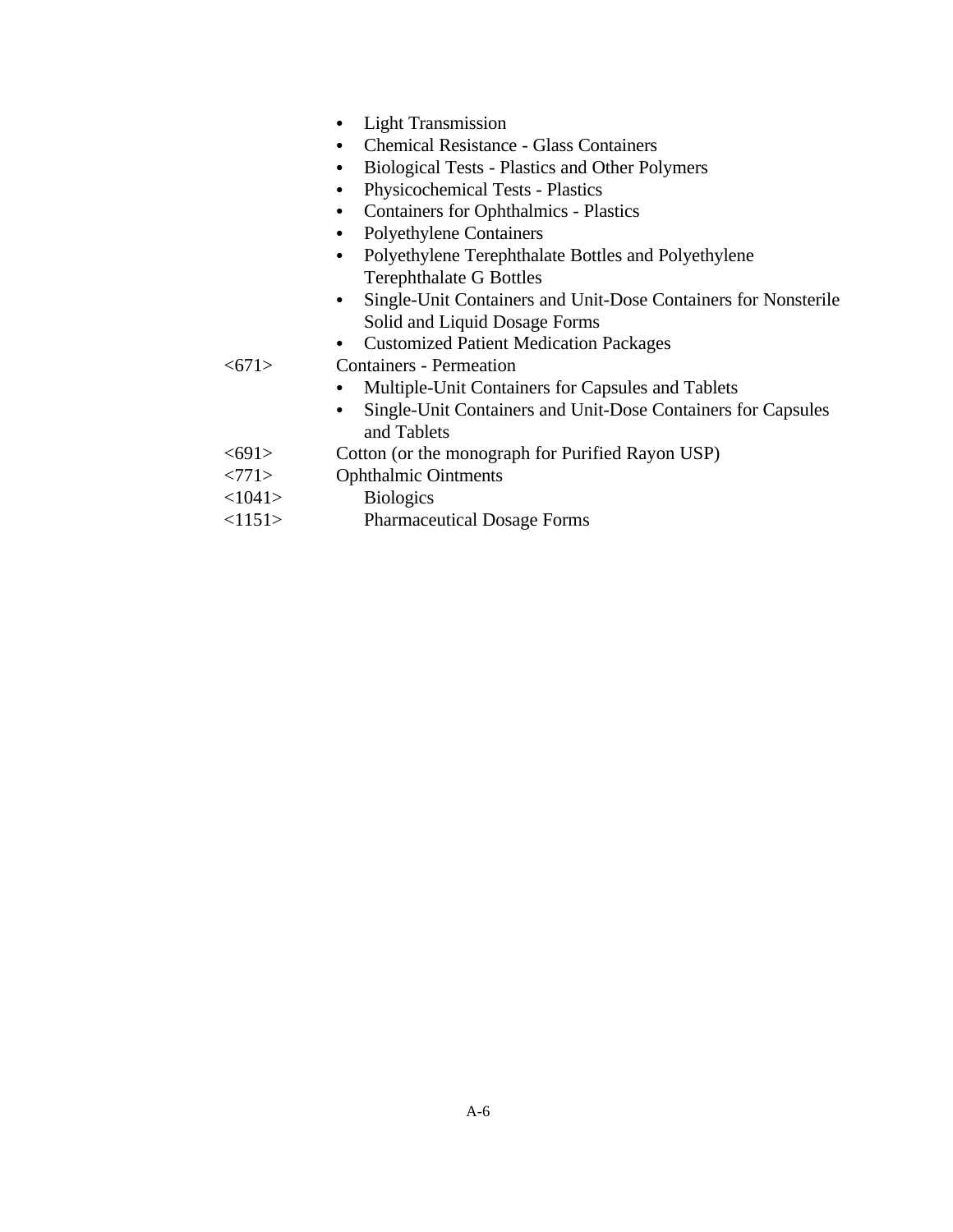#### **ATTACHMENT B**

#### **COMPLIANCE POLICY GUIDES THAT CONCERN PACKAGING (August 1996)**

Compliance Policy Guides are issued by the Division of Compliance Policy (in the Office of Enforcement/Office of Regulatory Affairs). The following is a list of Compliance Policy Guides that concern packaging. Any questions or concerns about the content of any Compliance Policy Guide should be addressed to the Office of Enforcement/Office of Regulatory Affairs/Division of Compliance Policy at 301-827-0420 (telephone), 301-827-0482 (FAX) or www.fda.gov/ora/compliance\_ref/cpg/default.html (Internet).

| Sub Chapter 410     | <b>BULK DRUGS</b>                                                                                                                                          |
|---------------------|------------------------------------------------------------------------------------------------------------------------------------------------------------|
| Sec. 410.100        | Finished Dosage Form Drug Products in Bulk Containers -<br>Applications of Current Good Manufacturing Practice Regulations<br>(CPG 7132a.06)               |
| Sub Chapter 430     | LABELING and REPACKAGING                                                                                                                                   |
| Sec. 430.100        | Unit Dose Labeling for Solid and Liquid Oral Dosage Forms (CPG<br>7132b.10)                                                                                |
| Sec. 430.200        | Repacking of Drug Products - Testing/Examination Under CGMPs<br>(CPG 7132.13)                                                                              |
| Sub Chapter 440-448 | <b>NEW DRUGS</b>                                                                                                                                           |
| Sec. 446.100        | Regulatory Action Regarding Approved New Drugs and Antibiotic<br>Drug Products Subjected to Additional Processing or Other<br>Manipulations (CPG 7132c.06) |
| Sub Chapter 450-457 | <b>OTC</b>                                                                                                                                                 |
| Sec. 450.500        | Tamper-Resistant Packaging Requirements for Certain Over-the-<br>Counter (OTC) Human Drug Products (CPG 7132a.17)                                          |
| Sec. 450.550        | Control and Accountability of Labeling Associated with Tamper-<br>Resistant Packaging of Over-the-Counter Drug Products (CPG<br>7132.14)                   |
| Sub Chapter 480     | STABILITY/EXPIRATION                                                                                                                                       |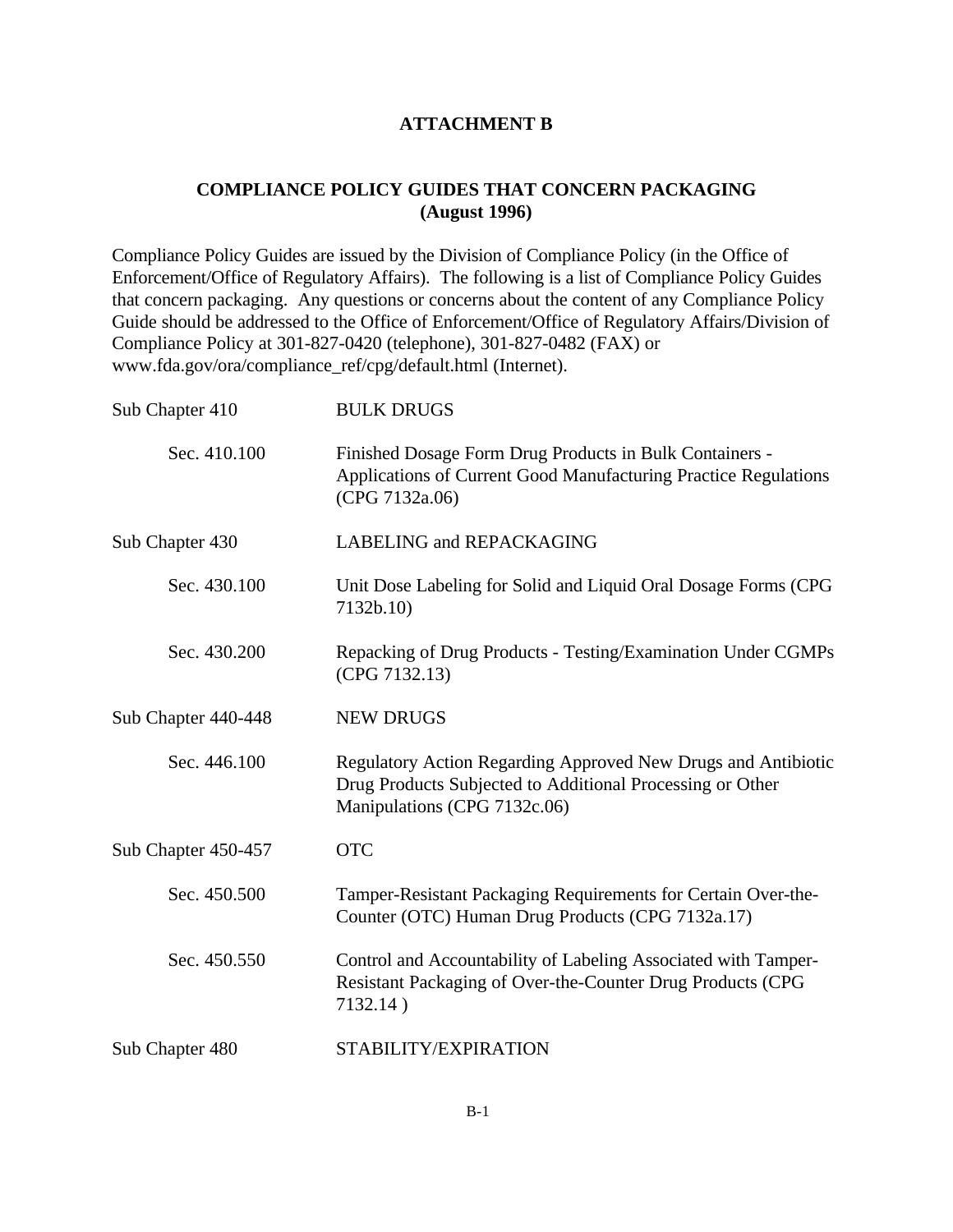| Sec. 480.100 | Requirements for Expiration Dating and Stability Testing (CPG)<br>7132a.04) |
|--------------|-----------------------------------------------------------------------------|
| Sec. 480.200 | Expiration Dating of Unit Dose Repackaged Drugs (CPG<br>7132b.11)           |
| Sec. 480.300 | Lack of Expiration Date of Stability Data (CPG 7132a.10)                    |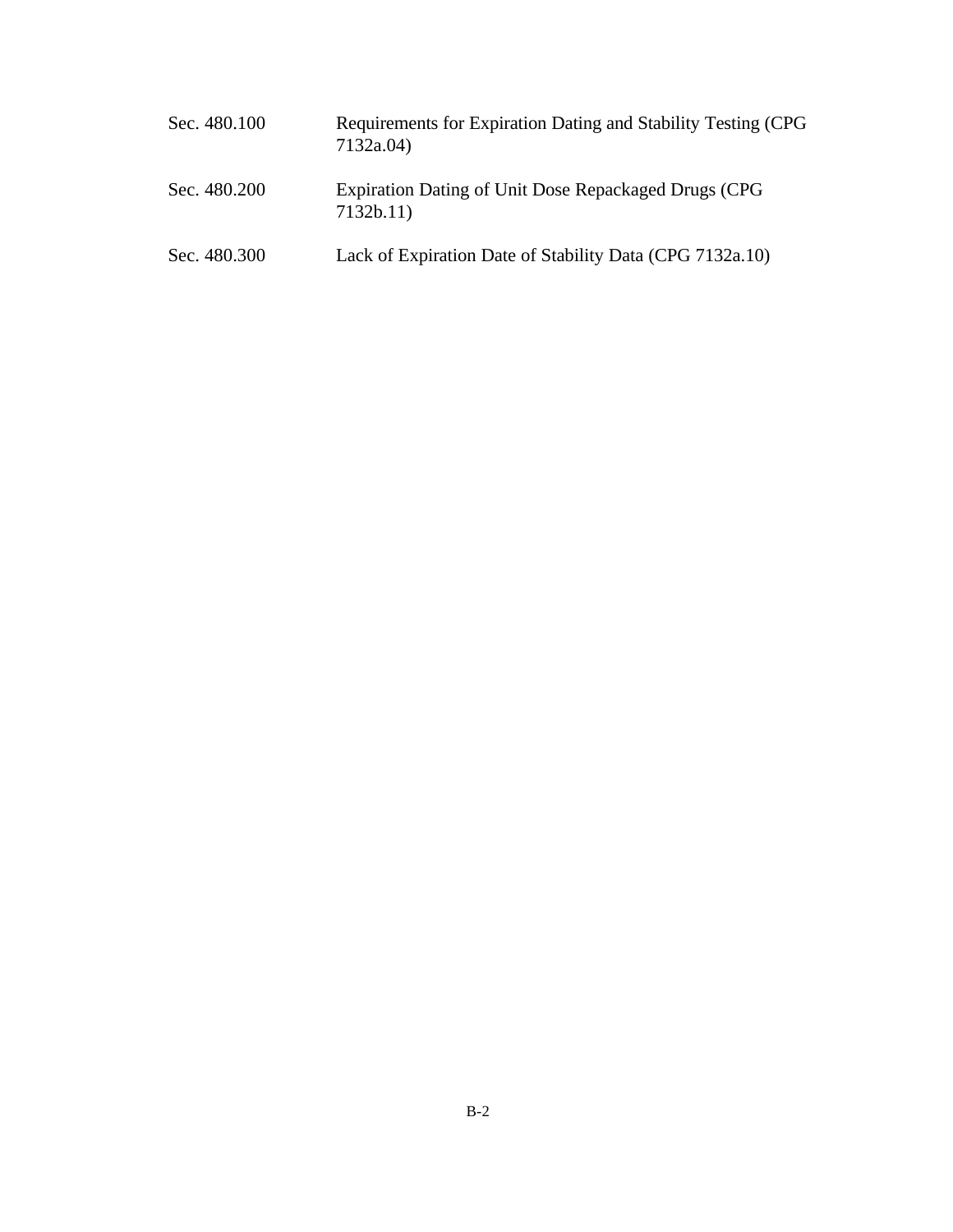#### **ATTACHMENT C**

#### **EXTRACTION STUDIES**

An extraction study of a packaging component typically involves exposing a sample of the component, often subdivided into small pieces to increase surface area, to an appropriate solvent system at elevated temperatures, followed by chemical analysis. The purpose of elevated temperature is to increase the rate of extraction, so that a short experimental time may simulate a longer exposure time at room temperature, or to maximize the amount of extractables obtained from a sample.

The methods employed to analyze the resulting extracts vary, depending on the purpose of the extraction study and the nature of the packaging component. The extraction solvent may be evaporated to concentrate the extracts or to determine the total weight of nonvolatile extractables. Appropriate methods, such as HPLC or gas chromatography, may be used to obtain qualitative or quantitative extraction profiles of volatile or nonvolatile extractables.

Extraction studies may be conducted during the qualification of packaging components for any of the following purposes:

- To perform USP characterization tests on plastics (USP  $\langle 661 \rangle$ ) or elastomers  $(USP < 381)$
- To perform USP Biological Reactivity Tests (USP  $\langle 87 \rangle$  and  $\langle 88 \rangle$ ) on plastics or elastomers
- To obtain qualitative extraction profiles of plastics or elastomers
- To obtain quantitative extraction profiles of plastics or elastomers
- To evaluate whether the FDA indirect food additive regulations provide an adequate indicator of safety

Extraction studies may also be conducted on a routine basis as a quality control measure to monitor the chemical compositions of elastomeric or other packaging components.

The solvent that should be used in an extraction study depends on the purpose of the study. The ideal situation is for the extracting solvent to have the same propensity to extract substances as the dosage form, thus obtaining the same quantitative extraction profile. For this study, the preferred solvent would be the drug product or placebo vehicle. When feasible, the dosage form itself would be used. A stronger extracting solvent than the drug product would be used to obtain a qualitative extraction profile that would be used to establish quality control criteria.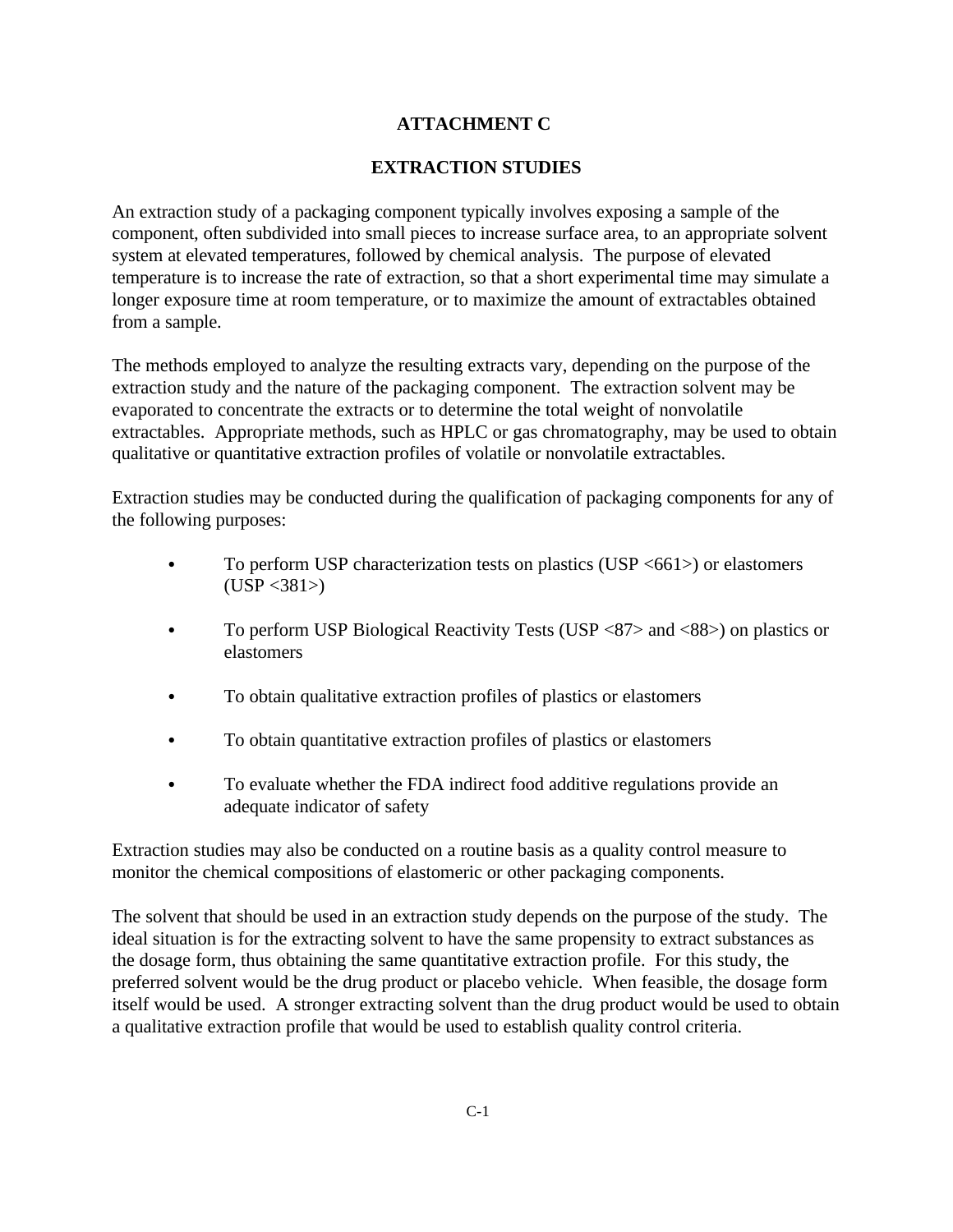### **ATTACHMENT D**

#### **ABBREVIATIONS**

| <b>AAO</b>    | American Academy of Ophthalmology              |
|---------------|------------------------------------------------|
| <b>ANDA</b>   | <b>Abbreviated New Drug Application</b>        |
| <b>BLA</b>    | <b>Biologics License Application</b>           |
| <b>CBER</b>   | Center for Biologics Evaluation and Research   |
| <b>CDER</b>   | Center for Drug Evaluation and Research        |
| <b>CFR</b>    | Code of Federal Regulations                    |
| <b>CFSAN</b>  | Center for Food Safety and Applied Nutrition   |
| <b>CGMP</b>   | <b>Current Good Manufacturing Practice</b>     |
| <b>CMC</b>    | Chemistry, Manufacturing, and Control          |
| <b>COA</b>    | <b>Certificate of Analysis</b>                 |
| <b>CPSC</b>   | <b>Consumer Product Safety Commission</b>      |
| <b>DMF</b>    | Drug Master File                               |
| <b>DPI</b>    | Dry Powder Inhaler                             |
| <b>FDA</b>    | U.S. Food and Drug Administration (the Agency) |
| <b>HDPE</b>   | <b>High Density Polyethylene</b>               |
| <b>IND</b>    | <b>Investigational New Drug Application</b>    |
| <b>LDPE</b>   | Low Density Polyethylene                       |
| <b>LOA</b>    | Letter of Authorization                        |
| <b>LVP</b>    | Large-Volume Parenteral                        |
| <b>MDI</b>    | <b>Metered Dose Inhaler</b>                    |
| <b>NDA</b>    | New Drug Application                           |
| <b>PET</b>    | Polyethylene Terephthalate                     |
| <b>PETG</b>   | Polyethylene Terephthalate G                   |
| PP            | Polypropylene                                  |
| <b>PVC</b>    | Polyvinyl Chloride                             |
| QA            | <b>Quality Assurance</b>                       |
| QC            | <b>Quality Control</b>                         |
| <b>SVP</b>    | <b>Small-Volume Parenteral</b>                 |
| <b>USP/NF</b> | U.S. Pharmacopeia/National Formulary           |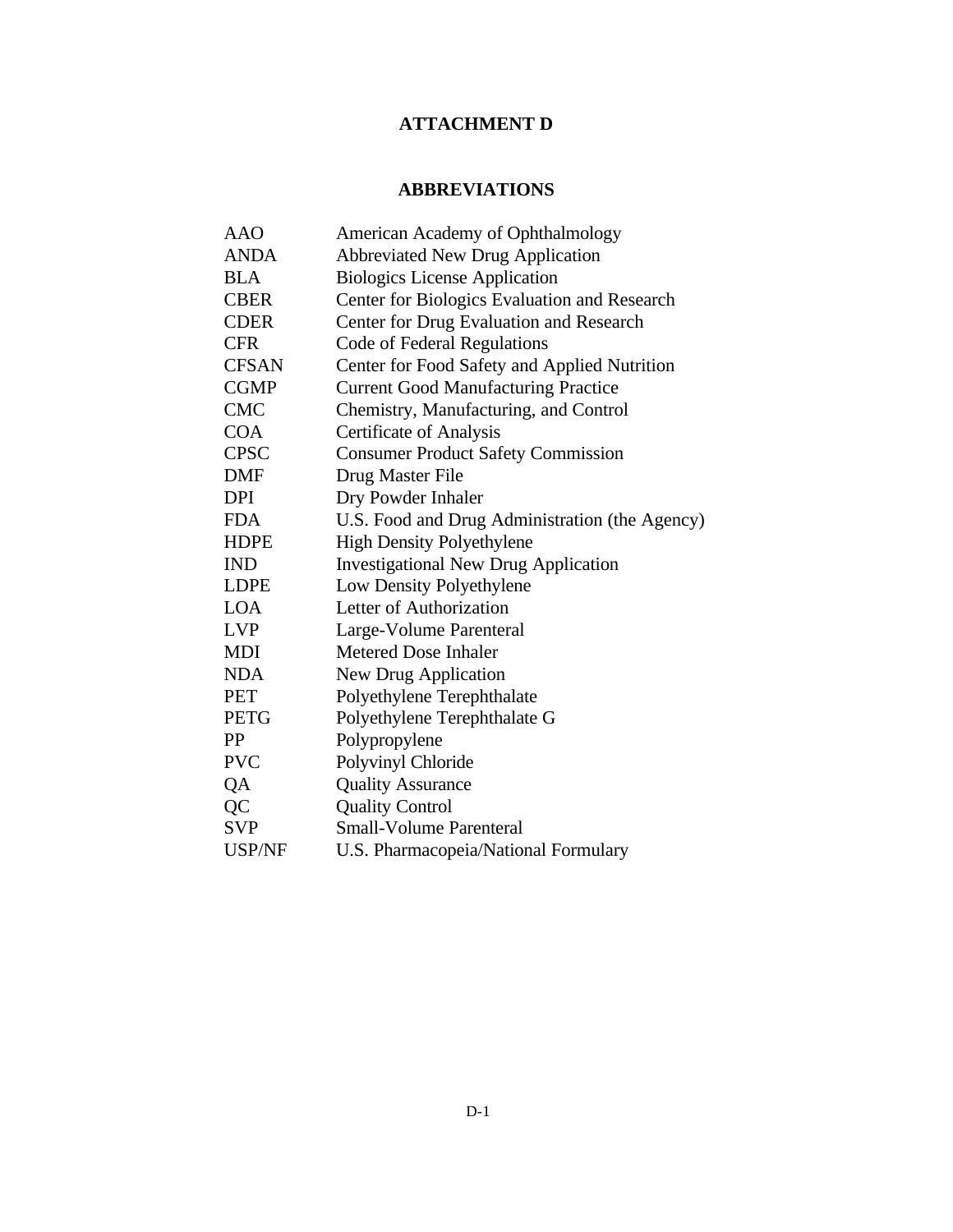#### **ATTACHMENT E**

#### **REFERENCES**<sup>27</sup>

*Center for Drug Evaluation and Research (CDER) Compressed Medical Gases Guideline* (February 1989)

FDA *Guideline for Drug Master Files* (September 1989)

FDA *Guidance for Industry on the Submission of Documentation for the Sterilization Process Validation in Applications for Human and Veterinary Drug Products* (November 1994)

FDA *Guidance for Industry on the Content and Format on Investigational New Drug Applications (INDs) for Phase 1 Studies of Drugs, Including Well Characterized, Therapeutic, Biotechnology-Derived Products* (November 1995)

FDA *Guidance for Industry on the Submission of Chemistry, Manufacturing, and Controls Information for a Therapeutic Recombinant DNA-Derived Product or a Monoclonal Antibody Product for In Vivo Use* (August 1996)

FDA *Guidance for Industry on the Submission of Chemistry, Manufacturing, and Controls Information and Establishment Description for Autologous Somatic Cell Therapy Products* (January 1997)

FDA *Guidance for the Photostability Testing of New Drug Substance and Products* (May 1997)

FDA *Guidance for Industry on the Submission of Chemistry, Manufacturing, and Controls Information for Synthetic Peptide Substances* (January 1998)

FDA *Guidance for Industry on the Content and Format of Chemistry, Manufacturing, and Controls and Establishment Description Information for a Vaccine or Related Product* (January 1999)

FDA *Guidance for Industry for the Submission of Chemistry, Manufacturing, and Controls and Establishment Description Information for Human Plasma-Derived Biological Product or Animal Plasma or Serum-Derived Products* (February 1999)

FDA *Guidance for Industry on the Content and Format of Chemistry, Manufacturing, and*

 $27$  A list of CDER and CBER guidances and guidelines is provided on the Internet at

www.fda.gov/cder/guidances.index.htm and www.fda.gov/cber/guidelines.htm, respectively.